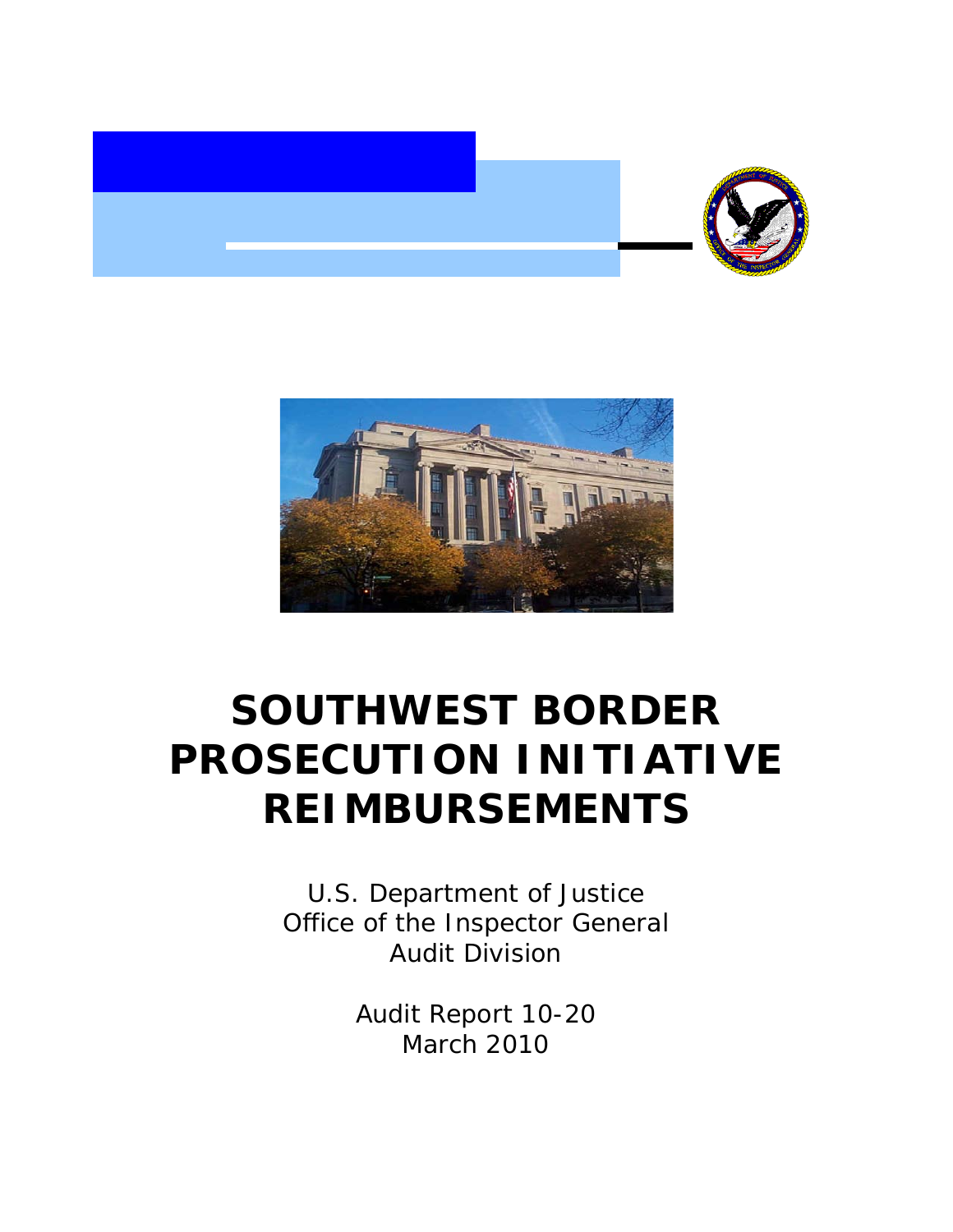# **SOUTHWEST BORDER PROSECUTION INITIATIVE REIMBURSEMENTS**

# **EXECUTIVE SUMMARY**

 Border are initiated by federal law enforcement agencies or multi-jurisdictional federal task forces. In 1994, the U.S. Attorneys' Offices which states and local governments began prosecuting cases along the prosecution by U.S. Attorneys' offices. As the number of federally declined Many drug and other criminal cases occurring along the Southwest began to establish partnerships with state and county prosecutors through Southwest Border that had been federally initiated but declined for criminal cases prosecuted by state and local governments began to increase, the financial and resource burden on the states and localities also increased.

To address these concerns, Congress provided funding beginning in Fiscal Year (FY) 2001 to state, county, parish, tribal, and municipal governments in Southwest Border states to reimburse these entities for costs associated with the prosecution and pre-trial detention of federally initiated cases that are declined by the U.S. Attorneys' offices and referred to state and local jurisdictions. For FYs 2002 through 2007, OJP provided reimbursements totaling \$188 million to the four Southwest Border states of Arizona, California, New Mexico, and Texas.

 In this audit, we assessed the results of the external audits of the Southwest Border Prosecution Initiative (SWBPI) reimbursements received by nine California counties potentially associated with a contractor that was submitting ineligible cases for SWBPI reimbursement.<sup>1</sup>

#### **SWBPI Guidelines**

 $\overline{a}$ 

 2007 and again in February 2009. Because the majority of SWBPI Since the inception of SWBPI, the program guidelines have been revised on several occasions, with the most recent revisions issued in July reimbursements discussed in this audit occurred prior to July 2007, unless noted otherwise our discussion of SWBPI requirements is based on the

<span id="page-1-0"></span><sup>&</sup>lt;sup>1</sup> External audits are audits of Department of Justice (DOJ) funds received by state and local governments, contractors, and other non-DOJ agencies.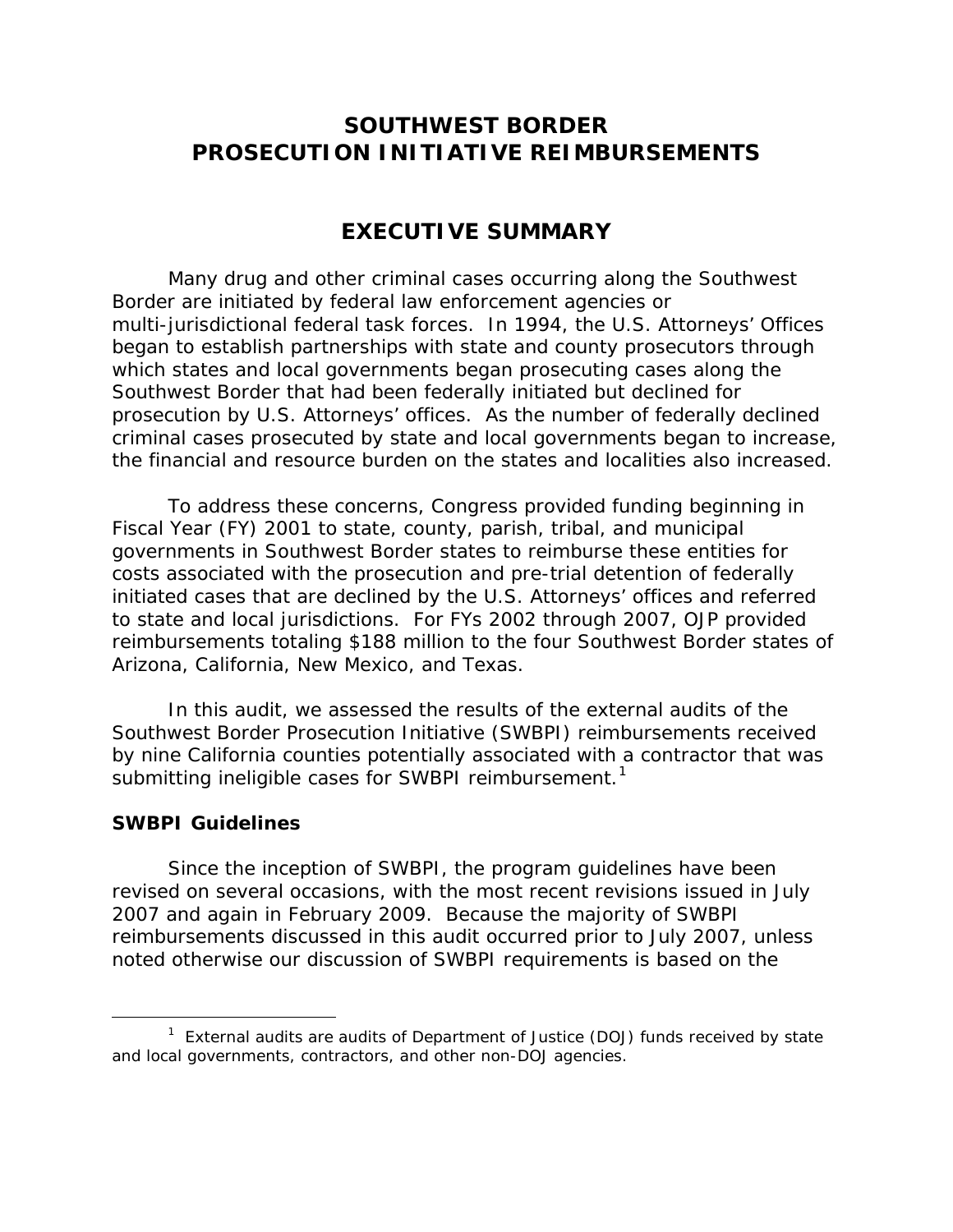guidelines in place prior to July 2007. However, the basic eligibility requirements have not changed since the inception of the program.

# *Case Eligibility*

To be eligible for reimbursement under SWBPI, each case submitted must meet the following criteria:

- The case must be initiated by a federal law enforcement agency.
- The case must be declined for federal prosecution and referred to the local jurisdiction for prosecution.
- The case must be prosecuted by a state or local jurisdiction.
- The case must be disposed of during an eligible reporting period.

# *Reimbursement Amounts*

 Table 1. During the period included in our review, from FYs 2002 through 2007, each eligible case could receive the following maximum reimbursement, based upon length of disposition, availability of funds, and the provision of both prosecution services and pre-trial detention services, as shown in

| <b>LENGTH OF DISPOSITION</b> | <b>MAXIMUM</b><br><b>REIMBURSEMENT</b> |  |
|------------------------------|----------------------------------------|--|
| 1 to 15 Days                 | \$2,500                                |  |
| 16 to 30 Days                | 5,000                                  |  |
| 31 to 90 Days                | 7,500                                  |  |
| Over 90 Days                 | 10,000                                 |  |

**TABLE 1 MAXIMUM SWBPI REIMBURSEMENTS**

Source: OJP

To calculate the reimbursement amount for cases submitted for both prosecution and pre-trial detention services, the length of the prosecution took precedence in calculating the case disposition category. For prosecution only and pre-trial detention only cases, each eligible case could receive 50 percent of the maximum reimbursement.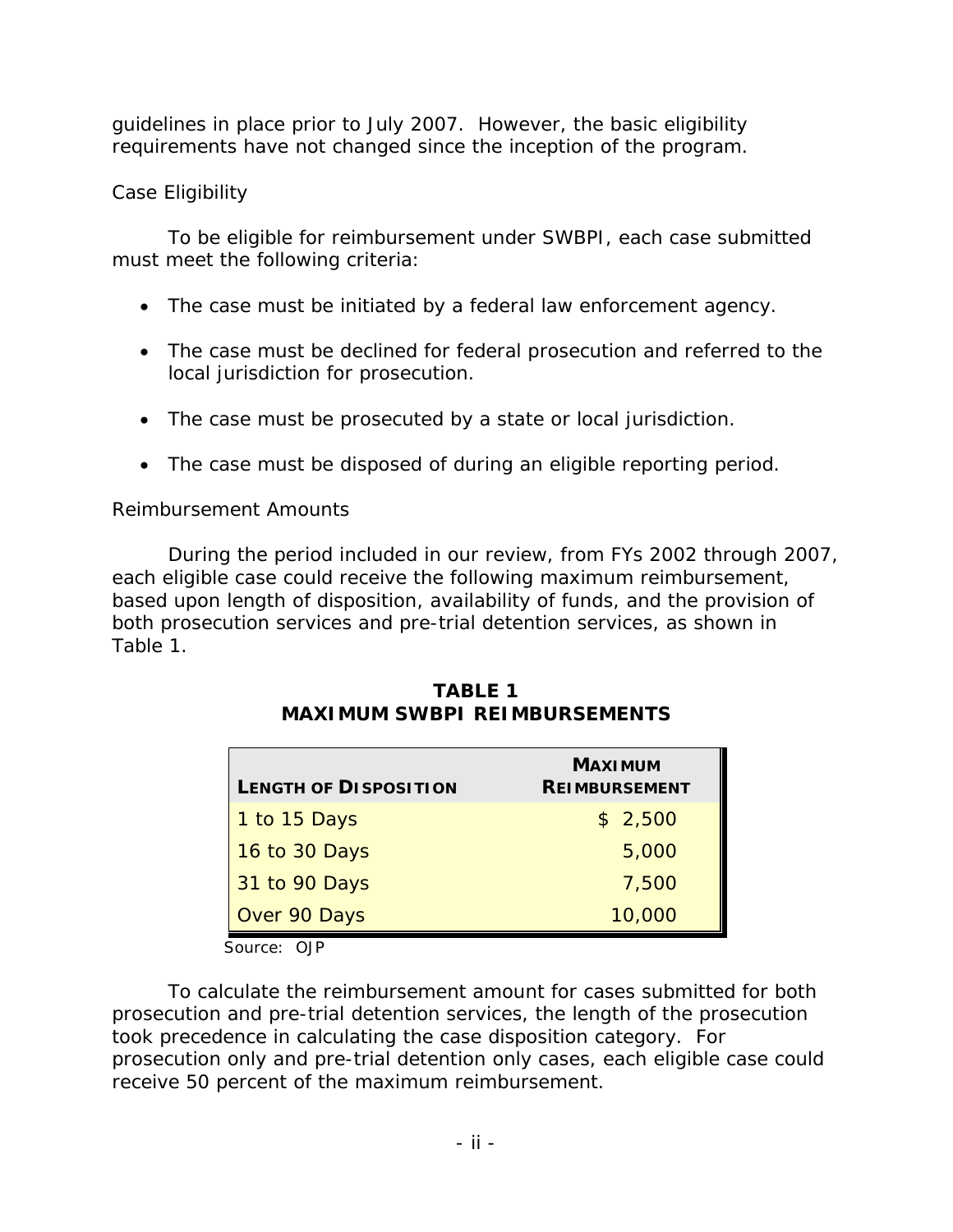# **Prior Reports**

 $\overline{a}$ 

In March 2008, the Office of the Inspector General (OIG), Audit Division, issued an audit report on the *Southwest Border Prosecution Initiative Reimbursement Program* (Report No. 08-22). In that report, we found that OJP did not adequately oversee the SWBPI program. Specifically, we found that:

- reimbursement requests. • OJP did not require applicants to provide documentation supporting
- OJP did not review the applications for accuracy or monitor recipients to determine the eligibility of cases submitted for reimbursement.
- OJP did not link reimbursements to actual costs incurred by the jurisdictions to prosecute federally declined-referred criminal cases.<sup>[2](#page-3-0)</sup>
- OJP had not taken action to identify potential duplicate funding between the SWBPI program and other federally funded prosecution and pre-trial detention programs.

guidelines, and terms and conditions of the SWBPI program. $3$  The external \$15.57 million, of which \$5.41 million was related to San Francisco County. In support of the prior SWBPI audit, we also conducted seven external audits of SWBPI recipients to determine if SWBPI reimbursements were allowable, supported, and in accordance with applicable laws, regulations, audits identified unallowable and unsupported SWBPI reimbursements of

 requests. In this audit, we determined that as a result of the contractor We determined that San Francisco County hired a contractor, Public Resource Management Group (PRM), to manage its SWBPI reimbursement providing guidance that was materially inaccurate, San Francisco submitted and received reimbursement for locally initiated cases that were ineligible

<span id="page-3-0"></span><sup>&</sup>lt;sup>2</sup> Declined-referred is a term used in the SWBPI guidelines to refer to a point in time during a federal investigation when a U.S. Attorney or federal law enforcement official decides not to pursue federal criminal charges against a defendant (declination) and requests that a state or local jurisdiction prosecute the defendant for violating state or local criminal statutes (referral).

<span id="page-3-1"></span> $3$  The external SWBPI audits included in our prior review were conducted at the: (1) New Mexico Department of Public Safety; (2) Yuma County, Arizona; (3) Maricopa County, Arizona; (4) El Paso County Auditor's Office, Texas; (5) San Diego District Attorney's Office, California; (6) Brooks County, Texas; and (7) City and County of San Francisco, California.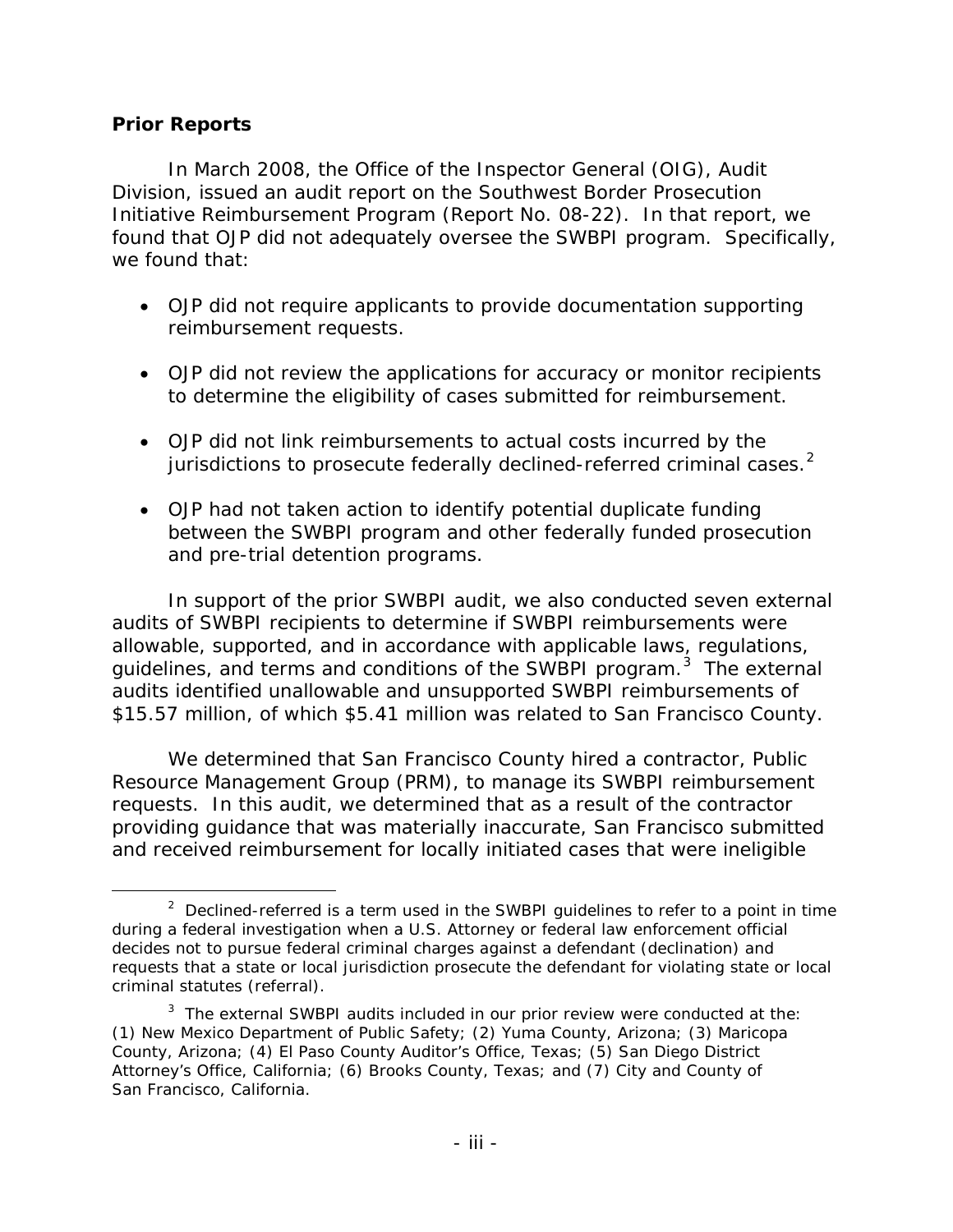under SWBPI guidelines. The contractor obtained the contract based on the contractor's professed expertise related to SWBPI. However the contractor's Program (SCAAP) criteria in preparing the San Francisco County SWBPI reimbursement requests.<sup>4</sup> representative stated to us that he did not have any experience related to SWBPI and that he mistakenly used the State Criminal Alien Assistance

Additionally, in an effort to ensure that SWBPI reimbursements were maintained at the same level each year, we determined that a San Francisco County official in conjunction with the contractor, had decided that all locally initiated drug related cases that were below the U.S. Attorney's prosecution thresholds should be included in the SWBPI reimbursement requests, even though the cases were not federally initiated.

 Northern District of California. As a part of that investigation, the OIG The results of the OIG's audit of the SWBPI reimbursements received by San Francisco County were referred for investigation to the OIG Investigations Division and the U.S. Attorney's Office (USAO) for the determined that in addition to San Francisco County, eight other counties in California may have used the same contractor or used similar practices as San Francisco to manage their SWBPI reimbursements.

# **OIG Audit Approach**

 $\overline{a}$ 

review additional cases that the County had submitted for reimbursement. Therefore, at the request of the USAO for the Northern District of California and the OIG Investigations Division, the OIG Audit Division conducted external audits of the SWBPI reimbursements received by eight counties potentially associated with the same contractor that managed San Francisco's SWBPI reimbursement requests. We also conducted a follow-up audit on the SWBPI reimbursements received by San Francisco County to These nine audits of California SWBPI recipients determined if SWBPI reimbursements were allowable, supported, and in accordance with applicable laws, regulations, guidelines, and terms and conditions of the SWBPI program.

 awarded from FYs 2002 through 2007. 4 SCAAP provides federal payments to states and localities that incur correctional This audit report summarizes the results of these nine audits. This awarded from FYs 2002 through 2007. audit report generally covered, but is not limited to, SWBPI reimbursements

<span id="page-4-0"></span> officer salary costs for incarcerating undocumented criminal aliens.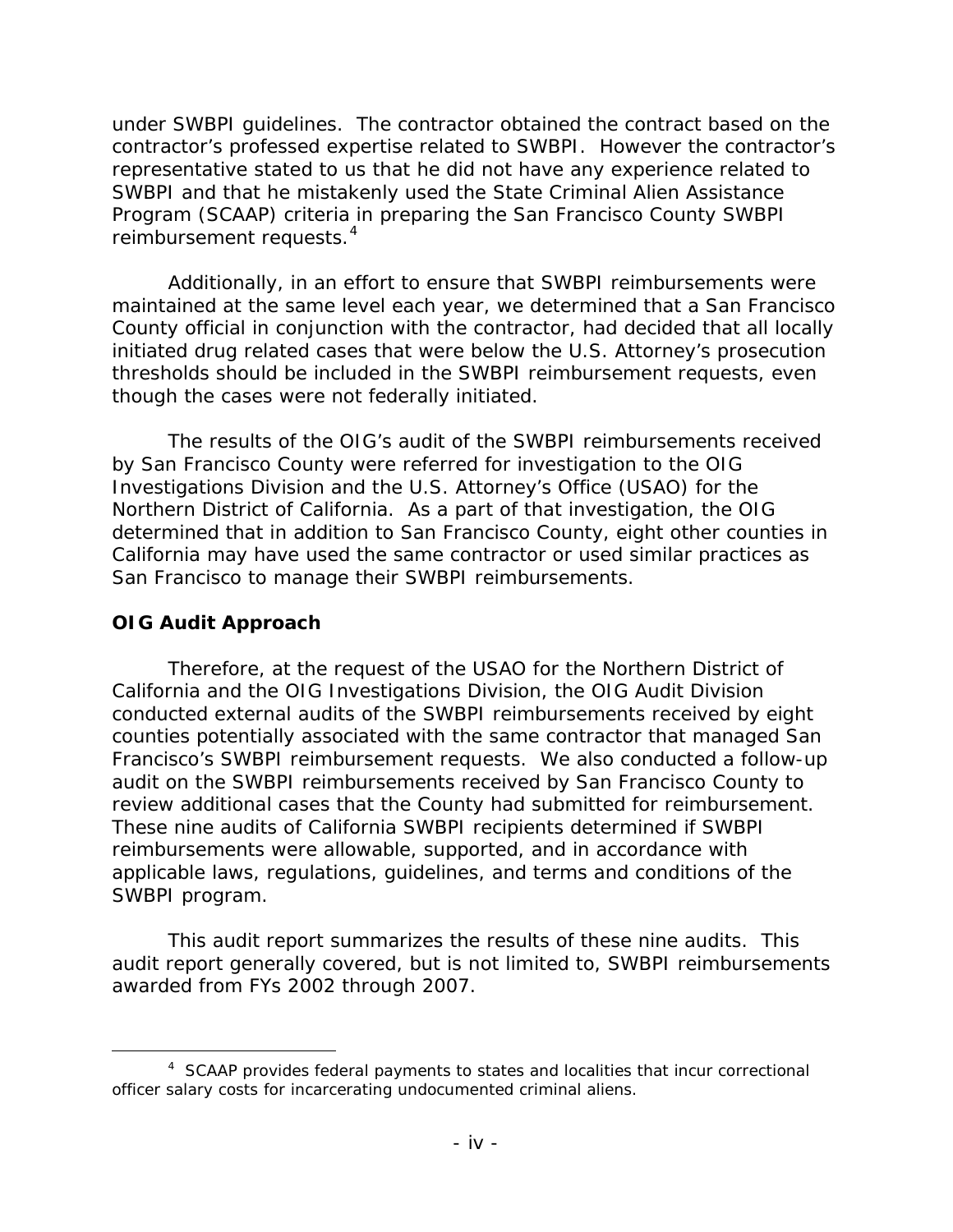## **Results in Brief**

The external audits of the SWBPI reimbursements received by the nine counties included in this report found that the counties received SWBPI reimbursements totaling \$14.43 million from FYs 2002 through 2007, of which we determined that \$12.23 million (85 percent) was unallowable or unsupported, as shown in Table 2.

|                   |                   | <b>TOTAL</b>          | <b>TOTAL</b><br><b>QUESTIONED</b> | <b>PERCENTAGE OF</b><br><b>REIMBURSEMENTS</b> |
|-------------------|-------------------|-----------------------|-----------------------------------|-----------------------------------------------|
| <b>COUNTIES</b>   | <b>REPORT NO.</b> | <b>REIMBURSEMENTS</b> | <b>COSTS</b>                      | <b>QUESTIONED</b>                             |
|                   | GR-60-08-001      |                       |                                   |                                               |
| San Francisco     | GR-60-09-003      | \$5,751,149           | 5,751,149                         | 100%                                          |
| San Mateo         | GR-60-09-003      | 1,520,999             | 1,520,999                         | 100%                                          |
| <b>Humboldt</b>   | GR-60-08-011      | 728,445               | 555,888                           | 76%                                           |
| Lake              | GR-60-09-001      | 1,019,095             | 989,605                           | 97%                                           |
| <b>San Benito</b> | GR-60-09-002      | 397,984               | 397,984                           | 100%                                          |
| Siskiyou          | GR-60-09-005      | 702,317               | 702,317                           | 100%                                          |
| Mendocino         | GR-60-09-007      | 1,910,431             | 1,910,431                         | 100%                                          |
| <b>Monterey</b>   | GR-60-09-008      | 192,930               | 76,804                            | 40%                                           |
| Santa Clara       | GR-60-09-009      | 2,207,320             | 323,859                           | 15%                                           |
| <b>Totals</b>     |                   | \$14,430,670          | \$12,229,036                      | 85%                                           |

**TABLE 2 SWBPI REIMBURSEMENTS AUDITED FYs 2002 - 2007**

Source: Office of Justice Programs

We found that seven of the nine counties consistently submitted cases that were not federally initiated, accounting for \$11.83 million (97 percent) of the total questioned costs.

identify allowable cases and manage their SWBPI reimbursements: identify allowable cases and manage their SWBPI reimbursements: (1) San Francisco County, (2) San Mateo County, (3) Humboldt County, involved in the investigation or arrest. The contractor incorrectly advised We also found that six counties relied on the same contractor, PRM, to (4) Lake County, (5) San Benito County, and (6) Siskiyou County. Generally, we found that the SWBPI reimbursements submitted for the six counties that used the contractor were not allowable because the cases were not federally initiated, that is, a federal law enforcement agency was not these counties to submit locally initiated cases related to undocumented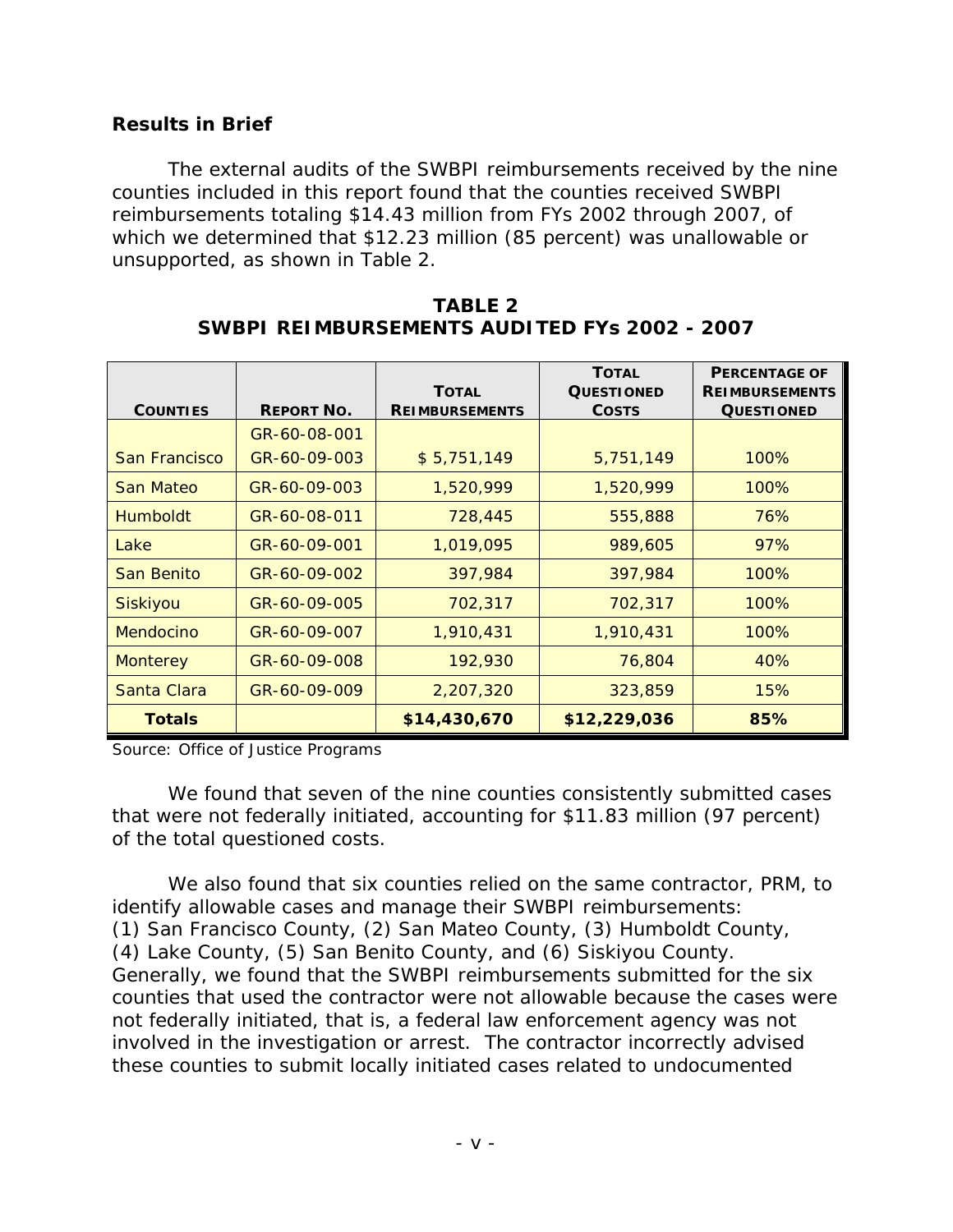aliens and locally initiated drug cases that fell below USAO prosecution thresholds.

In addition, we found that Mendocino County, although not associated with the contractor, also incorrectly submitted for SWBPI reimbursement locally initiated cases involving undocumented criminal aliens.

Although Monterey and Santa Clara Counties submitted some unallowable cases for SWBPI reimbursement, these two counties did not use the contractor and the majority of the cases submitted were allowable.

 by the counties rather than PRM, it would not seek charges or a civil recovery against the contractor or its employees. The USAOs decided to The results of our SWBPI audits were provided to OIG Investigations Division and to the USAOs for the Northern and Eastern Districts of California. The USAO for the Northern District of California determined that because PRM, the contractor, had dissolved and SWBPI funds were received pursue civil recoveries on behalf of the United States for the unallowable SWBPI reimbursements received by seven counties: the six counties that used the contractor and Mendocino County.

As of February 2010, the USAOs had reached settlement agreements totaling \$11.03 million with the seven counties and those counties had remitted \$9.17 million in unallowable SWBPI reimbursements back to the United States, as shown in Table 3.

| <b>CALIFORNIA</b><br><b>COUNTIES</b> | <b>TOTAL OIG</b><br><b>QUESTIONED COSTS</b> | <b>SETTLEMENT AMOUNT</b> | <b>AMOUNT RECOVERED</b><br><b>AS OF FEBRUARY</b><br>2010 |
|--------------------------------------|---------------------------------------------|--------------------------|----------------------------------------------------------|
| San Francisco                        | \$5,751,149                                 | \$5,228,192              | \$5,228,192                                              |
| San Mateo                            | 1,520,999                                   | 1,513,921                | 1,513,921                                                |
| <b>Humboldt</b>                      | 555,888                                     | 416,986                  | 416,986                                                  |
| Lake                                 | 989.605                                     | 989,605                  | 989,605                                                  |
| San Benito                           | 397,984                                     | 397,984                  | 397,984                                                  |
| Siskiyou                             | 702,317                                     | 695,080                  | 200,000                                                  |
| Mendocino                            | 1,910,431                                   | 1,793,045                | 425,360                                                  |
| <b>Totals</b>                        | \$11,828,373                                | \$11,034,813             | \$9,172,048                                              |

**TABLE 3 SWBPI REIMBURSEMENTS RECOVERED AS OF FEBRUARY 2010**

Source: The OIG Audit Division, USAOs for the Northern and Eastern Districts of California, and OJP.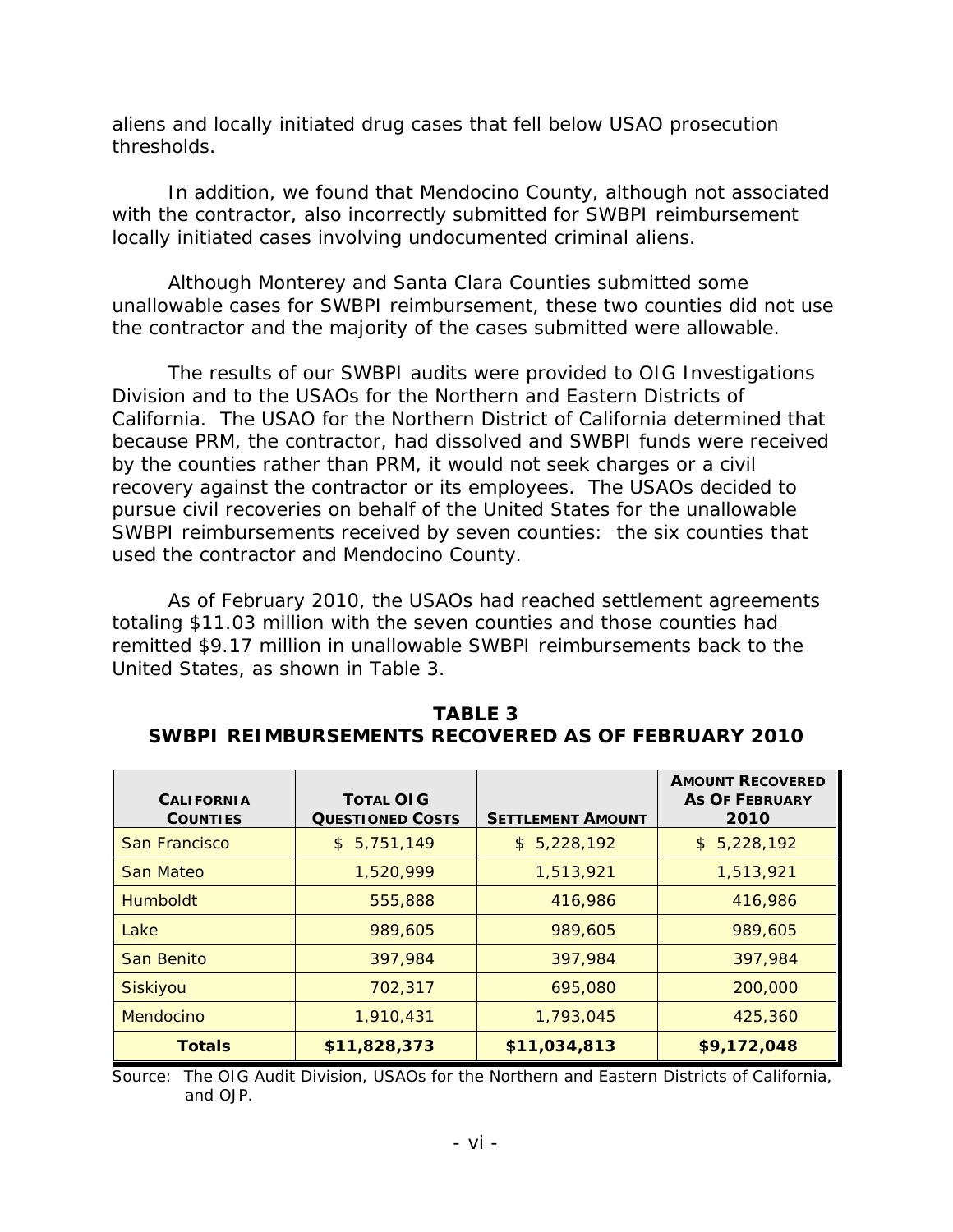adequately oversee the SWBPI program. In our judgment, the unallowable submit supporting documents. Additionally, at the time the reimbursement As noted previously, a prior OIG report found that OJP did not reimbursements totaling \$11.83 million related to the seven California counties included in this audit may have been avoided if, at the time the reimbursement applications were submitted, OJP required applicants to applications were submitted, OJP did not review SWBPI reimbursement applications for accuracy or conduct any monitoring activities of recipients to determine the eligibility of cases submitted for reimbursement.

 corrective actions for all 13 of our prior recommendations. Although OJP has the SWBPI program. In our judgment, OJP should implement additional participant. This should have been a "red flag" issue that OJP identified and Since our prior audit was issued in March 2008, OJP has implemented made significant improvements related to its management and administration of SWBPI, in this audit we identified additional weaknesses in procedures to analyze SWBPI reimbursements to timely identify and follow up on anomalies that may indicate errors related to reimbursement requests for specific jurisdictions. For example, we noted that in the last quarter of FY 2006, San Francisco County, despite being located about 500 miles north of the Southwest Border, received the highest reimbursement of any SWBPI followed up on much earlier in the process to make sure that the reimbursements requested by and paid to San Francisco County were compliant with SWBPI guidelines.

# **Recommendation**

As a result of this review, we recommend that OJP: implement procedures to analyze SWBPI reimbursements to identify anomalies that may indicate unallowable or unsupported payments to specific jurisdictions.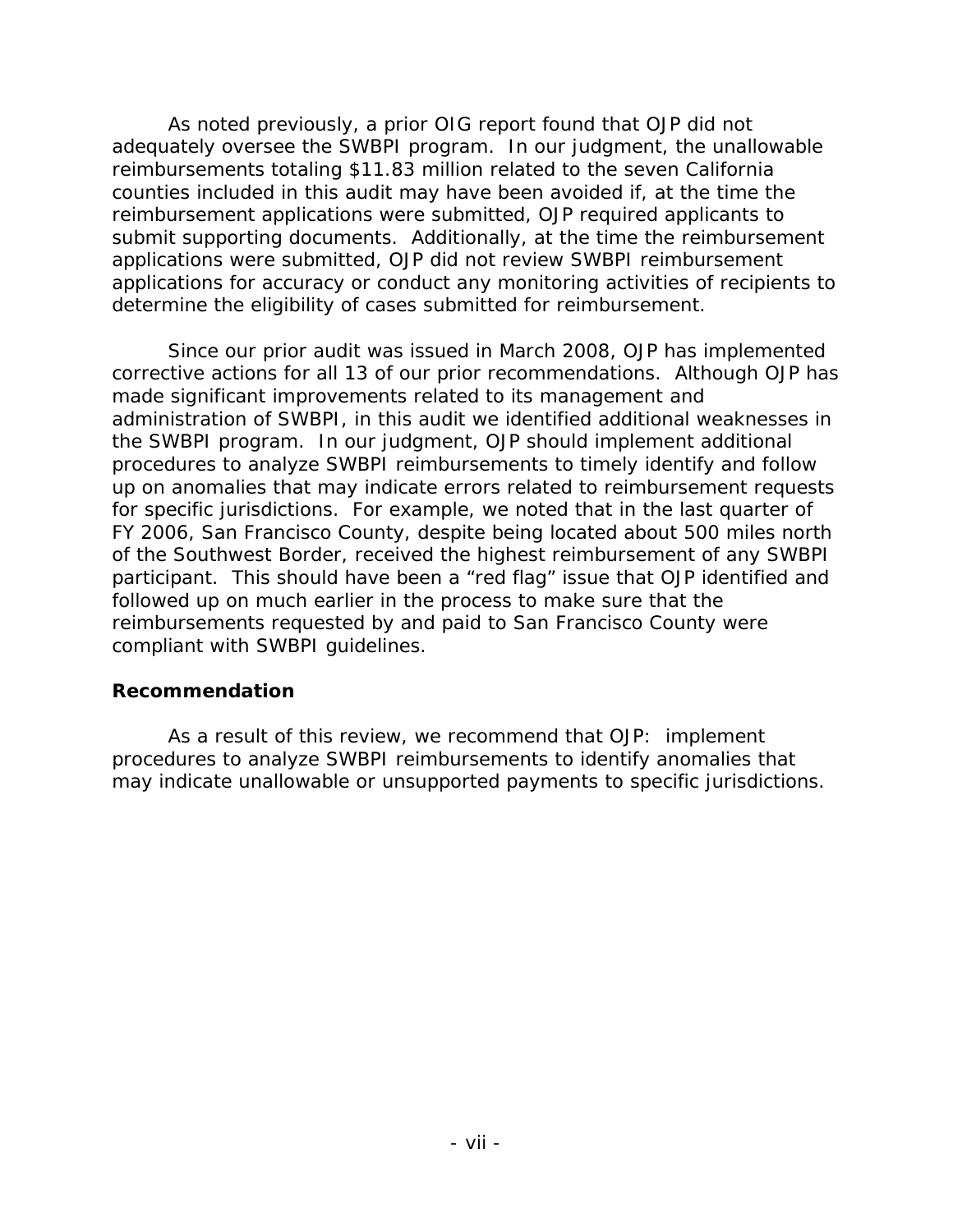# **SOUTHWEST BORDER** PROSECUTION INITIATIVE REIMBURSEMENTS

# **TABLE OF CONTENTS**

| 29                                                   |
|------------------------------------------------------|
| STATEMENT ON COMPLIANCE WITH LAWS AND REGULATIONS 30 |
| APPENDIX I - OBJECTIVE, SCOPE, AND METHODOLOGY 31    |
|                                                      |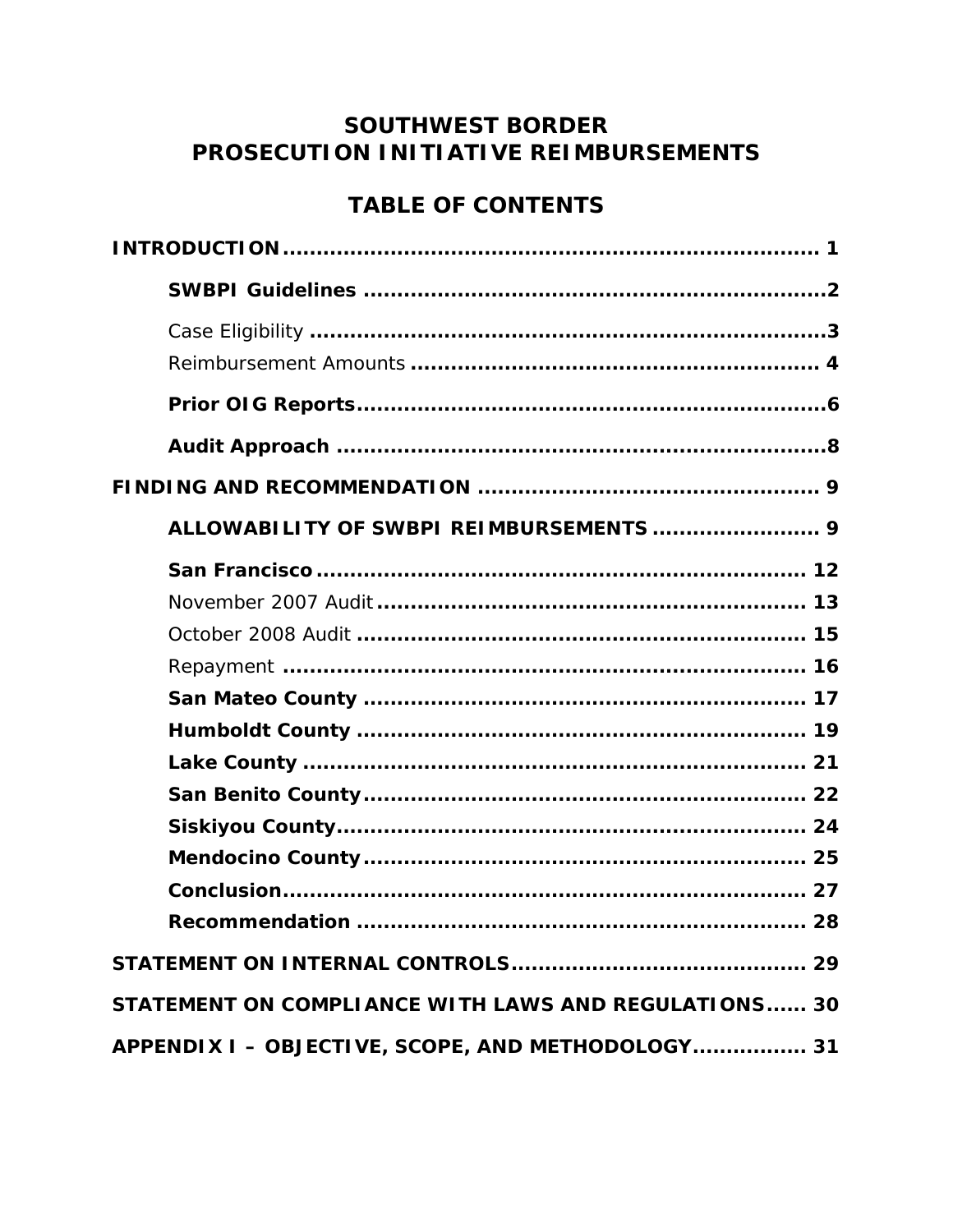| APPENDIX II – OFFICE OF JUSTICE PROGRAM'S RESPONSE TO |  |
|-------------------------------------------------------|--|
|                                                       |  |

#### **ANALYSIS AND SUMMARY OF ACTIONS TO CLOSE REPORT .... 35 APPENDIX III – OFFICE OF THE INSPECTOR GENERAL**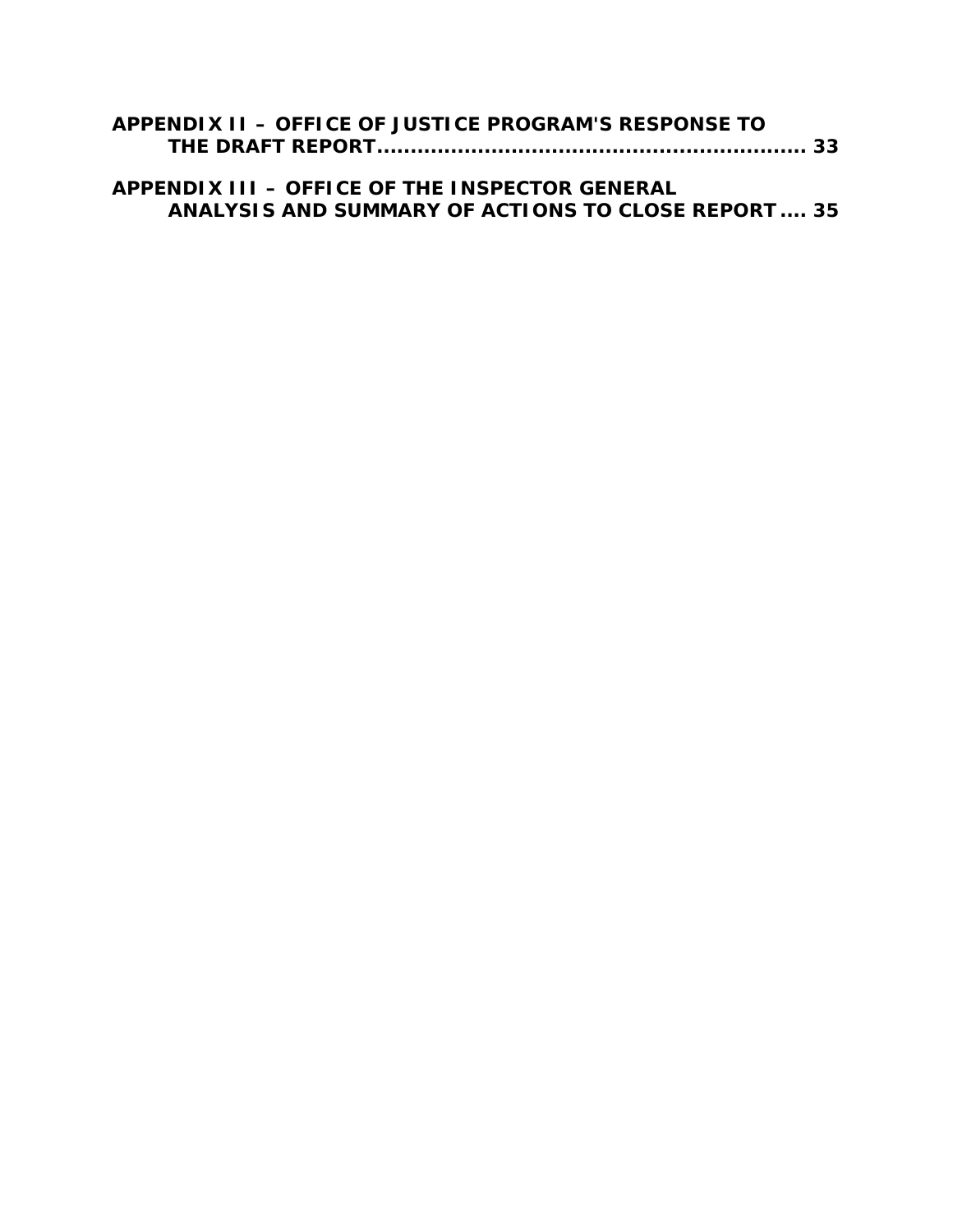# **INTRODUCTION**

The Southwest Border Prosecution Initiative (SWBPI) provides funding to state, county, parish, tribal, and municipal governments in four Southwest Border states for costs associated with the prosecution and pre-trial detention of federally initiated criminal cases that are declined by the U.S. Attorneys offices and referred to state and local jurisdictions for prosecution.

along the southern borders of California, Arizona, New Mexico, and Texas.<br>In late 1994, the U.S. Attorneys and state and local prosecutors began criminal drug cases involving the illegal importation of controlled substances at the Southwest Border to state and local governments. These cases are The United States' border with Mexico extends nearly 2,000 miles establishing partnerships through which the federal government referred known as federally declined-referred criminal cases.<sup>[5](#page-10-0)</sup>

 Many U.S. Attorneys have developed prosecution guidelines which file a case in federal, state, or county court. As a result, many federally govern the most common violations of federal law. These prosecution guidelines are used by law enforcement agencies to determine whether to initiated cases occurring near the Southwest Border are subsequently referred to the state or county for prosecution.

 burden on their financial and personnel resources. As a result, in Fiscal Year (FY) 2001 Congress appropriated \$24 million ". . . to reimburse county and immigration and drug and alien smuggling cases."<sup>6</sup> The reimbursement As state and local governments began to prosecute a growing number of federally declined-referred criminal cases, they experienced an increased municipal governments [in the four Southwest Border states] only for Federal costs associated with the handling and processing of illegal program was initially administered by the Executive Office for United States Attorneys (EOUSA).

 In FY 2002, management of the SWBPI program was transferred to the Department of Justice (DOJ) Office of Justice Programs (OJP). Specifically, the 2002 Departments of Commerce, Justice, State, the Judiciary, and Related Agencies Appropriations Act (FY 2002 Appropriations

 $\overline{a}$ 

<span id="page-10-1"></span><span id="page-10-0"></span> $5$  Declined-referred is a term used in the SWBPI guidelines to refer to a point in time during a federal investigation when a U.S. Attorney or federal law enforcement official decides not to pursue federal criminal charges against a defendant (declination) and requests that a state or local jurisdiction prosecute the defendant for violating state or local criminal statutes (referral).

 $6$  Pub. L. No. 106-246 (2000).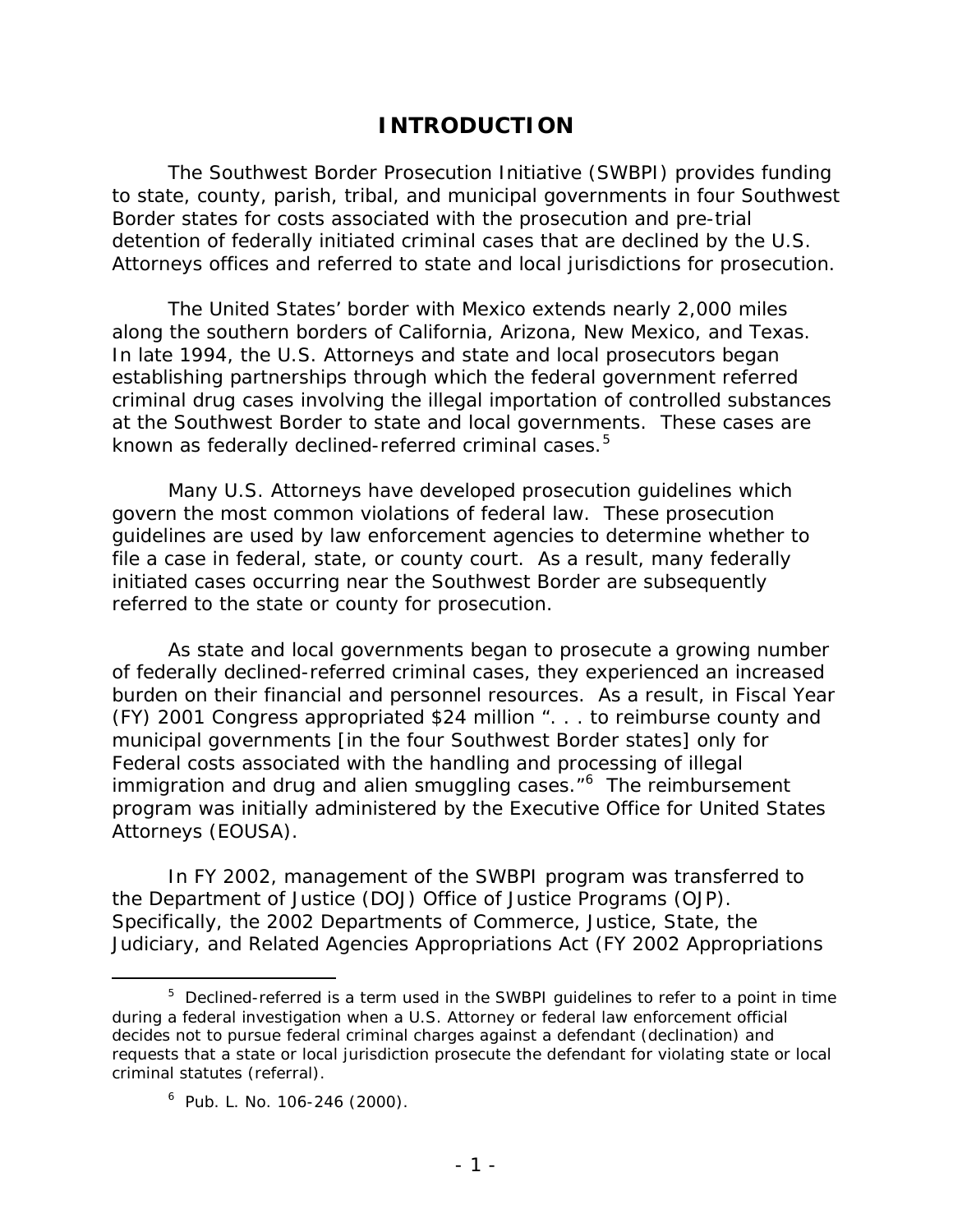Southwest Border Prosecutor Initiative . . . to reimburse state, county, Act) authorized OJP to oversee the distribution of "\$50,000,000 for the parish, tribal, or municipal governments only for federal costs associated with the prosecution of criminal cases declined by local U.S. Attorneys Offices."

 \$188 million to the four Southwest Border states, as shown in Table 1. For FYs 2002 through 2007, OJP provided reimbursements totaling

| <b>STATES</b>                 | <b>FY</b><br>2002 | <b>FY</b><br>2003   | <b>FY</b><br>2004 | <b>FY</b><br>2005 | <b>FY</b><br>2006 | <b>FY</b><br>2007 | <b>TOTALS</b> |
|-------------------------------|-------------------|---------------------|-------------------|-------------------|-------------------|-------------------|---------------|
| Arizona                       | 3.0<br>\$         | $\mathbb{S}$<br>3.4 | \$<br>2.1         | \$<br>1.7         | \$2.7             | \$2.4             | 15.3<br>\$    |
| California                    | 18.5              | 15.6                | 12.8              | 13.0              | 16.3              | 16.7              | 92.9          |
| <b>New Mexico</b>             | 5.8               | 8.5                 | 6.5               | 6.3               | 3.6               | 3.7               | 34.4          |
| <b>Texas</b>                  | 11.8              | 11.1                | 6.8               | 7.0               | 4.7               | 4.1               | 45.5          |
| <b>SWBPI</b><br><b>Totals</b> | \$39.1            | \$38.6              | \$28.2\$          | \$28.0            | \$27.3            | \$26.9            | \$188.1       |

**TABLE 1 SWBPI REIMBURSEMENTS (DOLLARS IN MILLIONS)[8](#page-11-0)** 

Source: Office of Justice Programs

#### **SWBPI Guidelines**

 July 2007 and again in February 2009. The majority of SWBPI reimbursements included in our audit reports occurred prior to July 2007. based on the guidelines in place prior to July 2007. However, the core requirements for SWBPI reimbursement, such as case eligibility, have Since the inception of SWBPI, the program guidelines have been revised on several occasions. Most recently, new guidelines were issued in As a result, unless noted otherwise, our discussion of SWBPI requirements is remained the same throughout the life of the program.

 reimbursement through BJA's SWBPI website. For FYs 2002 through 2007, of three major categories based on the types of services provided: Eligible SWBPI participants submit quarterly electronic applications for SWBPI applicants were only required to list the total number of cases in each (1) prosecution only, (2) pre-trial detention only, and (3) both prosecution and pre-trial detention. The three major service categories were further

<span id="page-11-0"></span>-

 $7$  Pub. L. No. 107-77 (2001).

 $8$  Throughout this report, differences in the total amounts are due to rounding.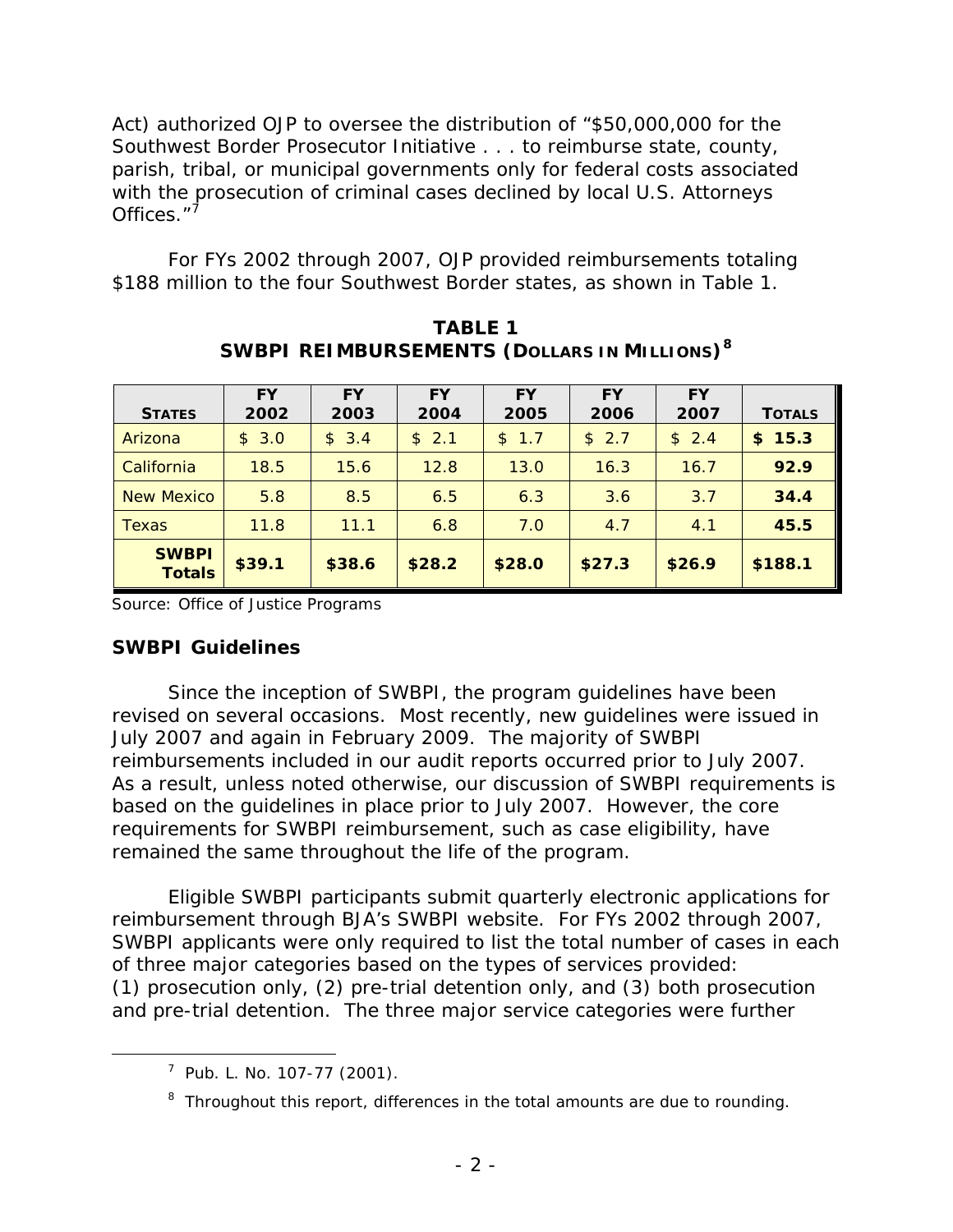disposition: (1) 1 to 15 days, (2) 16 to 30 days, (3) 31 to 90 days, and broken down into four reimbursement categories based on the length of (4) over [9](#page-12-0)0 days. $9^{\circ}$ 

 that receive SWBPI funds were required during this time period to retain During FYs 2002 through 2007, BJA did not require SWBPI applicants to submit documentation supporting the number of cases claimed for reimbursement through the electronic application. However, jurisdictions documentation supporting the reimbursement requests for 3 years from the date the application was approved.

# *Case Eligibility*

To be eligible for reimbursement under the SWBPI program, each case submitted must meet the following criteria.

- **The case must be federally initiated.** A federally initiated case results from a criminal investigation or an arrest involving federal law enforcement authorities for a violation of federal criminal law. This may include investigations resulting from multi-jurisdictional task forces.
- • **The case must be federally declined and referred.** This occurs when a U.S. Attorney or federal law enforcement official decides not to pursue federal criminal charges against a defendant (declination) and requests that a state or local jurisdiction prosecute the defendant for violating state or local criminal statutes (referral). Referred cases are eligible for SWBPI reimbursement regardless of whether the case was formally declined and referred by a U.S. Attorney, through a blanket declination-referral policy, through an "accepted federal law enforcement practice," or by federal prosecutorial discretion.<sup>10</sup>

<span id="page-12-0"></span><sup>-</sup> $9$  Case disposition is the length of time between a suspect's arrest and the resolution (e.g., dismissal, plea, conviction) of the criminal charges through a county or state judicial process.

<span id="page-12-1"></span> $10$  An accepted federal law enforcement practice is an understanding between the federal law enforcement agencies and the USAO. Declination-referrals through an accepted federal law enforcement practice result from the fact that, through communication with the USAO, federal law enforcement agencies obtain an understanding of which cases the USAO will or will not prosecute. Through this understanding, those cases that federal law enforcement agencies know the USAO will not prosecute are referred directly to the state or local jurisdiction without obtaining a declination from the USAO.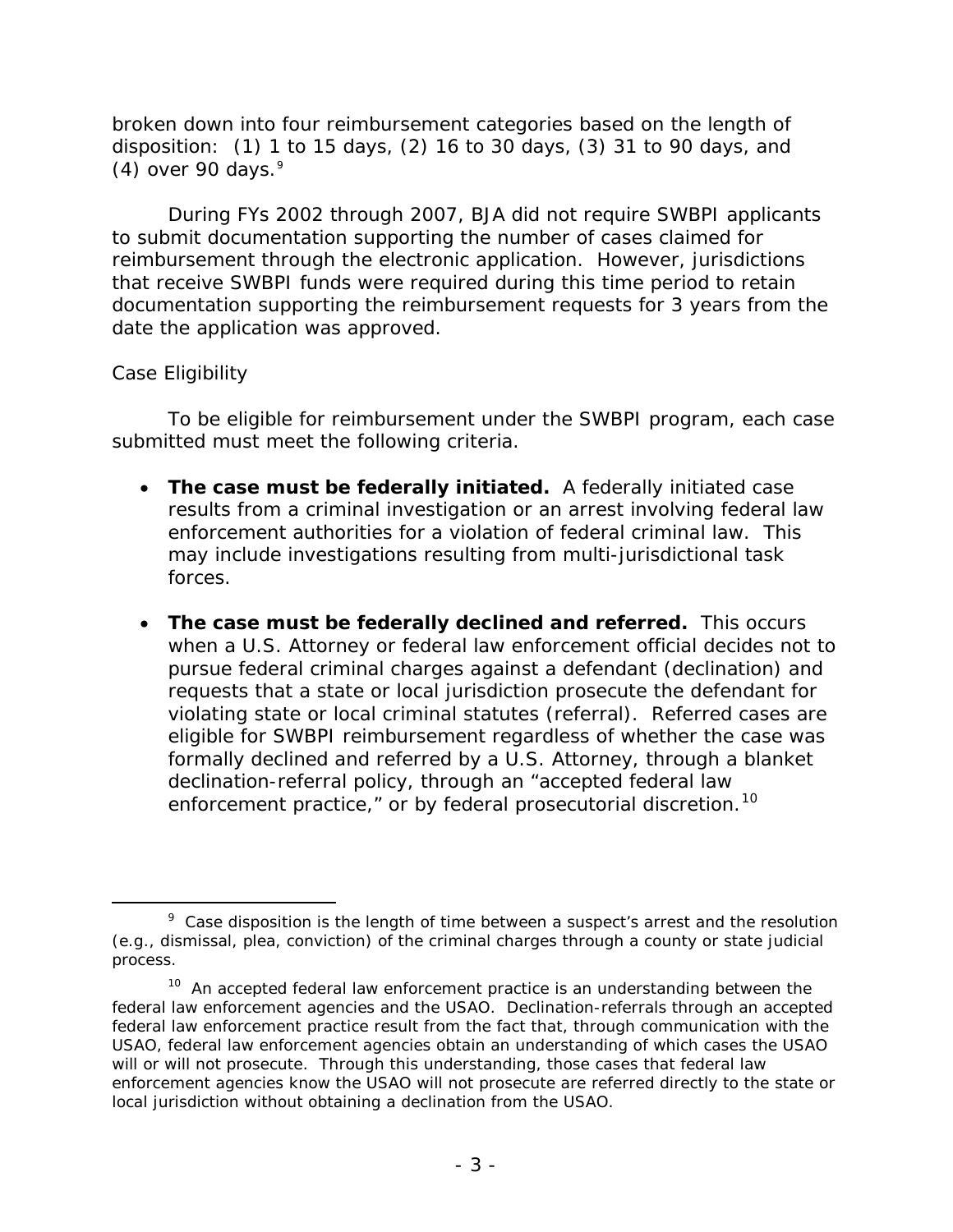- • **The case must be prosecuted by a state or local jurisdiction.** If the state or local jurisdiction reviews the case but decides not to prosecute, then the case is not eligible for reimbursement.
- **period.** The eligible reporting period is the quarter in which the case • **The case must be disposed of during an eligible reporting**  was disposed and case disposition refers to the time between a suspect's arrest and the resolution of the criminal charges by a dismissal, plea or conviction, through a county or state judicial or prosecutorial process. Disposition does not include incarceration time for sentenced offenders or time spent by prosecutors on judicial appeals.

For cases with multiple defendants, each defendant should be claimed as a separate case. However, one defendant charged in multiple cases should be claimed as only one case to the extent that the defendant's cases are being investigated or prosecuted during concurrent periods of time.

The following cases are ineligible for SWBPI reimbursements:

- federally referred cases declined and not prosecuted by state or county prosecutors,
- probation or parole violation or revocation hearings,  $11$
- extradition cases, and
- cases not accepted by state or county prosecutors.

# *Reimbursement Amounts*

 $\overline{a}$ 

During the period included in our audit, each eligible case could receive the following maximum reimbursement, based upon length of disposition, availability of funds, and the provision of both prosecution services and pre-trial detention services.

<span id="page-13-0"></span> $11$  A new charge not independently prosecuted, but used as a basis for a probation or parole revocation hearing, is ineligible for reimbursement.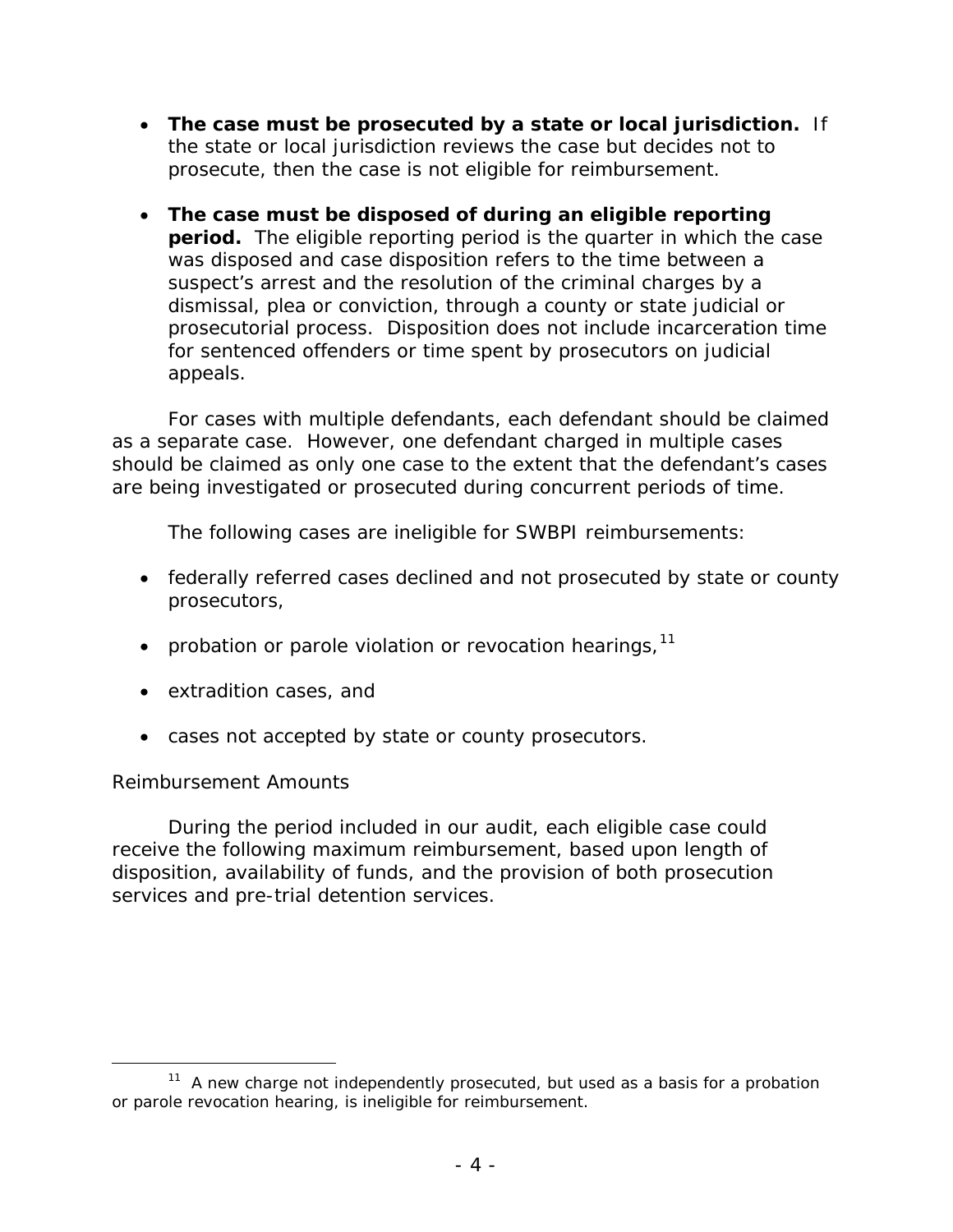| \$2,500 |
|---------|
| 5,000   |
| 7,500   |
| 10,000  |
|         |

**TABLE 2 MAXIMUM SWBPI REIMBURSEMENTS**

Source: OJP

-

In calculating the reimbursement amount for cases submitted for both prosecution and pre-trial detention services, the length of the prosecution took precedence in determining a case's disposition category.

 jurisdiction was required to provide one or more of the following for each For prosecution only cases, each eligible case received up to 50 percent of the maximum reimbursement. To be eligible for 50 percent of the maximum per case reimbursement for prosecution only, an eligible case: (1) judicial services, (2) prosecution services, or (3) defense services.

 50 percent of the maximum reimbursement. To be eligible for pre-trial 1 or more days in a secure facility." In other words, the defendant must be For pre-trial detention only cases, each eligible case received up to detention reimbursement, prior to July 2007, the SWBPI guidelines required that "an eligible jurisdiction must have held the case defendant overnight for detained from one calendar day to the next to be eligible for the pre-trial detention reimbursement prior to July 2007.<sup>[12](#page-14-0)</sup>

 year had already been disbursed. As a result, beginning in FY 2005 OJP The first five SWBPI application periods (from October 1, 2001, to March 31, 2004) were reimbursed at 100 percent of the maximum amount requested. However, OJP did not make any reimbursements for the 4th quarter of FY 2004 because all of the SWBPI funds appropriated for the fiscal officials divided the funds across each quarter with each jurisdiction receiving an equal percentage of the amount determined available for each

<span id="page-14-0"></span> $12$  The July 2007 and subsequent revisions to the SWBPI guidelines require that "an eligible jurisdiction must have held the case defendant in a secure facility for 24 hours or more" to be eligible for the pre-trial detention reimbursement. Pre-trial detention services do not include incarceration time for sentenced offenders.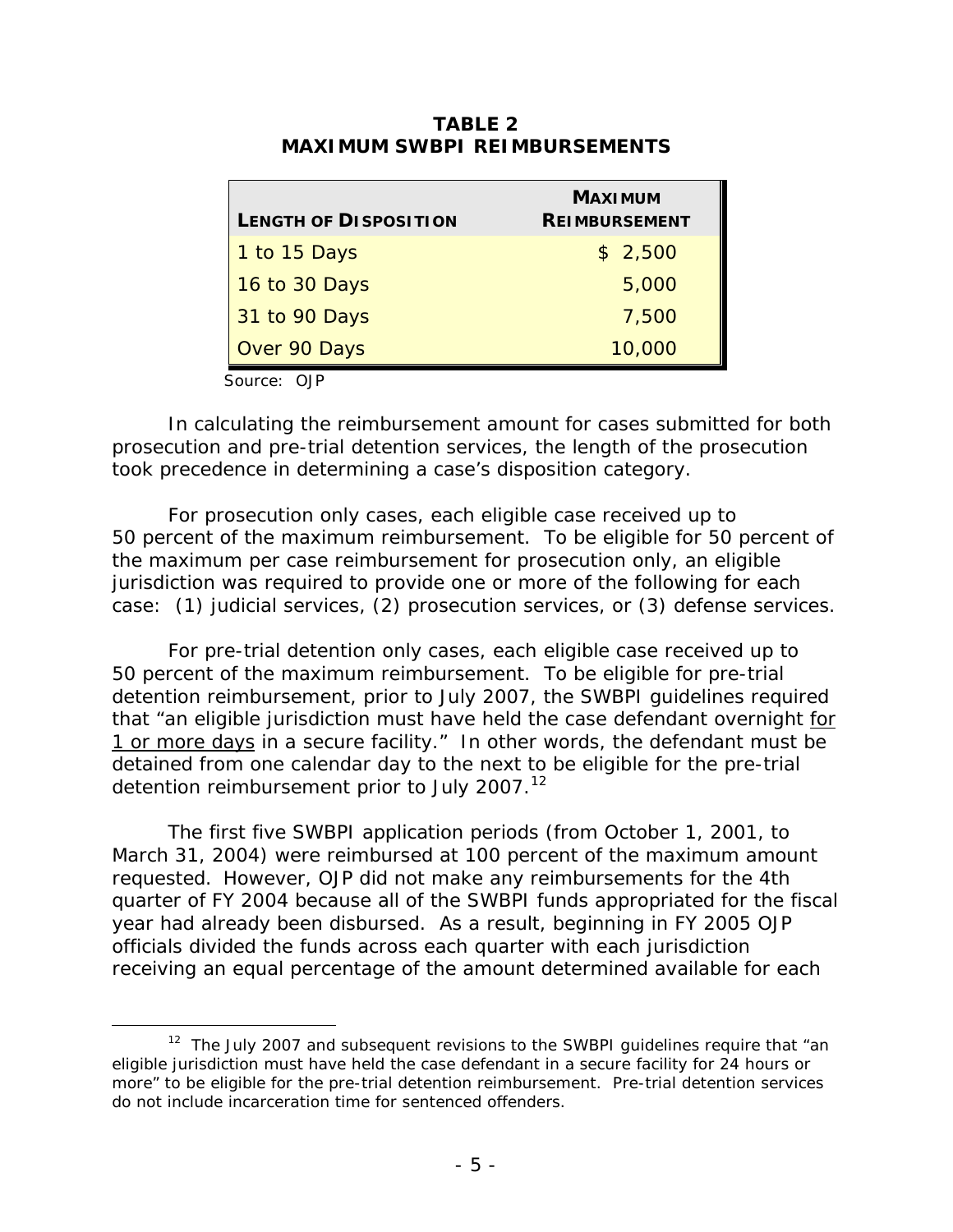quarter. The percentage reimbursements for each quarter during FYs 2002 through 2007 are shown in Table 3.

|                                                                                | <b>START</b> |                 | <b>PERCENTAGE</b> |
|--------------------------------------------------------------------------------|--------------|-----------------|-------------------|
| <b>REPORTING PERIOD</b>                                                        | <b>DATE</b>  | <b>END DATE</b> | <b>REIMBURSED</b> |
| FY02 All Quarters through<br>FY03 1 <sup>st</sup> and 2 <sup>nd</sup> Quarters | 10/01/01     | 09/30/02        | 100.00%           |
| FY03 3 <sup>rd</sup> Quarter                                                   |              |                 |                   |
|                                                                                | 04/01/03     | 06/30/03        | 100.00%           |
| FY03 4 <sup>th</sup> Quarter                                                   | 07/01/03     | 09/30/03        | 100.00%           |
| FY04 1 <sup>st</sup> Quarter                                                   | 10/01/03     | 12/31/03        | 100.00%           |
| FY04 2 <sup>nd</sup> Quarter                                                   | 01/01/04     | 03/31/04        | 100.00%           |
| FY04 3 <sup>rd</sup> Quarter                                                   | 04/01/04     | 06/30/04        | 81.00%            |
| FY04 4 <sup>th</sup> Quarter                                                   | N/A          | N/A             | N/A               |
| FY05 1 <sup>st</sup> Quarter                                                   | 10/01/04     | 12/31/04        | 49.29%            |
| FY05 2 <sup>nd</sup> Quarter                                                   | 01/01/05     | 03/31/05        | 44.08%            |
| FY05 3 <sup>rd</sup> Quarter                                                   | 04/01/05     | 06/30/05        | 47.40%            |
| FY05 4 <sup>th</sup> Quarter                                                   | 07/01/05     | 09/30/05        | 50.16%            |
| FY06 1 <sup>st</sup> Quarter                                                   | 10/01/05     | 12/31/05        | 53.18%            |
| FY06 2 <sup>nd</sup> Quarter                                                   | 01/01/06     | 03/31/06        | 47.61%            |
| FY06 3 <sup>rd</sup> Quarter                                                   | 04/01/06     | 06/30/06        | 43.09%            |
| FY06 4 <sup>th</sup> Quarter                                                   | 07/01/06     | 09/30/06        | 44.05%            |
| FY07 1 <sup>st</sup> Quarter                                                   | 10/01/06     | 12/31/06        | 52.34%            |
| FY07 2 <sup>nd</sup> Quarter                                                   | 01/01/07     | 03/31/07        | 52.45%            |
| FY07 3 <sup>rd</sup> Quarter                                                   | 04/01/07     | 06/30/07        | 49.03%            |
| FY07 4 <sup>th</sup> Quarter                                                   | 07/01/07     | 09/30/07        | 57.26%            |

 **PRO-RATA REIMBURSEMENT BASIS FOR FYS 2002 - 2007 TABLE 3**

Source: Office of Justice Programs

# **Prior OIG Reports**

In March 2008, the Office of the Inspector General (OIG), Audit Division, issued an audit report on the *Southwest Border Prosecution Initiative Reimbursement Program* (Report No. 08-22), to:

- • evaluate OJP's administration and management of SWBPI reimbursements;
- identify additional federal programs with overlapping objectives; and
- determine if SWBPI reimbursement requests submitted by eligible jurisdictions are allowable, supported, and in accordance with applicable laws, regulations, guidelines, and terms and conditions of the SWBPI program.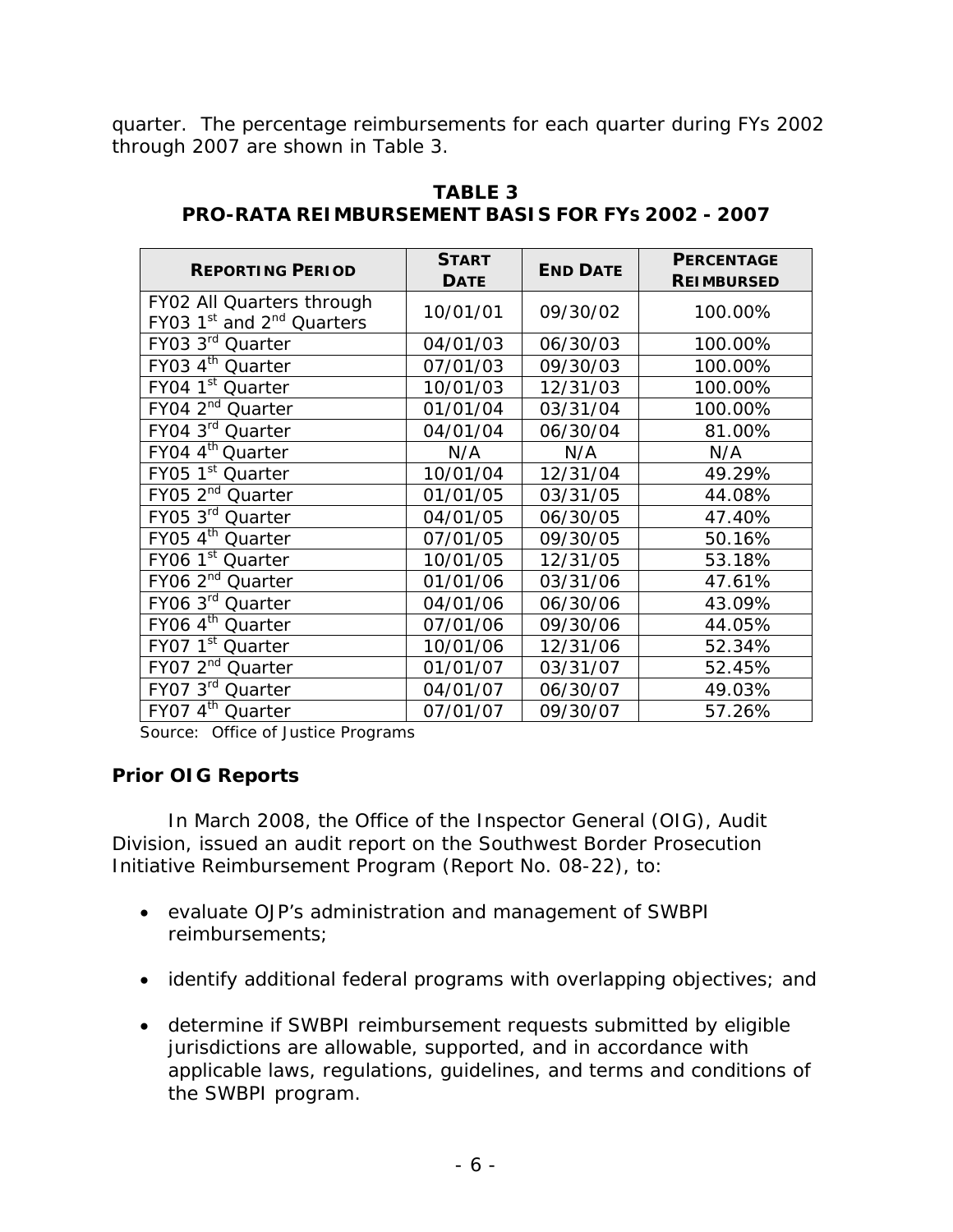We found that OJP did not adequately oversee the SWBPI program.<br>Specifically, we found that:

- OJP did not require applicants to provide documentation supporting reimbursement requests.
- OJP did not review the applications for accuracy or monitor recipients to determine the eligibility of cases submitted for reimbursement.
- OJP did not link reimbursements to actual costs incurred by the jurisdictions to prosecute federally declined-referred criminal cases.
- OJP had not taken action to identify potential duplicate funding between the SWBPI program and other federally funded prosecution and pre-trial detention programs.

The findings identified above have since been remedied by OJP and the prior report was closed in March 2009.

 (1) New Mexico Department of Public Safety; (2) Yuma County; (3) Maricopa County of San Francisco, California (San Francisco County). In support of the prior SWBPI audit, we also conducted seven external audits of SWBPI recipients to determine if SWBPI reimbursements were allowable, supported, and in accordance with applicable laws, regulations, guidelines, and terms and conditions of the SWBPI program. The external audits were conducted at the following selected SWBPI recipients: County; (4) El Paso County Auditor's Office, Texas; (5) San Diego District Attorney's Office, California; (6) Brooks County, Texas; and (7) City and

 reimbursements, \$5.41 million was related to San Francisco County. reimbursements for 2,241 cases that were not federally initiated. Our audits covered SWBPI reimbursements totaling \$55.11 million and identified unallowable and unsupported SWBPI reimbursements of \$15.57 million. Of the \$15.57 million unallowable and unsupported SWBPI Specifically, we found that San Francisco County received unallowable

 under SWBPI. We found that all of the cases for which San Francisco had received SWBPI funds were ineligible for reimbursement. When we questioned the contractor's representative as to why cases that did not meet We found that San Francisco County hired a contractor, Public Resource Management Group (PRM), to manage its SWBPI reimbursement requests. Our audit found that San Francisco County, due to the inaccurate guidance it received from the contractor and due to errors by its own employees, incorrectly submitted locally initiated cases for reimbursement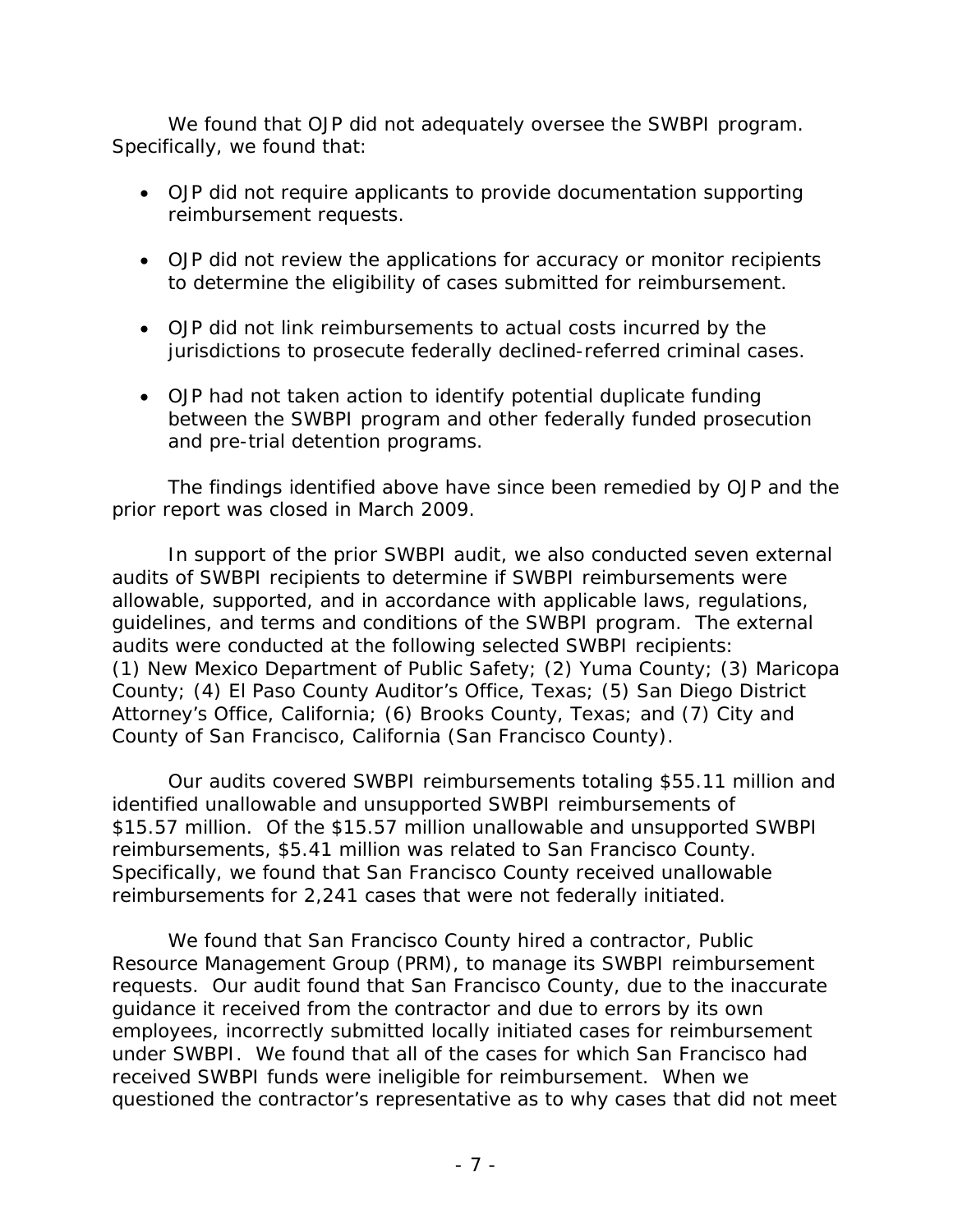representative stated that he may have been confused about the difference SWBPI criteria for reimbursement were submitted, the contractor's between the criteria for reimbursement under SWBPI and the criteria for reimbursement under another federal reimbursement program he administered for San Francisco called SCAAP.

We referred the results of our audit of the SWBPI reimbursements received by San Francisco County to the OIG Investigations Division and the U.S. Attorney's Office (USAO) for the Northern District of California.

# **Audit Approach**

 the contractor. Additionally, we conducted a follow-up audit on the SWBPI reimbursements received by San Francisco County. At the request of the USAO for the Northern District of California and the OIG Investigations Division, we conducted external audits of the SWBPI reimbursements received by the eight counties potentially associated with

reimbursements received by San Francisco County.<br>Our audits generally covered, but were not limited to, SWBPI reimbursements awarded from FYs 2002 through 2007. Our audits of the selected nine California SWBPI recipients assessed whether their SWBPI reimbursements were allowable, supported, and in accordance with applicable laws, regulations, guidelines, and terms and conditions of the SWBPI program.

Additional information related to the audit objective, scope, and methodology is contained in Appendix I.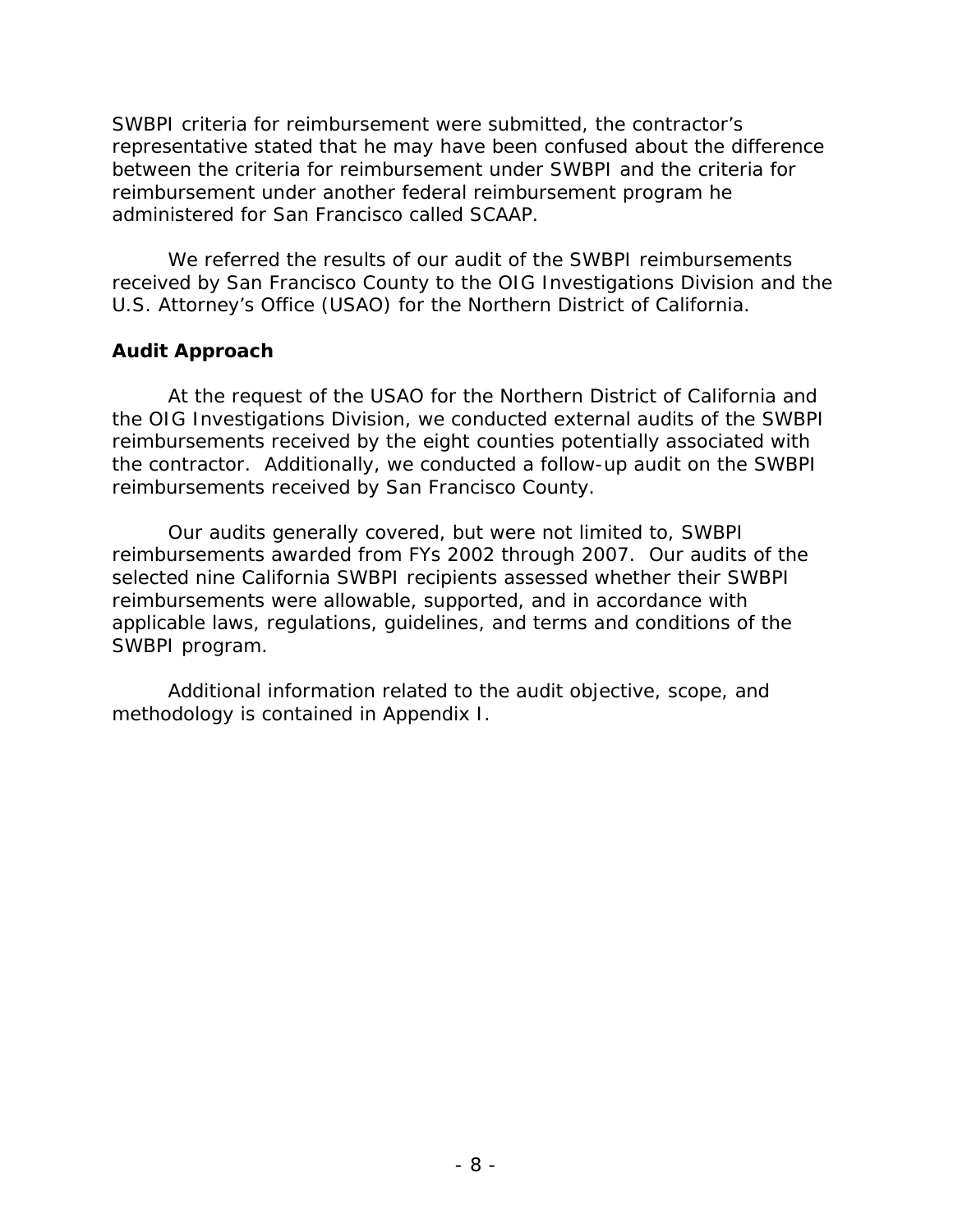# **FINDING AND RECOMMENDATION**

# **ALLOWABILITY OF SWBPI REIMBURSEMENTS**

 \$12.23 million (85 percent) of the \$14.43 million in SWBPI through 2007 was unallowable or unsupported. Seven of the the total questioned costs. We found that six of these seven cases and manage their SWBPI reimbursements. The contractor Division, sought reimbursement from the seven counties to eligible for SWBPI reimbursement. As of December 2009, the \$11.03 million with all seven counties. Our audits of nine SWBPI recipients determined that reimbursements received by the nine counties during FYs 2002 nine counties consistently submitted cases that were not federally initiated, accounting for \$11.83 million (97 percent) of counties relied on the same contractor, PRM, to identify SWBPI provided inaccurate guidance to these six counties, and one other county followed the same inaccurate guidance. Based on our audit work, the USAOs for the Northern and Eastern Districts of California, with the assistance of the OIG Investigations remedy the questioned costs associated with cases that were not USAOs had reached settlement agreements totaling

 an eligible reporting period. To be eligible for reimbursement, all four Pursuant to the SWBPI guidelines, an eligible case is any criminal case that: (1) was initiated by a federal law enforcement agency or federal multi-jurisdictional task force, (2) was declined by the U.S. Attorney and referred to the state or local government for prosecution, (3) was prosecuted by the state or local government, and (4) was disposed of during elements of the SWBPI criteria must be met.

 The SWBPI guidelines define "federally initiated" as a case resulting authorities for a potential violation of federal criminal law. This may include investigations resulting from multi-jurisdictional task forces such as HIDTA and OCDETF. The SWBPI guidelines further state that "referred cases are from a criminal investigation or an arrest involving federal law enforcement eligible regardless of whether the case was formally declined and referred by a U.S. Attorney, or through a blanket federal declination-referral policy, an accepted federal law enforcement practice, or by federal prosecutorial discretion." Federally referred cases that are declined or not prosecuted by the state or local government are ineligible for reimbursement.

 The nine California counties included in our external audits, listed in the table below, received SWBPI reimbursements totaling \$14.43 million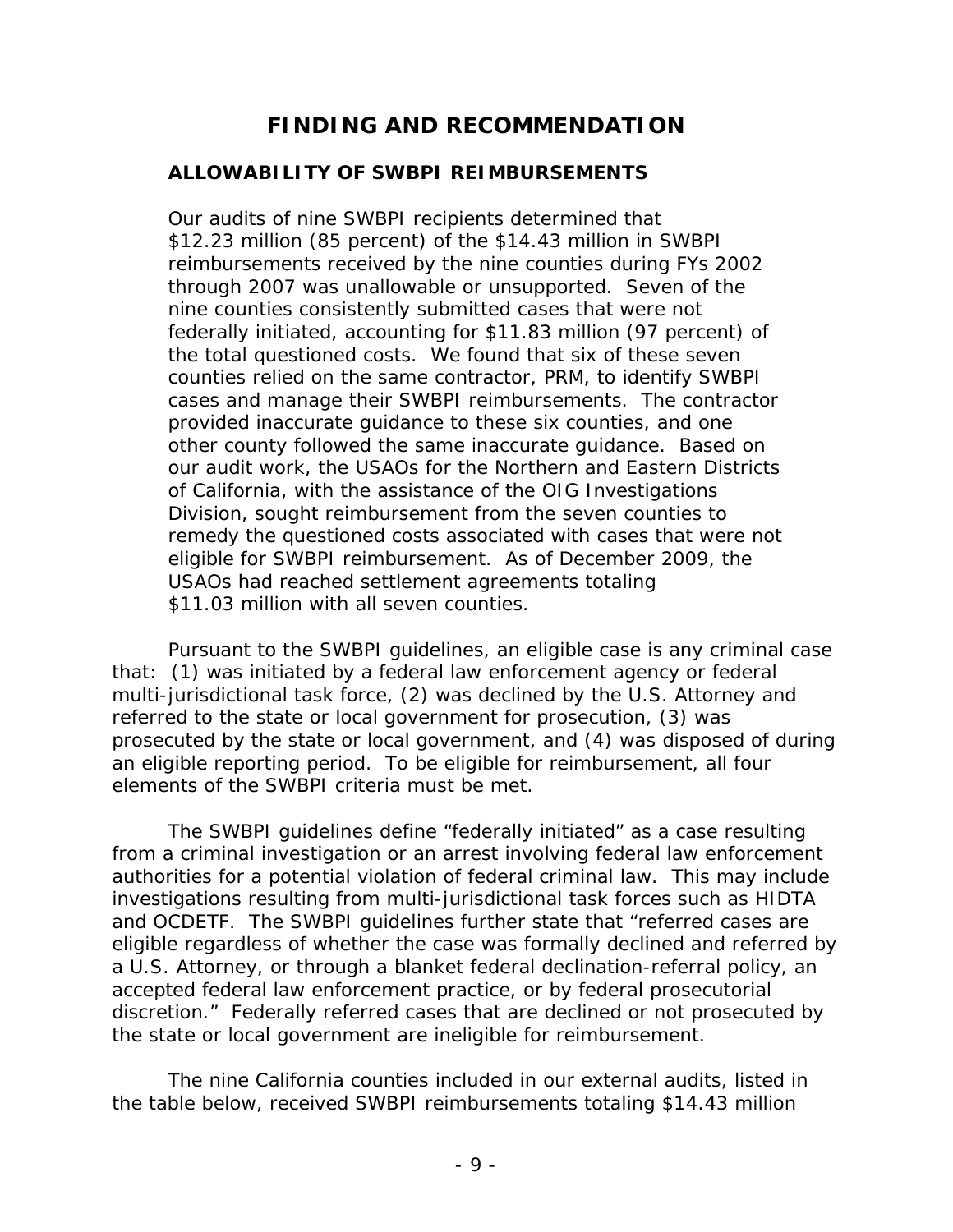from FYs 2002 through 2007, of which we determined that \$12.23 million (85 percent) was unallowable or unsupported, as shown in Table 4.

|                  |                   |                                       | <b>TOTAL</b>                      | <b>PERCENTAGE OF</b>                       |
|------------------|-------------------|---------------------------------------|-----------------------------------|--------------------------------------------|
| <b>COUNTIES</b>  | <b>REPORT NO.</b> | <b>TOTAL</b><br><b>REIMBURSEMENTS</b> | <b>QUESTIONED</b><br><b>COSTS</b> | <b>REIMBURSEMENTS</b><br><b>QUESTIONED</b> |
|                  | GR-60-08-001      |                                       |                                   |                                            |
| San Francisco    | GR-60-09-003      | \$5,751,149                           | 5,751,149                         | 100%                                       |
| San Mateo        | GR-60-08-010      | 1,520,999                             | 1,520,999                         | 100%                                       |
| Humboldt         | GR-60-08-011      | 728,445                               | 555,888                           | 76%                                        |
| Lake             | GR-60-09-001      | 1,019,095                             | 989,605                           | 97%                                        |
| San Benito       | GR-60-09-002      | 397,984                               | 397,984                           | 100%                                       |
| Siskiyou         | GR-60-09-005      | 702,317                               | 702,317                           | 100%                                       |
| <b>Mendocino</b> | GR-60-09-007      | 1,910,431                             | 1,910,431                         | 100%                                       |
| <b>Monterey</b>  | GR-60-09-008      | 192,930                               | 76,804                            | 40%                                        |
| Santa Clara      | GR-60-09-009      | 2,207,320                             | 323,859                           | 15%                                        |
| <b>Totals</b>    |                   | \$14,430,670                          | \$12,229,036                      | 85%                                        |

**TABLE 4 SWBPI REIMBURSEMENTS AUDITED FYs 2002 - 2007[13](#page-19-0)**

Source: OIG

<span id="page-19-0"></span> $\overline{a}$ 

We also found that seven of the nine counties, consistently submitted cases that were ineligible for SWBPI because they were initiated by state or local law enforcement agencies rather than by federal law enforcement agencies. These locally initiated cases accounted for \$11.83 million (97 percent) of the total questioned costs. As a result, our audit focused on those seven counties.

 counties that used the contractor were: (1) San Francisco County, (2) San Mateo County, (3) Humboldt County, (4) Lake County, (5) San Benito County, and (6) Siskiyou County. Generally, we found that the SWBPI reimbursements submitted for the six counties that used the We found that six of the seven counties relied on the same contractor, PRM, to identify cases and manage their SWBPI reimbursements. The six contractor were not allowable because a federal law enforcement agency was not involved in the investigation or arrest. We found that the contractor incorrectly advised these counties to submit locally initiated cases related to

<sup>&</sup>lt;sup>13</sup> Throughout this report, differences in the total amounts are due to rounding.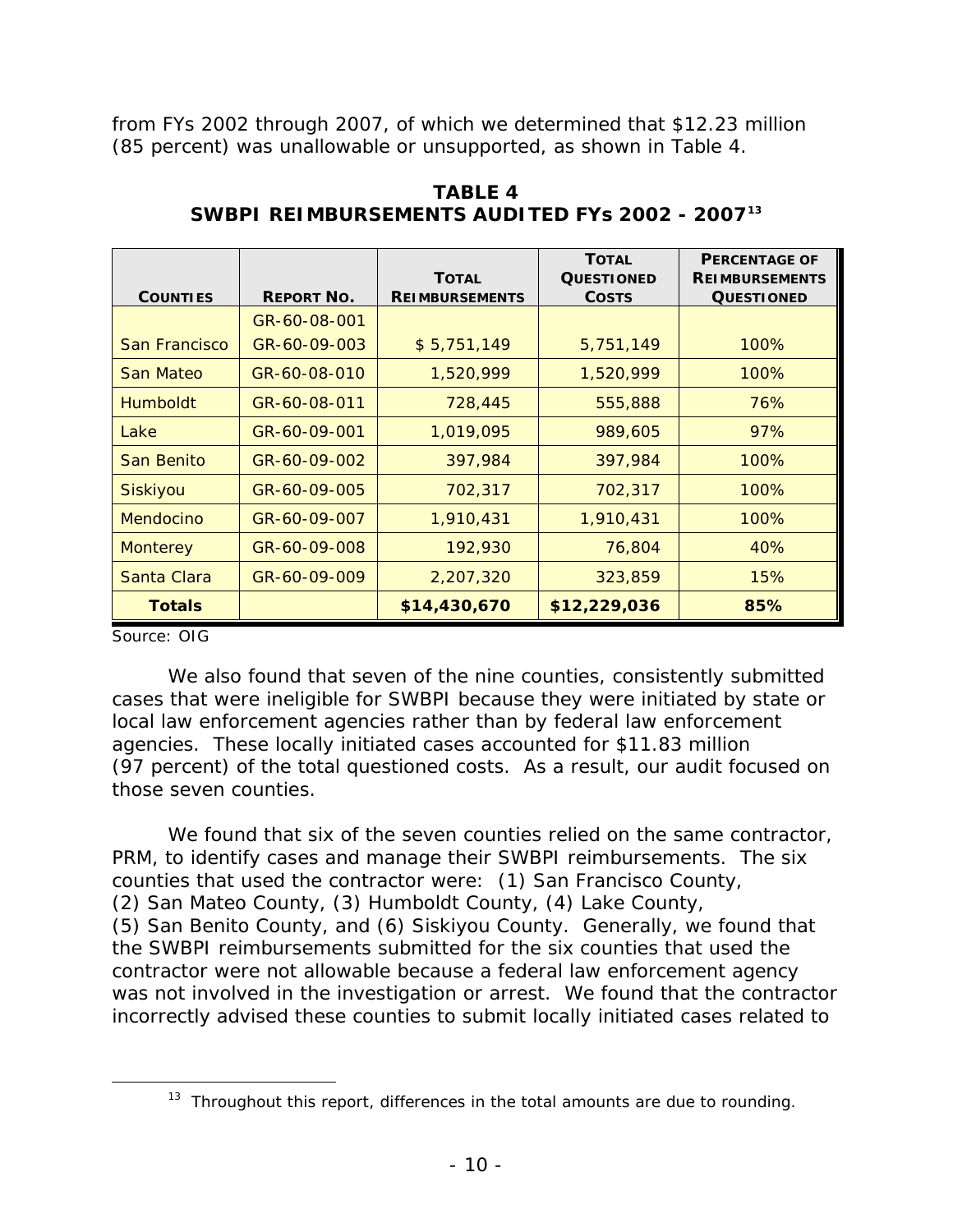undocumented aliens and locally initiated drug cases that were under the USAO prosecution thresholds.

The seventh county that consistently submitted locally initiated cases for reimbursement was Mendocino County. While Mendocino County did not hire or rely on the contractor, it followed the same practice as the other six counties and incorrectly submitted locally initiated drug cases that were under the USAO prosecution thresholds.

 submitted were allowable. Specifically, we found that: While we found that 17 percent of the cases submitted by Monterey and Santa Clara Counties for SWBPI reimbursement were unallowable, these two counties did not use the contractor, and the majority of the cases

- Monterey County received unallowable SWBPI reimbursements totaling \$76,804 for cases that were: (1) not federally initiated, (2) submitted in the wrong quarter, (3) duplicate cases, (4) unavailable to review, and (5) not prosecuted.
- violation of a federal criminal law, (4) submitted twice or processed • Santa Clara County received unallowable SWBPI reimbursement totaling \$323,859 for cases that were: (1) submitted in the wrong disposition category, (2) submitted in the wrong quarter, (3) not in concurrently, and (5) claimed under the both prosecution and pre-trial detention category that did not meet the requirements for pre-trial detention.

 (2) San Mateo, (3) Humboldt, (4) Lake, (5) San Benito, (6) Siskiyou, and The results of our SWBPI audits were provided to the USAOs for the Northern and Eastern Districts of California and the OIG Investigations Division. The USAO for the Northern District of California determined that because PRM, the contractor, had dissolved and SWBPI funds were received by San Francisco County rather than PRM, it would not seek charges against or a civil recovery from the contractor or its employees. Based on the results of our audits, the USAOs for the Northern and Eastern Districts of California, with the assistance of the OIG Investigations Division, pursued civil recoveries on behalf of the United States for the unallowable SWBPI reimbursements received by the following counties: (1) San Francisco, (7) Mendocino.

In addition, OJP has stated it will pursue remedies of the questioned costs associated with the unallowable SWBPI reimbursements received by Monterey and Santa Clara Counties.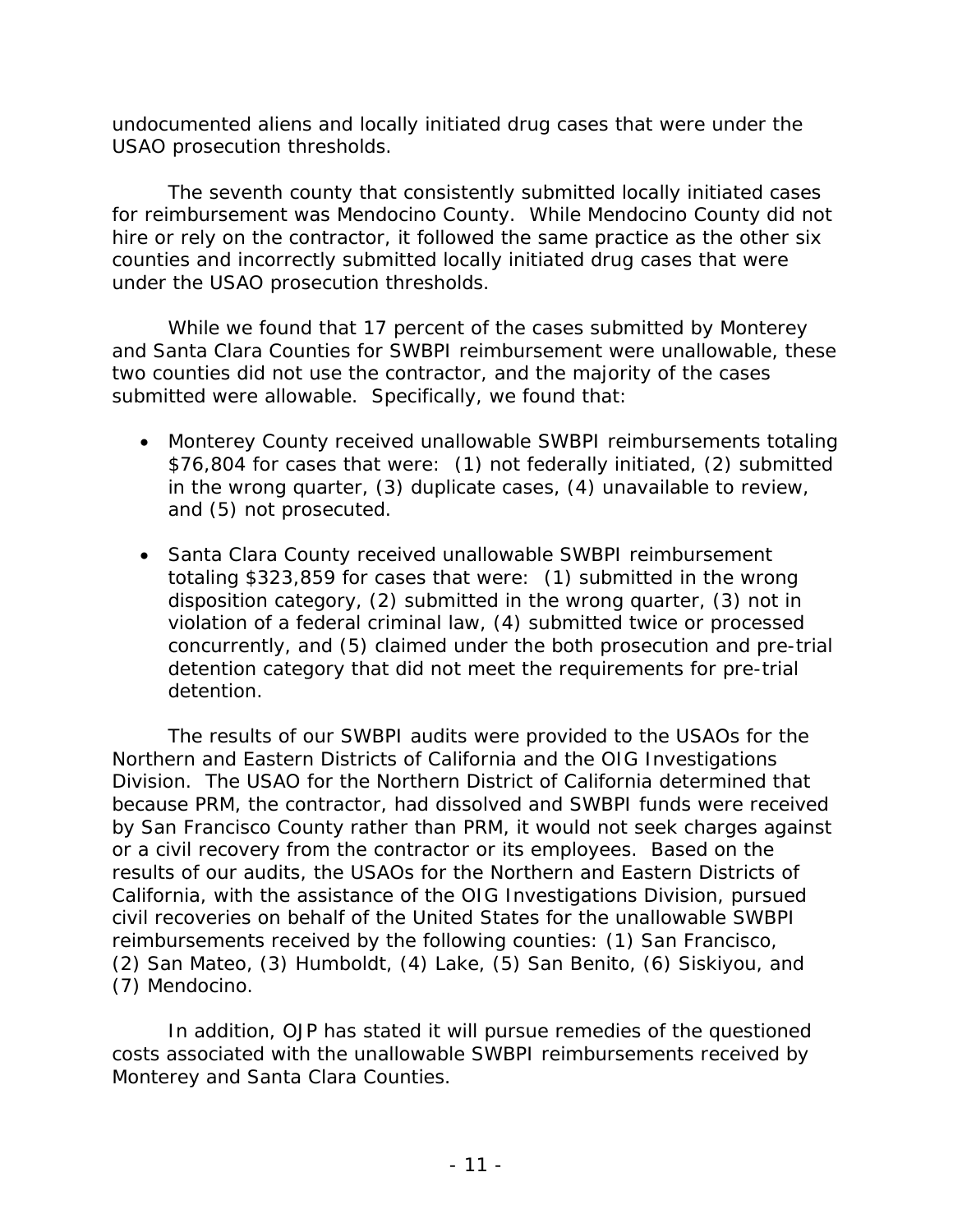cases that were not eligible for SWBPI reimbursement. As of February 2010, The USAOs for the Northern and Eastern Districts of California, with the assistance of the OIG Investigations Division, sought reimbursements from the seven counties to remedy the questioned costs associated with the USAOs have reached settlement agreements totaling \$11.03 million with the seven counties and those counties have remitted \$9.17 million in unallowable SWBPI reimbursements back to the United States, as shown in Table 5.

| <b>CALIFORNIA</b><br><b>COUNTIES</b> | <b>TOTAL OIG</b><br><b>QUESTIONED COSTS</b> | <b>SETTLEMENT AMOUNT</b> | <b>AMOUNT RECOVERED</b><br><b>AS OF FEBRUARY</b><br>2010 |
|--------------------------------------|---------------------------------------------|--------------------------|----------------------------------------------------------|
| San Francisco                        | \$5,751,149                                 | \$5,228,192              | \$5,228,192                                              |
| San Mateo                            | 1,520,999                                   | 1,513,921                | 1,513,921                                                |
| <b>Humboldt</b>                      | 555,888                                     | 416,986                  | 416,986                                                  |
| Lake                                 | 989,605                                     | 989,605                  | 989,605                                                  |
| San Benito                           | 397,984                                     | 397,984                  | 397,984                                                  |
| Siskiyou                             | 702.317                                     | 695,080                  | 200,000                                                  |
| <b>Mendocino</b>                     | 1,910,431                                   | 1,793,045                | 425,360                                                  |
| <b>Totals</b>                        | \$11,828,373                                | \$11,034,813             | \$9,172,048                                              |

**TABLE 5 SWBPI REIMBURSEMENTS RECOVERED AS OF FEBRUARY 2010**

Source: The OIG Audit Division, USAOs for the Northern and Eastern Districts of California, and OJP.

 The results of each of the external audits related to the seven counties for which the USAOs, with the assistance of the OIG Investigations Division, have pursued reimbursement of unallowable SWBPI reimbursements on behalf of the United States are discussed in more detail in the following sections of this report.

#### **San Francisco**

We conducted two external audits of the SWBPI reimbursements received by San Francisco County, with the first report issued in November 2007 and the second report in October 2008.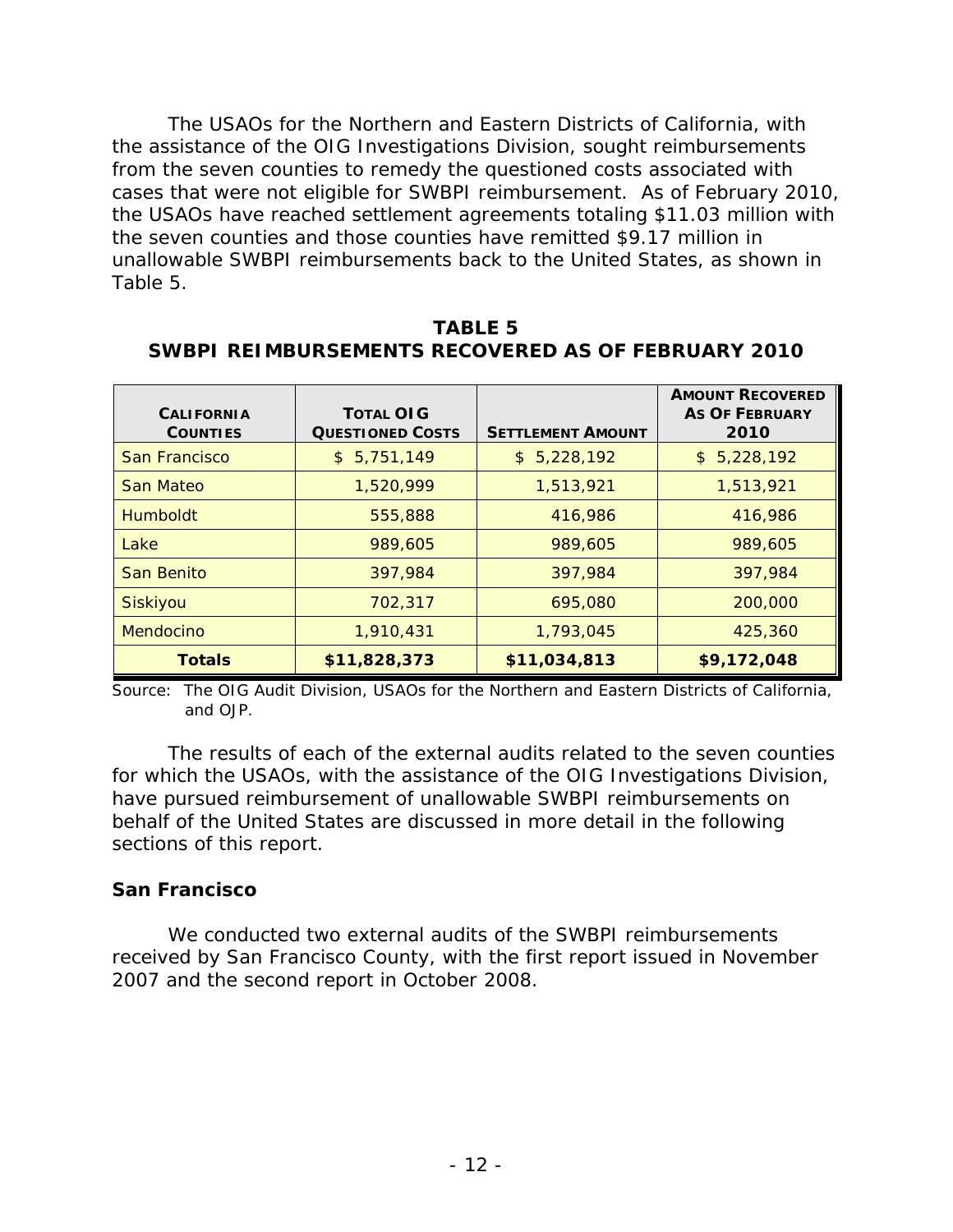## *November 2007 Audit*

 participating in the program through FY 2006. During the period covered by The November 2007 Report, GR-60-08-001, included all SWBPI reimbursements received by San Francisco County since it began our audit, San Francisco County received SWBPI reimbursements totaling \$5,414,895, as shown in Table 6.

| <b>REPORTING PERIOD</b>      | <b>START</b><br><b>DATE</b> | <b>END DATE</b> | <b>AMOUNT</b><br><b>REQUESTED</b> | <b>AMOUNT</b><br><b>REIMBURSED</b> |
|------------------------------|-----------------------------|-----------------|-----------------------------------|------------------------------------|
| FY04 1 <sup>st</sup> Quarter | 10/01/03                    | 12/31/03        | \$20,000                          | \$16,200                           |
| FY04 2 <sup>nd</sup> Quarter | 01/01/04                    | 03/31/04        | \$15,000                          | \$12,150                           |
| FY04 3rd Quarter             | 04/01/04                    | 06/30/04        | \$12,500                          | \$10,125                           |
| FY04 4 <sup>th</sup> Quarter | N/A                         | N/A             | N/A                               | N/A                                |
| FY05 1 <sup>st</sup> Quarter | 10/01/04                    | 12/31/04        | \$127,500                         | \$62,841                           |
| FY05 2 <sup>nd</sup> Quarter | 01/01/05                    | 03/31/05        | \$1,817,500                       | \$801,165                          |
| FY05 3 <sup>rd</sup> Quarter | 04/01/05                    | 06/30/05        | \$860,000                         | \$407,652                          |
| FY05 4 <sup>th</sup> Quarter | 07/01/05                    | 09/30/05        | \$872,500                         | \$437,618                          |
| FY06 1 <sup>st</sup> Quarter | 10/01/05                    | 12/31/05        | \$1,890,000                       | \$1,005,128                        |
| FY06 2 <sup>nd</sup> Quarter | 01/01/06                    | 03/31/06        | \$1,882,500                       | \$896,338                          |
| FY06 3 <sup>rd</sup> Quarter | 04/01/06                    | 06/30/06        | \$2,125,000                       | \$915,559                          |
| FY06 4 <sup>th</sup> Quarter | 07/01/06                    | 09/30/06        | \$1,930,000                       | \$850,120                          |
| <b>TOTAL</b>                 |                             |                 |                                   | \$5,414,895                        |

## **SAN FRANCISCO COUNTY SWBPI REIMBURSEMENTS AS OF FY 2006 TABLE 6**

Source: Office of Justice Programs

 the SWBPI reimbursements totaling \$5,414,895 received by San Francisco Based on the results of our initial audit, we determined that each of County were unallowable because none of the 2,241 cases submitted were federally initiated.

 then told us that the master case list they provided to us was incorrect. To give them time to provide us with a corrected case list, we rescheduled the audit to start on September 10, 2007. We began our fieldwork in San Francisco County, on August 20, 2007. After reviewing several case files we found that none of the cases we reviewed were eligible under the SWBPI guidelines. San Francisco officials

We selected a new sample of 152 cases from the revised case list submitted by San Francisco to review to determine whether the cases were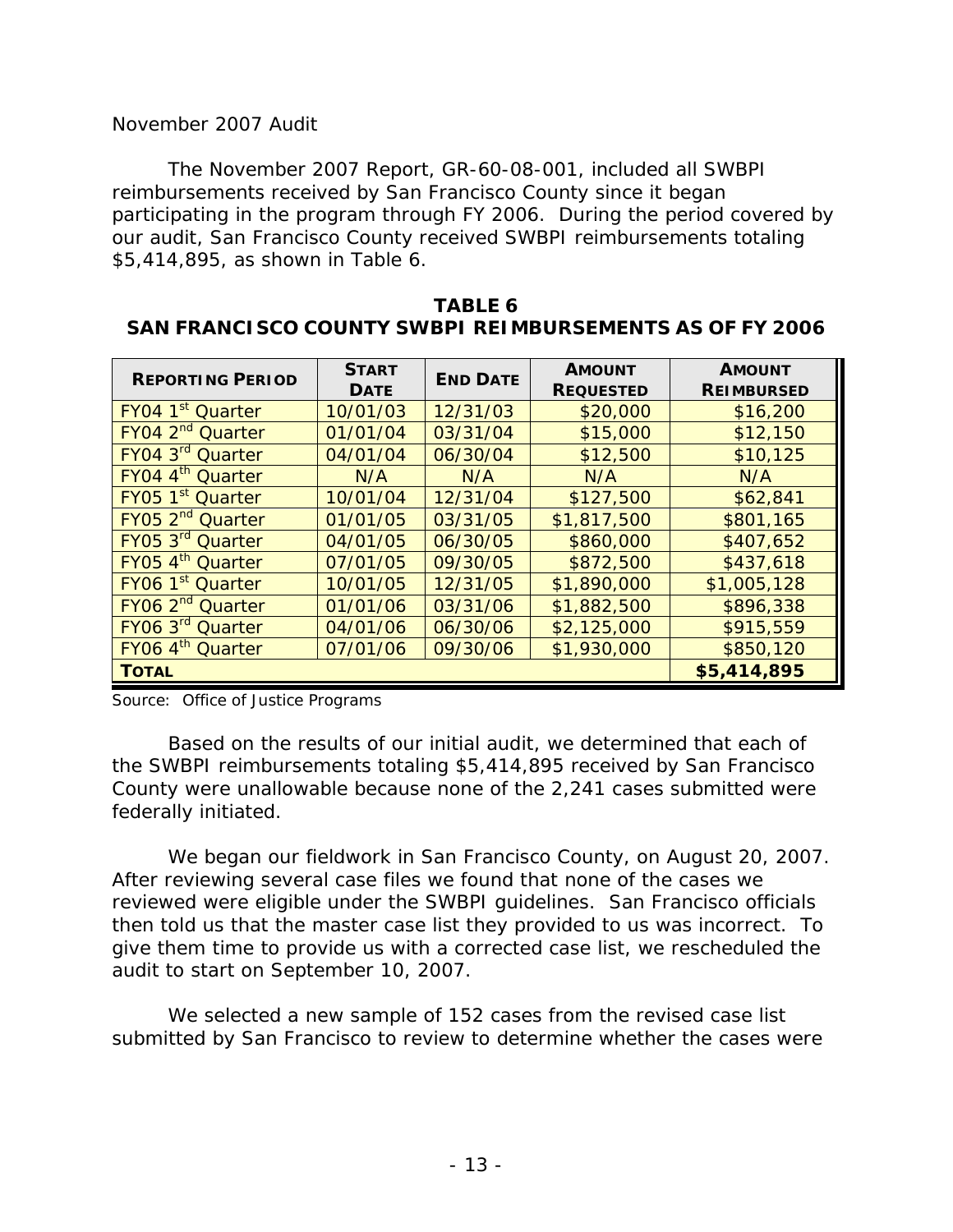eligible for reimbursement under the requirements of the SWBPI guidelines. eligible for reimbursement under the requirements of the SWBPI gu[ide](#page-23-0)lines.<br>Our sample included both prosecution and pre-trial detention cases.<sup>14</sup>

 of federal initiation. We discussed this issue with San Francisco officials, who said that they had misinterpreted the SWBPI guidelines. According to declination policy.<sup>[15](#page-23-1)</sup> Therefore, San Francisco was unable to provide a listing were not based on specific cases. We reviewed 71 of the 152 case files requested and found no evidence San Francisco officials, the SWBPI reimbursement requests were not based on actual cases. Instead, according to San Francisco officials at that time, the county submitted approximately 30 percent of its drug cases, believing that at least this percentage would fall under the U.S. Attorney's blanket of cases submitted for reimbursements because the SWBPI submissions

 ineligible under the SWBPI guidelines. We determined that San Francisco Additionally, according to San Francisco officials, they did not consider the fact that the cases had to be initiated by a federal law enforcement agency or task force in order to be eligible for reimbursement under the SWBPI guidelines. We found in our audit that the cases included on the final master list created by San Francisco, which were selected to represent the types of cases San Francisco had submitted for reimbursement, were received unallowable SWBPI reimbursements totaling \$5,414,895 for the 2,241 cases submitted because they were not federally initiated.

 February 2005, to manage its SWBPI claim reimbursement process. We program as required by the contract. The contractor's representative also As stated previously, San Francisco hired a contractor, PRM, in determined that the guidance provided by the contractor was materially inaccurate. When we questioned the contractor's representative as to why cases that did not meet SWBPI criteria for reimbursement were submitted, the contractor's representative stated that the contractor may have been confused about the difference between the criteria for reimbursement under SWBPI and the criteria for reimbursement under another federal reimbursement program he administered for San Francisco called SCAAP. This suggests that he did not research the requirements of the SWBPI

 $\overline{a}$ 

<span id="page-23-0"></span> $14$  On September 7, 2007, San Francisco officials informed us the case files requested for review might not contain evidence that the cases were federally initiated. However, we decided that it to continue our audit on September 10, 2007, as planned, to determine whether the cases were allowable under the SWBPI guidelines.

<span id="page-23-1"></span> $15$  Many U.S. Attorneys have developed prosecution guidelines that govern the most common violations of federal law. These guidelines establish blanket policies for which cases will be prosecuted federally and which cases will be automatically referred to a state or location jurisdiction for prosecution.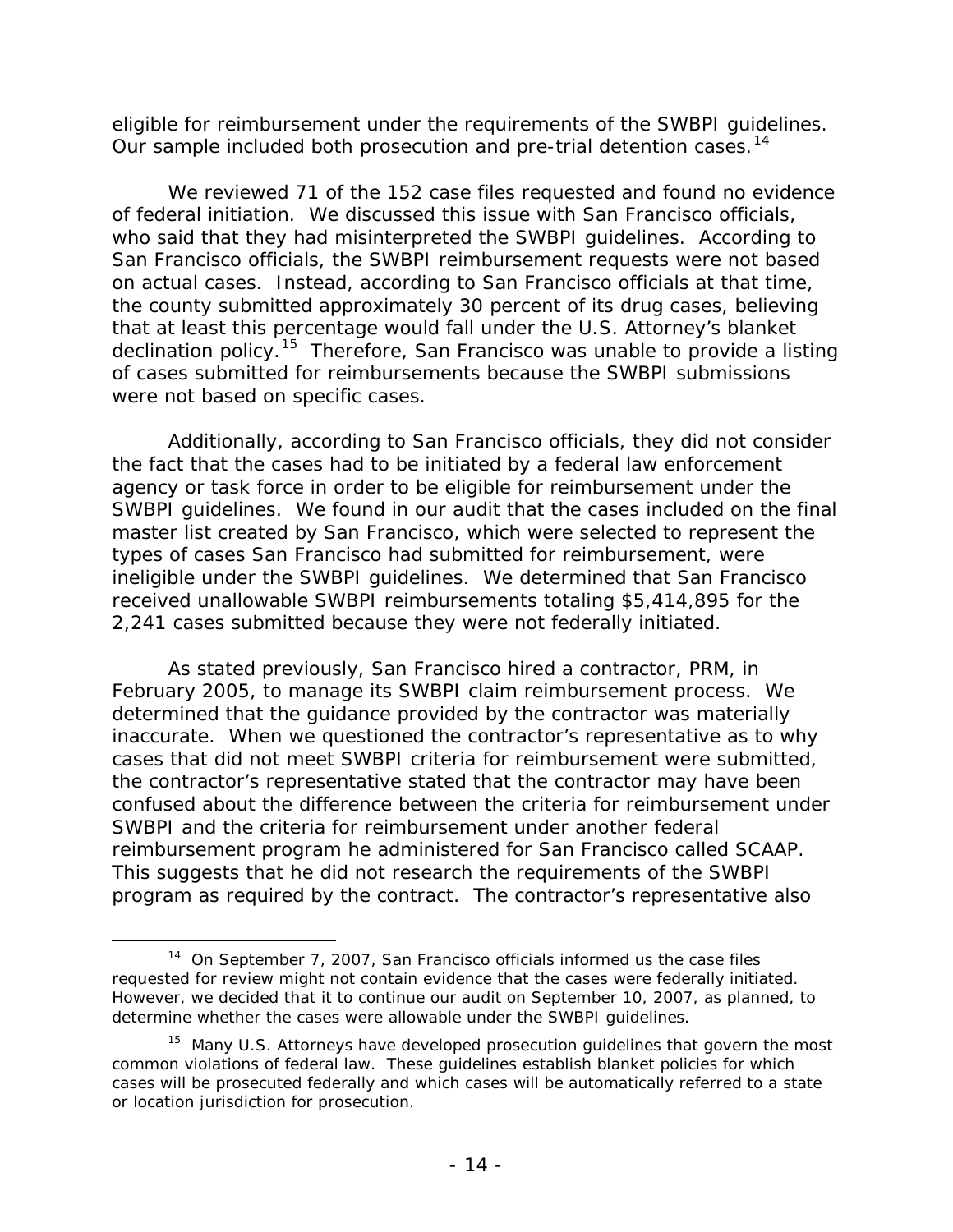stated that the contractor did not understand the SWBPI guidelines, despite the fact that the contractor obtained the contract based on the contractor's professed expertise related to SWBPI.

 County's SWBPI reimbursements began to decline. As a result, beginning in locally initiated drug cases in its SWBPI reimbursement requests. The submitted were under the USAO's blanket declination thresholds, the cases were allowable because the USAO would decline to prosecute the cases if the demonstrate that these cases were initiated by federal law enforcement declined by the USAO. We determined that in FY 2006, while using the incorrect criteria provided by the contractor of submitting SCAAP cases, San Francisco March 2006, San Francisco County officials decided also to start including decision was based on the presumption that because the drug cases cases had been submitted to the USAO for prosecution. However, this presumption violated SWBPI guidelines, because San Francisco could not agencies. Additionally, the drug cases submitted by San Francisco County were never presented to the USAO for prosecution and thus were not

According to San Francisco County officials, the contractor's representative was aware that San Francisco County was including locally initiated drug cases in its SWBPI reimbursements and never informed them that locally initiated drug cases were not eligible for SWBPI reimbursement.

# *October 2008 Audit*

 submitted using the same incorrect criteria because at the time the The OIG conducted a follow up audit of the SWBPI reimbursements received by San Francisco County and issued Report GR-60-09-003 in October 2008. In our follow-up audit, we found that after we had issued the draft report for our first audit of San Francisco County in October 2007, San Francisco County officials decided to continue to request additional SWBPI funds until the final report was issued. As a result, San Francisco County requested and received SWBPI reimbursement for 83 cases totaling \$336,254 for the quarter ending December 31, 2006, following the same incorrect reimbursement criteria that we had questioned in our first audit. According to San Francisco County Officials, the reimbursement request was contractor's representative was still maintaining that he had correctly interpreted the SWBPI guidelines. As a result, we questioned all of the additional \$336,254 in SWBPI reimbursements received by San Francisco County as unallowable. When combined with the unallowable reimbursements identified in our prior audit, we found that San Francisco County received unallowable SWBPI reimbursements totaling \$5,751,149.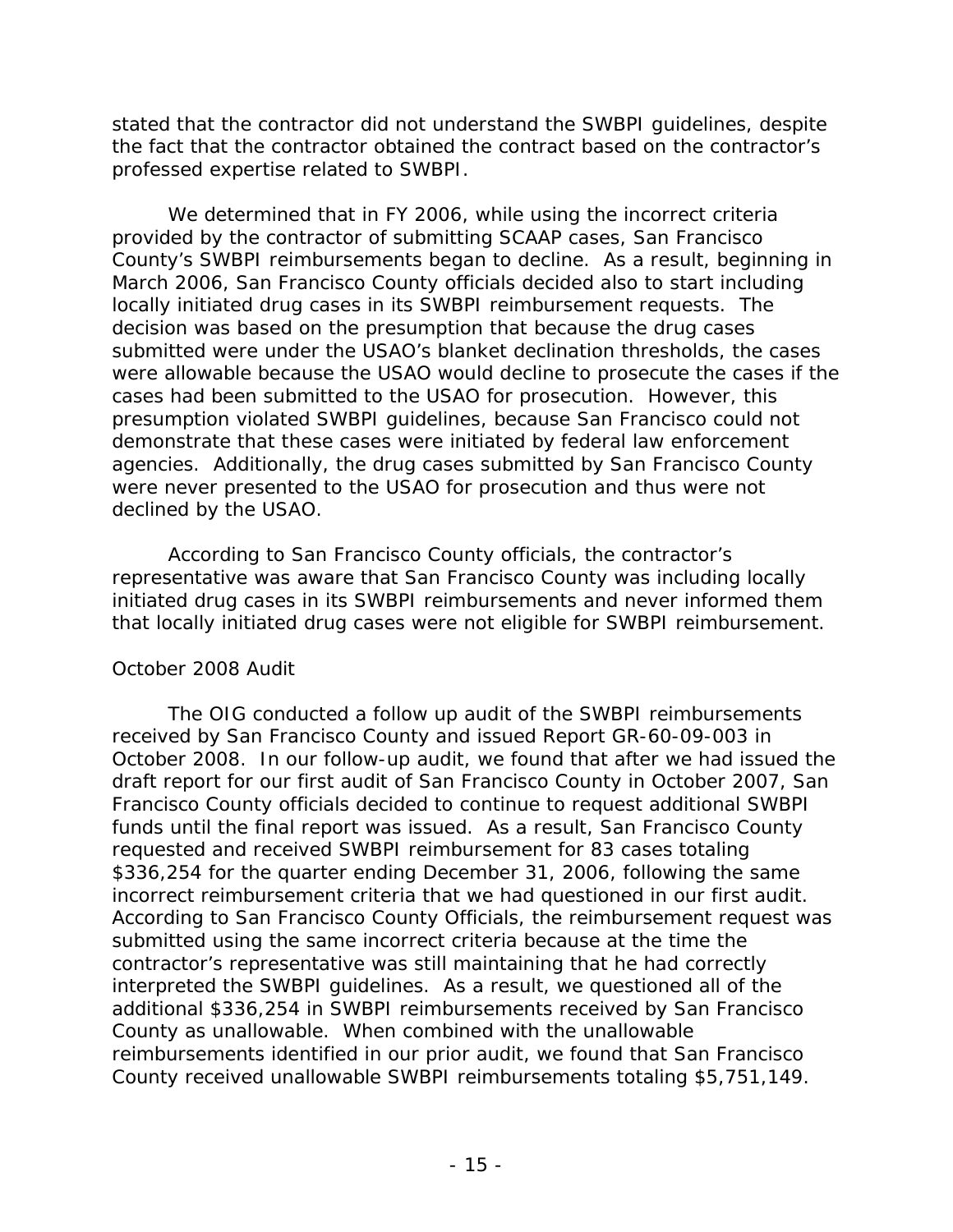## *Repayment*

 $\overline{a}$ 

 previously, to support any remaining portion of the funds it received. In February 2008, through an agreement with the USAO, San Francisco made an initial repayment of \$2.7 million to DOJ to remedy the unallowable SWBPI reimbursements. Additionally, the USAO gave San Francisco the opportunity to identify any eligible cases, not submitted

 reimbursements. San Francisco estimated the supplemental cases were "both" prosecution and pretrial detention reimbursement category. San Francisco submitted 134 supplemental cases to replace the unallowable cases for which it had previously received SWBPI eligible for maximum SWBPI reimbursements totaling \$1,170,000 under the

totaling \$522,957.<sup>16</sup> Therefore, we determined that the remaining net Based on our review of the 134 supplemental cases submitted by. San Francisco, we determined that 128 supplemental cases provided by San Francisco County would have been eligible for SWBPI reimbursements unallowable SWBPI reimbursements for San Francisco County totaled \$2,528,192, as shown in Table 7.

<span id="page-25-0"></span><sup>&</sup>lt;sup>16</sup> We identified eight cases that were not eligible for reimbursement. Additionally, we identified 36 cases that did not meet the pre-trial detention services requirement; as a result, the cases were only eligible for half the maximum reimbursement. In total, we identified 90 cases that were eligible for the "both" prosecution and pre-trial detention reimbursement category, and an additional 36 cases were eligible for the prosecution only reimbursement category. To calculate the allowable reimbursement amount, we determined the maximum reimbursement for each case based on the length of disposition and then applied the pro-rata reimbursement percentages applicable to each quarter.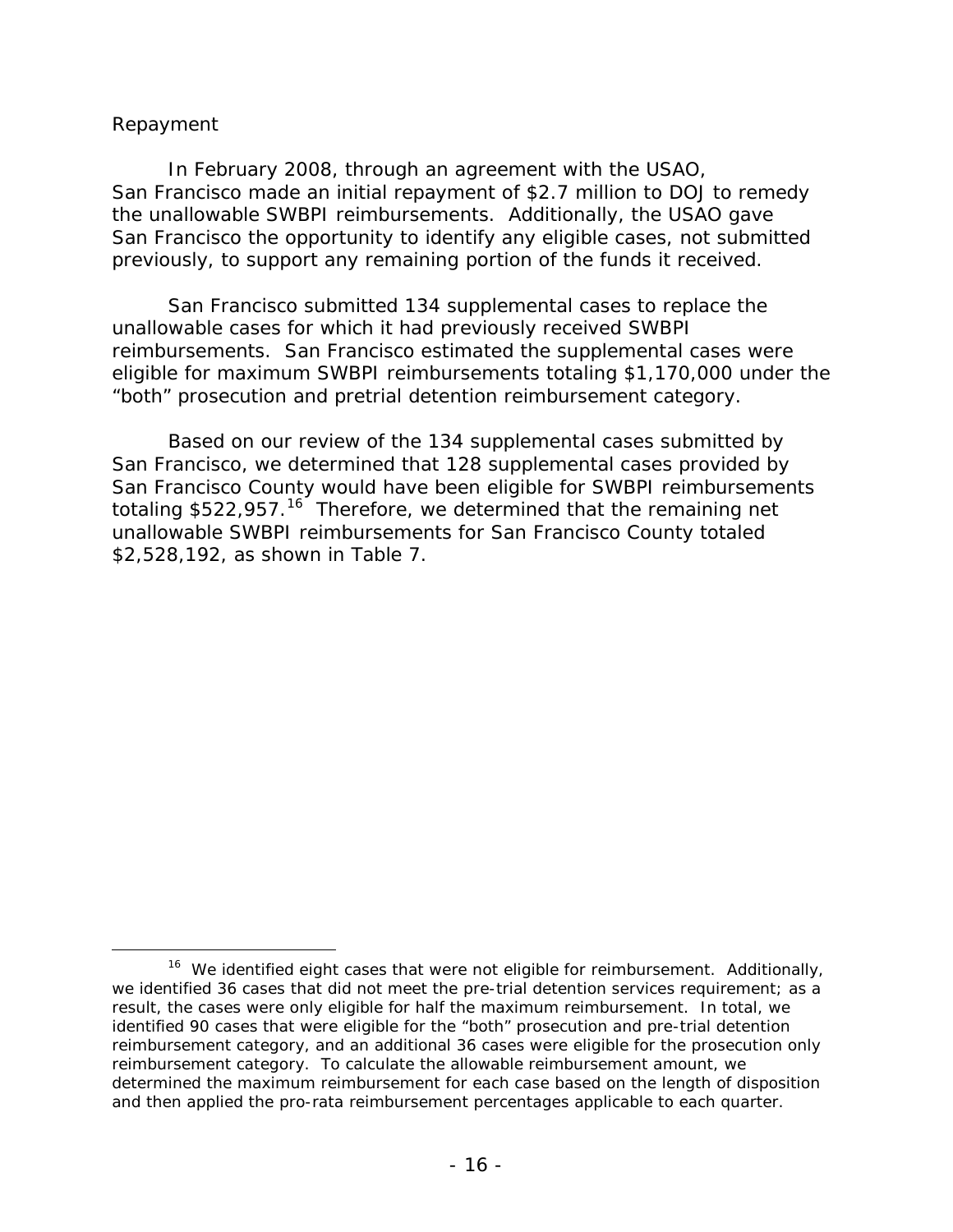# **CALCULATION OF UNALLOWABLE SWBPI FUNDS STILL OWED BY SAN FRANCISCO COUNTY TABLE 7**

| Unallowable SWBPI Reimbursements Identified in<br>the November 2007 Prior Audit          | \$5,414,895   |
|------------------------------------------------------------------------------------------|---------------|
| Unallowable SWBPI Reimbursements Received<br>Subsequent to the November 2007 Prior Audit | 336,254       |
| <b>Total Unallowable SWBPI Reimbursements</b>                                            | \$5,751,149   |
| Less: Unallowable SWBPI Reimbursements Repaid<br>in February 2008                        | (\$2,700,000) |
| Less: Allowable SWBPI Reimbursements Identified<br>for subsequent SWBPI Cases Submitted  | (522, 957)    |
| <b>Total Remaining Unallowable SWBPI Funds</b>                                           | \$2,528,192   |

 Northern District of California and San Francisco County entered into an Based on the results of our two external audits of the SWBPI reimbursements received by San Francisco County, the USAO for the agreement on October 16, 2008, in which San Francisco County agreed to pay the balance of \$2,528,192 to the Department of Justice. This brought San Francisco County's total agreed upon repayment of SWBPI funds to \$5,228,192. [17](#page-26-0) 

# **San Mateo County**

 $\overline{a}$ 

The OIG conducted an external audit of the SWBPI reimbursements received by San Mateo County, and issued Report GR-60-08-010 in August 2008. The audit included all SWBPI reimbursements received by San Mateo County since it began participating in the program through FY 2007. During the period covered by our audit, San Mateo County received SWBPI reimbursements totaling \$1,520,999, as shown in Table 8.

<span id="page-26-0"></span> $17$  Subsequent to the issuance of the letter from the USAO for the Northern District of California, San Francisco remitted the remaining \$2,528,192 in unallowable SWBPI reimbursements back to the United States on October 16, 2008.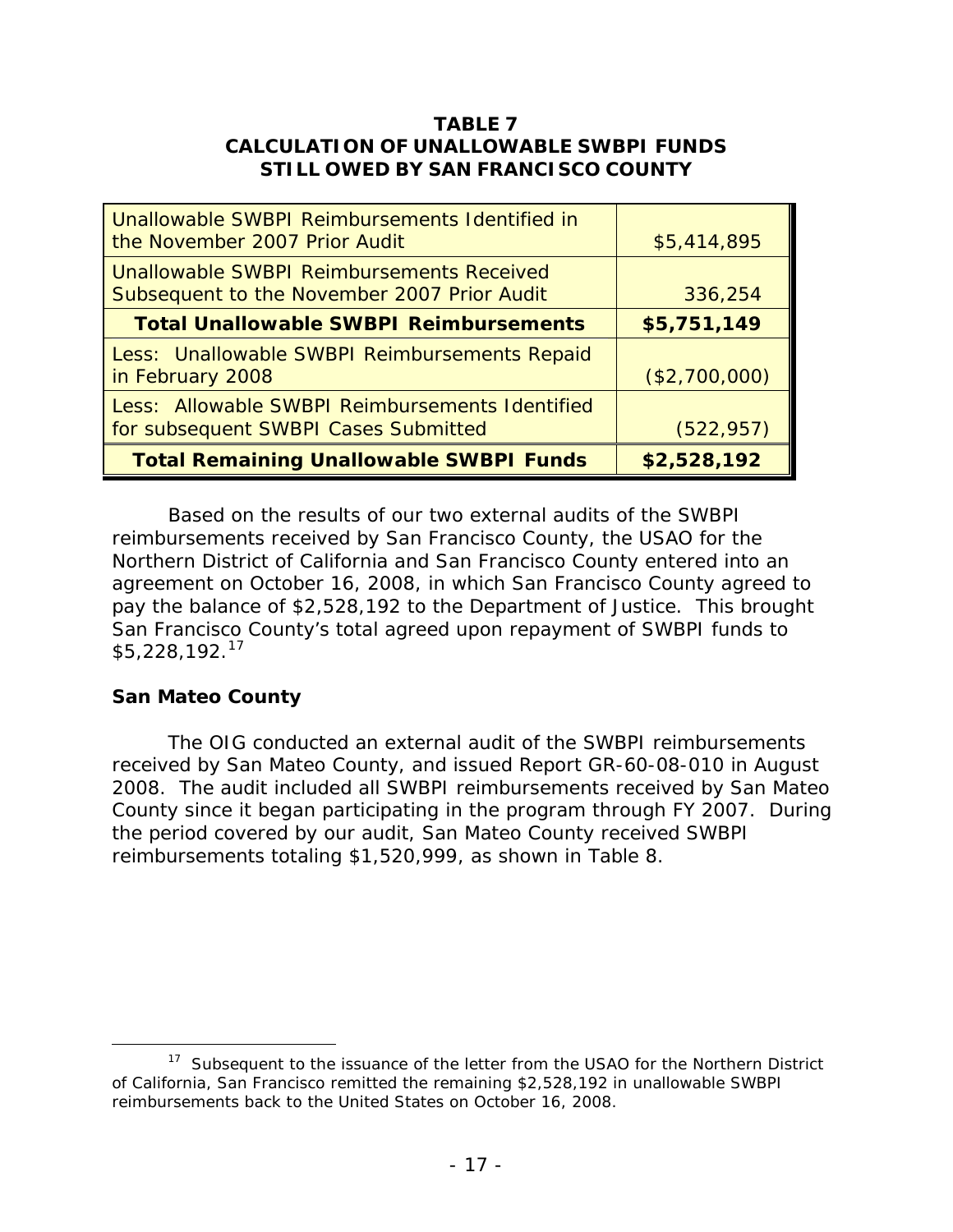| <b>REPORTING PERIOD</b>      | <b>START</b> | <b>END DATE</b><br><b>DATE</b> | <b>AMOUNT</b>    | <b>AMOUNT</b>     |
|------------------------------|--------------|--------------------------------|------------------|-------------------|
|                              |              |                                | <b>REQUESTED</b> | <b>REIMBURSED</b> |
| FY04 1 <sup>st</sup> Quarter | 10/01/03     | 12/31/03                       | \$76,250         | \$61,763          |
| $FYO42^{nd}$<br>Quarter      | 01/01/04     | 03/31/04                       | \$111,250        | \$90,113          |
| FY04 3rd Quarter             | 04/01/04     | 06/30/04                       | \$113,750        | \$92,138          |
| FY04 4 <sup>th</sup> Quarter | N/A          | N/A                            | N/A              | N/A               |
| FY05 1 <sup>st</sup> Quarter | 10/01/04     | 12/31/04                       | \$106,250        | \$52,368          |
| FY05 2 <sup>nd</sup> Quarter | 01/01/05     | 03/31/05                       | \$181,250        | \$79,896          |
| FY05 3rd Quarter             | 04/01/05     | 06/30/05                       | \$135,000        | \$63,992          |
| FY05 4 <sup>th</sup> Quarter | 07/01/05     | 09/30/05                       | \$123,750        | \$62,069          |
| FY06 1 <sup>st</sup> Quarter | 10/01/05     | 12/31/05                       | \$167,500        | \$89,079          |
| FY06 2 <sup>nd</sup> Quarter | 01/01/06     | 03/31/06                       | \$122,500        | \$58,327          |
| FY06 3rd Quarter             | 04/01/06     | 06/30/06                       | \$213,750        | \$92,094          |
| FY06 4 <sup>th</sup> Quarter | 07/01/06     | 09/30/06                       | \$260,000        | \$114,524         |
| FY07 1 <sup>st</sup> Quarter | 10/01/06     | 12/31/06                       | \$308,750        | \$161,585         |
| FY07 2 <sup>nd</sup> Quarter | 01/01/07     | 03/31/07                       | \$297,500        | \$156,033         |
| FY07 3rd Quarter             | 04/01/07     | 06/30/07                       | \$288,750        | \$141,584         |
| FY07 4 <sup>th</sup> Quarter | 07/01/07     | 09/30/07                       | \$358,750        | \$205,436         |
| <b>TOTAL</b>                 |              |                                |                  | \$1,520,999       |

 **SAN MATEO COUNTY SWBPI REIMBURSEMENTS AS OF FY 2007 TABLE 8**

Source: Office of Justice Programs

We found that San Mateo County hired the same contractor, PRM, used by San Francisco County to manage its SWBPI claim reimbursement process. San Mateo County officials first learned of the SWBPI program at a presentation made by the contractor to a group of representatives from multiple California sheriffs' offices. San Mateo County officials had used the contractor in the past and decided to utilize its services to begin applying for SWBPI reimbursements.

 Our audit found that San Mateo County officials relied on the reimbursement. Among the guidance given to San Mateo County officials by SWBPI reimbursements. This guidance was incorrect, since SCAAP cases are contractor's guidance to determine which cases would be eligible for SWBPI the contractor was that any SCAAP case would automatically be eligible for only eligible for SWBPI reimbursements if they also meet SWBPI criteria.

 claimed and received reimbursements for the pre-trial detention portion of We also found that the San Mateo County's District Attorney's Office believed the cases did not meet SWBPI criteria, and did not want to participate in SWBPI reimbursements for the prosecution aspect of the selected cases. As a result, only the San Mateo County's Sheriff's Office the SWBPI program.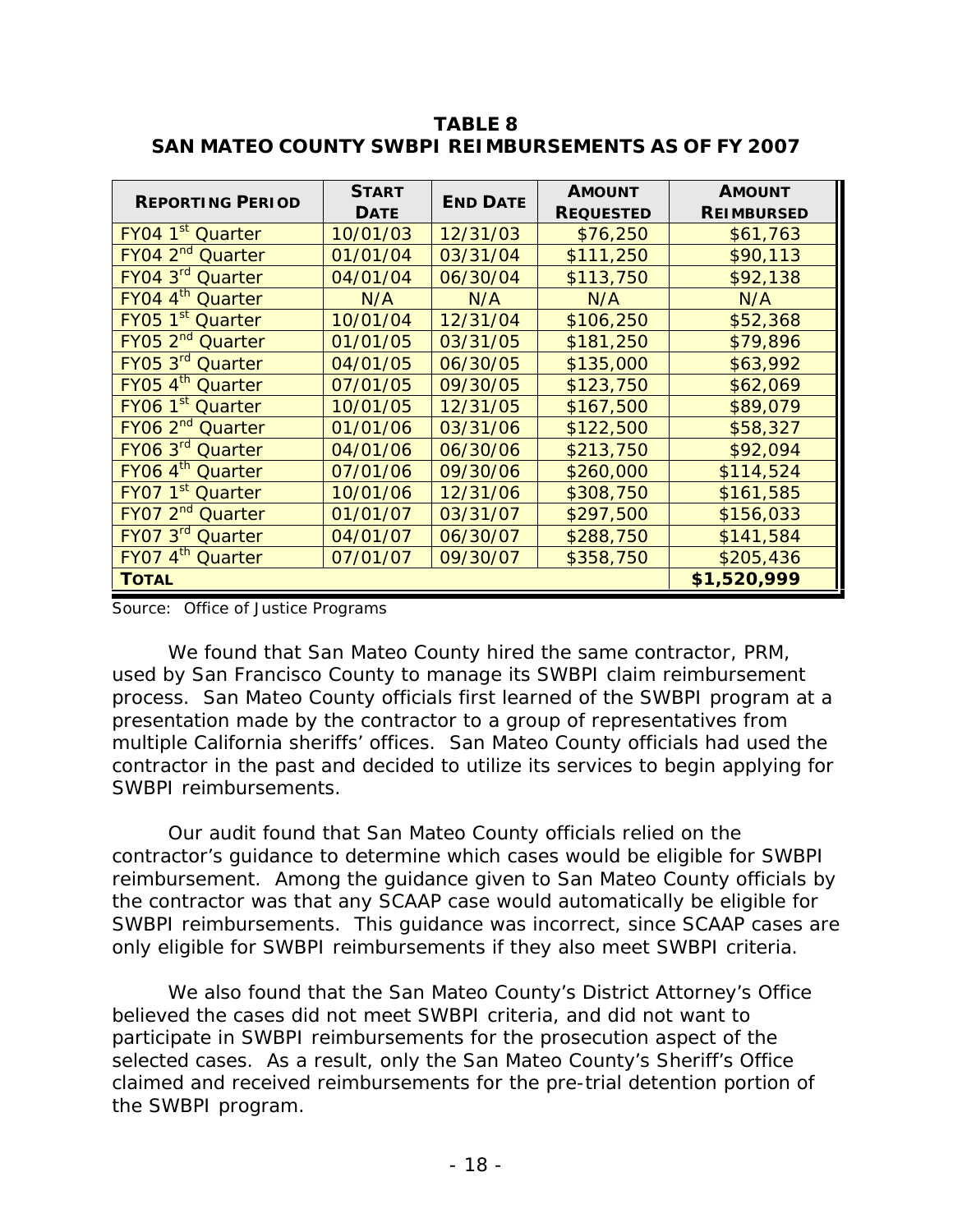When San Mateo County officials became aware of the results of our prior audit of SWBPI reimbursements received by San Francisco County, they acknowledged that all their SWBPI reimbursements were ineligible because none of the cases were federally initiated. As a result, we questioned all of San Mateo County's unallowable SWBPI reimbursements totaling \$1,520,999 for the 1,076 cases submitted.

 audit. San Mateo County was able to provide documentation supporting January 28, 2009, through which San Mateo County was required to remit The USAO for the Northern District of California provided San Mateo County the opportunity to address the questioned costs identified in our \$7,078 of its \$1,520,999 in SWBPI reimbursements. As a result, the USAO entered into a settlement agreement with San Mateo County, on the remaining unallowable SWBPI reimbursement of \$1,513,921 (the Settlement Amount) back to the United States. San Mateo County agreed to repay the Settlement Amount in two installments.<sup>[18](#page-28-0)</sup>

#### **Humboldt County**

-

The OIG conducted an external audit of the SWBPI reimbursements received by Humboldt County, and issued Report GR-60-08-011, in August 2008. The audit included all SWBPI reimbursements received by Humboldt County since it began participating in the program through FY 2007. During the period covered by our audit, Humboldt County received SWBPI reimbursements totaling \$728,445, as shown in Table 9.

<span id="page-28-0"></span><sup>&</sup>lt;sup>18</sup> The first installment of \$760,500 was remitted back to the United States on February 12, 2009, and the second installment of \$753,421 was remitted on August 10, 2009.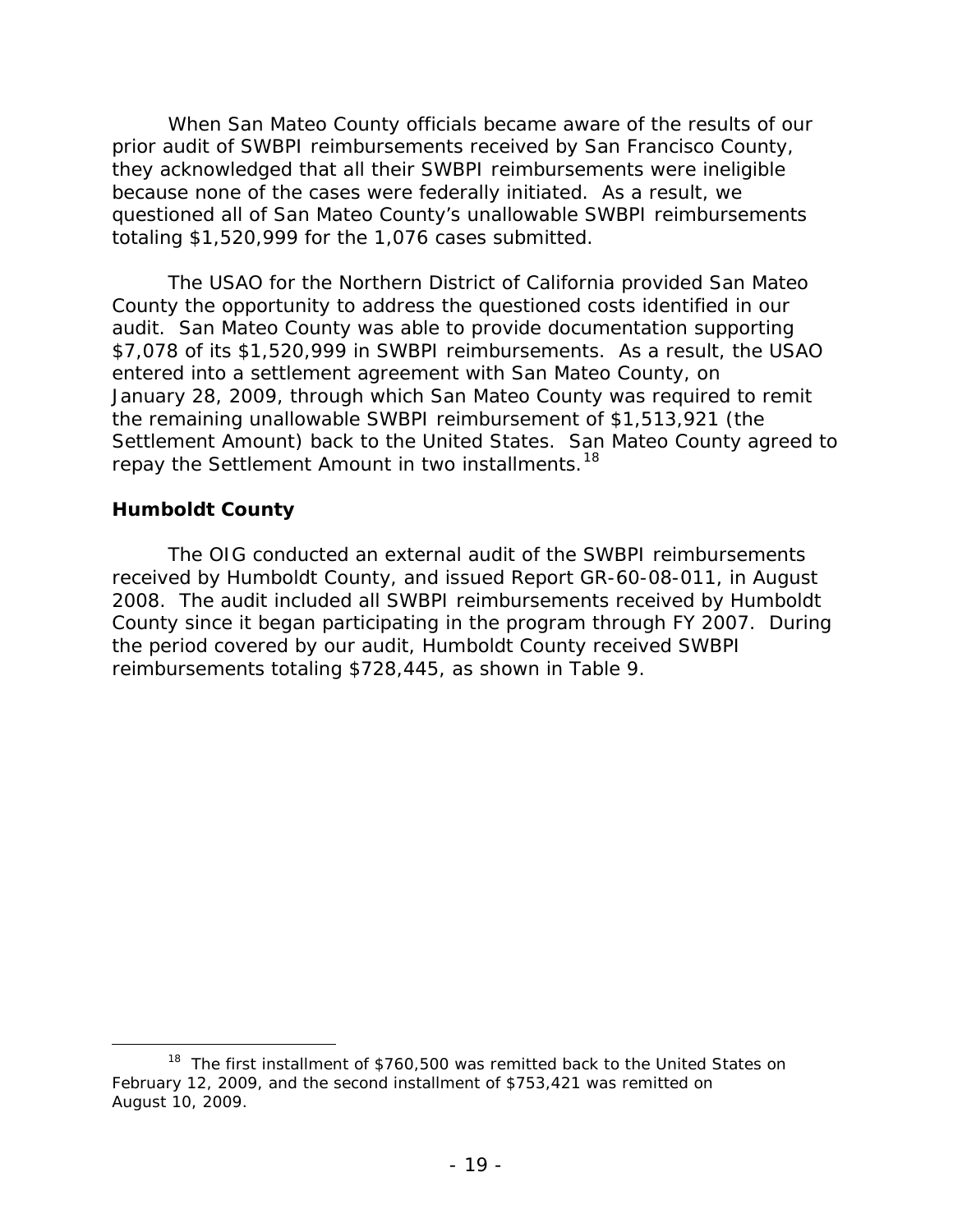| <b>REPORTING PERIOD</b>      | <b>START</b> | <b>END DATE</b><br><b>DATE</b> | <b>AMOUNT</b>    | <b>AMOUNT</b>     |
|------------------------------|--------------|--------------------------------|------------------|-------------------|
|                              |              |                                | <b>REQUESTED</b> | <b>REIMBURSED</b> |
| FY05 2 <sup>nd</sup> Quarter | 01/01/05     | 03/31/05                       | \$130,000        | \$57,305          |
| FY05 3 <sup>rd</sup> Quarter | 04/01/05     | 06/30/05                       | \$140,000        | \$66,362          |
| FY05 4 <sup>th</sup> Quarter | 07/01/05     | 09/30/05                       | \$172,500        | \$86,520          |
| FY06 1 <sup>st</sup> Quarter | 10/01/05     | 12/31/05                       | \$162,500        | \$86,420          |
| FY06 2 <sup>nd</sup> Quarter | 01/01/06     | 03/31/06                       | \$207,500        | \$98,799          |
| FY06 3 <sup>rd</sup> Quarter | 04/01/06     | 06/30/06                       | \$100,000        | \$43,085          |
| FY06 4 <sup>th</sup> Quarter | 07/01/06     | 09/30/06                       | \$165,000        | \$72,679          |
| FY07 1 <sup>st</sup> Quarter | 10/01/06     | 12/31/06                       | \$87,500         | \$45,793          |
| FY07 2 <sup>nd</sup> Quarter | 01/01/07     | 03/31/07                       | \$60,000         | \$31,469          |
| FY07 3rd Quarter             | 04/01/07     | 06/30/07                       | \$160,000        | \$78,454          |
| FY07 4 <sup>th</sup> Quarter | 07/01/07     | 09/30/07                       | \$107,500        | \$61,559          |
| <b>TOTAL</b>                 |              |                                |                  | \$728,445         |

 **HUMBOLDT COUNTY SWBPI REIMBURSEMENTS AS OF FY 2007 TABLE 9**

Source: Office of Justice Programs

 SWBPI claim reimbursement process. The contractor advised Humboldt Humboldt County hired the same contractor, PRM, to manage its County officials to submit federally initiated and SCAAP cases for SWBPI reimbursement. However, as noted above, SCAAP cases are only eligible for SWBPI reimbursements if they also meet SWBPI criteria.

 requirements of the SWBPI guidelines. We identified 61 cases that were totaling \$525,347 for 179 cases that were not federally initiated. We selected and analyzed the cases submitted by Humboldt County to determine whether the cases were eligible for reimbursement under the allowable for SWBPI reimbursement, and the remaining 179 cases were not allowable because they were not federally initiated. Specifically, we determined that Humboldt County received unallowable reimbursements

 prosecution only because the defendant was not held overnight. As a result, we identified questioned costs totaling \$555,888 (\$525,347 + \$30,542). Additionally, for the 61 cases that were federally initiated, we determined that Humboldt County received excess reimbursements totaling \$30,542 for 15 cases that were claimed under the both prosecution and pretrial detention category. These cases should have been claimed as

 audit. Humboldt County was able to provide documentation supporting The USAO for the Northern District of California provided Humboldt County the opportunity to address the questioned costs identified in our \$138,902 of its \$555,888 in SWBPI reimbursements. As a result, the USAO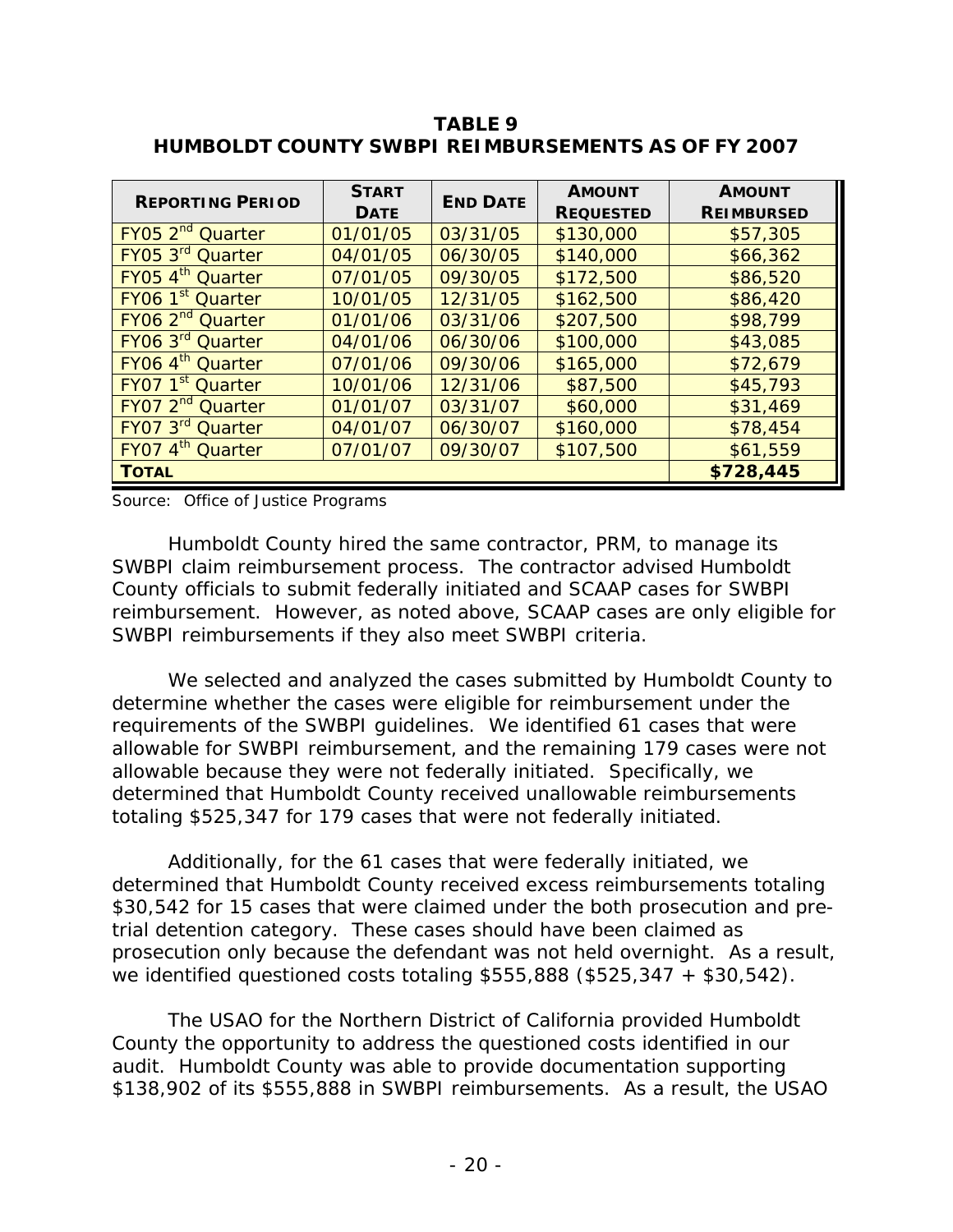January 28, 2009, through which Humboldt County was required to remit entered into a settlement agreement with Humboldt County, on the remaining unallowable SWBPI reimbursement of \$416,986 (the Settlement Amount) back to the United States.<sup>[19](#page-30-0)</sup>

# **Lake County**

The OIG conducted an external audit of the SWBPI reimbursements received by Lake County, and issued Report GR-60-09-001, in October 2008. The audit included all SWBPI reimbursements received by Lake County since it began participating in the program through FY 2007. During the period covered by our audit, Lake County received SWBPI reimbursements totaling \$1,019,095, as shown in Table 10.

| <b>REPORTING PERIOD</b>      | <b>START</b><br><b>DATE</b> | <b>END DATE</b> | <b>AMOUNT</b><br><b>REQUESTED</b> | <b>AMOUNT</b><br><b>REIMBURSED</b> |
|------------------------------|-----------------------------|-----------------|-----------------------------------|------------------------------------|
| FY06 1 <sup>st</sup> Quarter | 10/01/05                    | 12/31/05        | \$102,500                         | \$54,511                           |
| FY06 2 <sup>nd</sup> Quarter | 01/01/06                    | 03/31/06        | \$95,000                          | \$45,234                           |
| FY06 3 <sup>rd</sup> Quarter | 04/01/06                    | 06/30/06        | \$87,500                          | \$37,699                           |
| FY06 4 <sup>th</sup> Quarter | 07/01/06                    | 09/30/06        | \$65,000                          | \$28,631                           |
| FY07 1 <sup>st</sup> Quarter | 10/01/06                    | 12/31/06        | \$270,000                         | \$141,305                          |
| FY07 2 <sup>nd</sup> Quarter | 01/01/07                    | 03/31/07        | \$550,000                         | \$288,464                          |
| FY07 3 <sup>rd</sup> Quarter | 04/01/07                    | 06/30/07        | \$597,500                         | \$292,975                          |
| FY07 4 <sup>th</sup> Quarter | 07/01/07                    | 09/30/07        | \$227,500                         | \$130,276                          |
| <b>TOTAL</b>                 |                             |                 |                                   | \$1,019,095                        |

 **LAKE COUNTY SWBPI REIMBURSEMENTS AS OF FY 2007 TABLE 10**

Source: Office of Justice Programs

-

 claim reimbursement process. Among the guidance given to Lake County officials by the contractor was that locally initiated cases in which the officials that locally initiated cases, for which an immigration hold was placed on the defendant, were eligible for SWBPI reimbursement. However, as Lake County hired the same contractor, PRM, to manage its SWBPI defendant was arrested on federal land, as well as Indian reservations, were eligible for SWBPI reimbursement. The contractor also told Lake County noted above, the guidance given by the contractor was incorrect, since federal initiation is a requirement in the SWBPI criteria.

<span id="page-30-0"></span><sup>&</sup>lt;sup>19</sup> Humboldt County agreed to repay the Settlement Amount in two installments. The first installment of \$208,493 was remitted back to the United States on January 10, 2009, and the second installment of \$208,493 was remitted on July 7, 2009.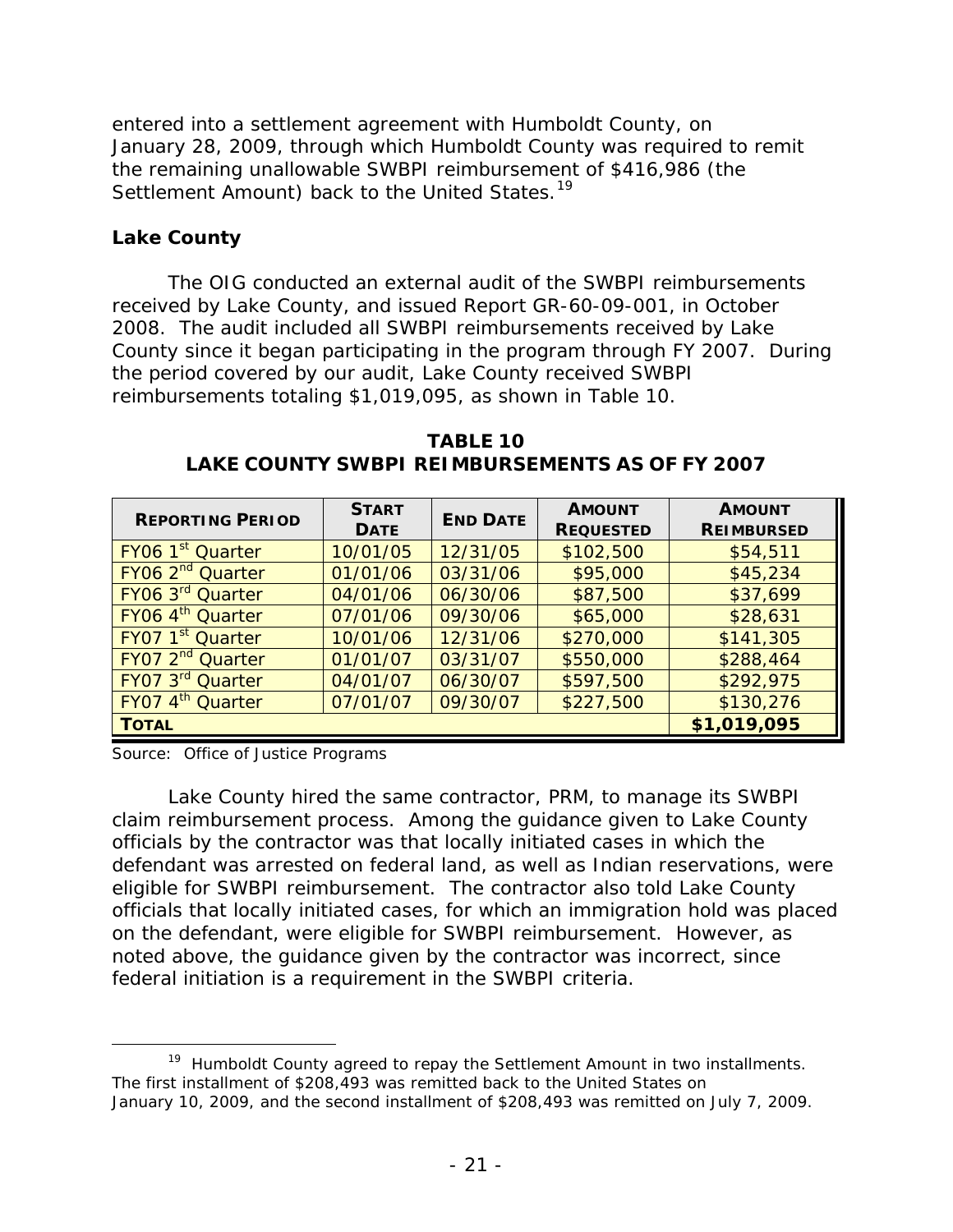County repaid \$700,455 of the total SWBPI funds received. After Lake but 10 cases were ineligible because the cases were not federally initiated. for 264 cases because the cases were not federally initiated, of which Upon reading our previous audit of San Francisco's SWBPI reimbursements, Lake County officials realized it had used the same contractor and that the majority of its cases were ineligible. Based on an initial assessment of the cases submitted for SWBPI reimbursement, Lake County was notified of our audit, Lake County officials reviewed all cases that had been submitted for SWBPI reimbursement and determined that all We confirmed that the \$29,490 in SWBPI reimbursements received for the 10 cases identified by Lake County was allowable. As a result, we found that Lake County received unallowable SWBPI reimbursements totaling \$989,605 \$289,150 was still owed to DOJ.

 unallowable SWBPI reimbursement of \$289,150 owed to the United States. The USAO for the Northern District of California provided Lake County the opportunity to address the questioned costs identified in our audit. As a result, the USAO entered into a settlement agreement with Lake County, on December 16, 2008, through which Lake County remitted the remaining

# **San Benito County**

The OIG conducted an external audit of the SWBPI reimbursements received by San Benito County, and issued Report GR-60-09-002, in October 2008. The audit included all SWBPI reimbursements received by San Benito County since it began participating in the program through FY 2007. During the period covered by our audit, San Benito County received SWBPI reimbursements totaling \$397,984, as shown in Table 11.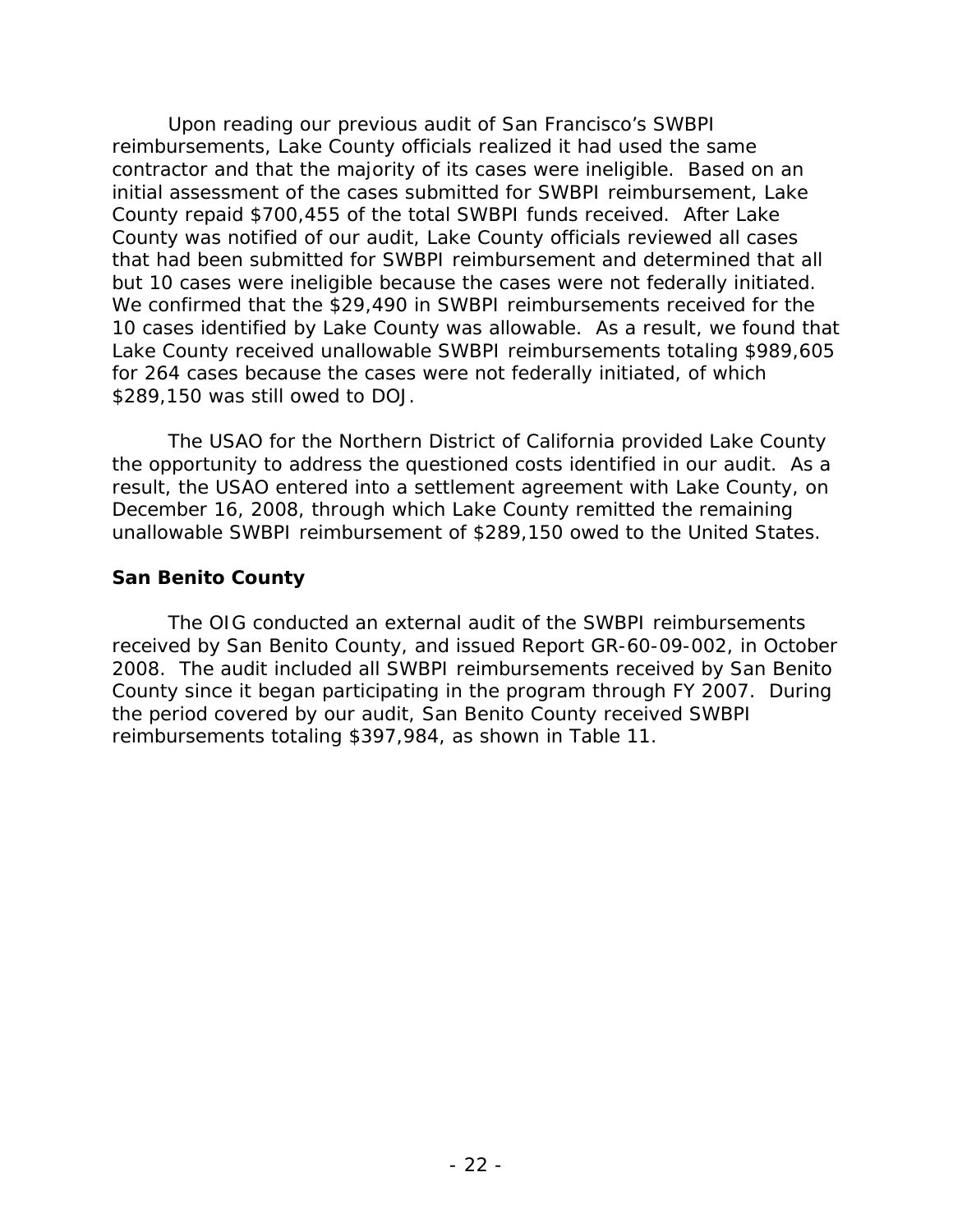| <b>REPORTING PERIOD</b>      | <b>START</b> | <b>END DATE</b> | <b>AMOUNT</b>    | <b>AMOUNT</b>     |
|------------------------------|--------------|-----------------|------------------|-------------------|
|                              | <b>DATE</b>  |                 | <b>REQUESTED</b> | <b>REIMBURSED</b> |
| FY05 2 <sup>nd</sup> Quarter | 01/01/05     | 03/31/05        | \$92,500         | \$40,775          |
| FY05 3rd Quarter             | N/A          | N/A             | N/A              | N/A               |
| FY05 4 <sup>th</sup> Quarter | N/A          | N/A             | N/A              | N/A               |
| FY06 1 <sup>st</sup> Quarter | 10/01/05     | 12/31/05        | \$12,500         | \$6,648           |
| FY06 2 <sup>nd</sup> Quarter | 01/01/06     | 03/31/06        | \$120,000        | \$57,137          |
| FY06 3 <sup>rd</sup> Quarter | 04/01/06     | 06/30/06        | \$90,000         | \$38,777          |
| FY06 4 <sup>th</sup> Quarter | 07/01/06     | 09/30/06        | \$146,250        | \$64,420          |
| FY07 1 <sup>st</sup> Quarter | 10/01/06     | 12/31/06        | \$117,500        | \$61,494          |
| FY07 2 <sup>nd</sup> Quarter | 01/01/07     | 03/31/07        | \$95,000         | \$49,826          |
| FY07 3rd Quarter             | 04/01/07     | 06/30/07        | \$67,500         | \$33,098          |
| FY07 4 <sup>th</sup> Quarter | 07/01/07     | 09/30/07        | \$80,000         | \$45,811          |
| <b>TOTAL</b>                 |              |                 |                  | \$397,984         |

 **SAN BENITO COUNTY SWBPI REIMBURSEMENTS AS OF FY 2007 TABLE 11**

Source: Office of Justice Programs

San Benito officials hired the same contractor, PRM, to manage its SWBPI claim reimbursement process, and relied on the advice of the contractor for the selection of cases submitted for SWBPI reimbursement. Among the guidance given to San Benito officials by the contractor was that a case that was initiated by local law enforcement, but which could be prosecuted on a federal level, would be eligible for SWBPI reimbursement.

 We selected and analyzed a sample of 52 cases submitted by San Benito to determine whether the cases were eligible for reimbursement under the requirements of the SWBPI guidelines. We found no evidence of federal initiation during our review of the cases submitted for SWBPI reimbursement. As a result, we determined that San Benito received unallowable SWBPI reimbursements totaling \$397,984 for the 103 cases submitted because the cases were not federally initiated.

The USAO for the Northern District of California provided San Benito County the opportunity to address the questioned costs identified in our audit. San Benito County was not able to provide documentation supporting any of its SWBPI reimbursements. As a result, the USAO entered into a settlement agreement with San Benito County, on January 27, 2009, through which San Benito County was required to remit the unallowable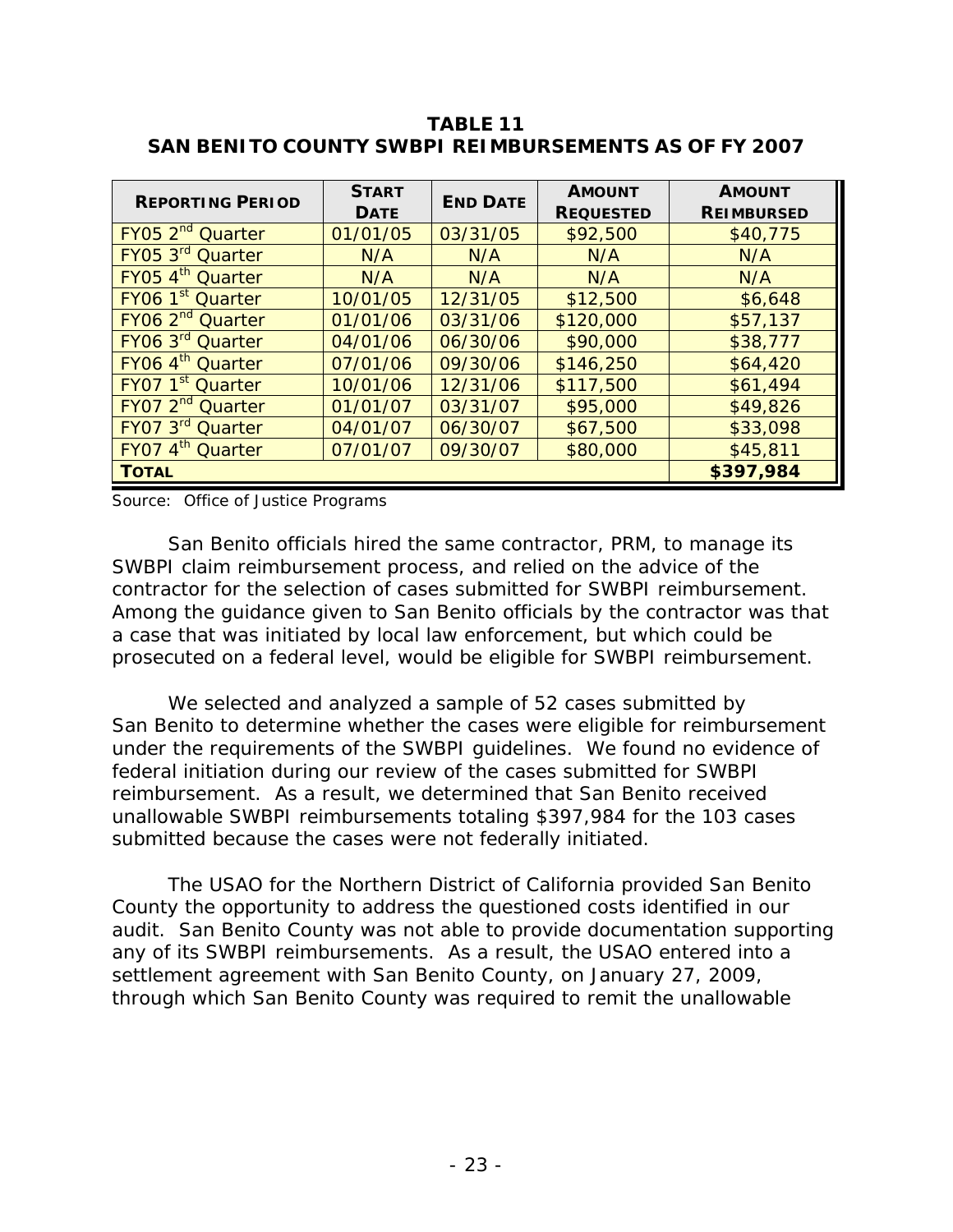SWBPI reimbursement of \$397,984 (the Settlement Amount) back to the United States.<sup>20</sup>

# **Siskiyou County**

The OIG conducted an external audit of the SWBPI reimbursements received by Siskiyou County, and issued Report GR-60-09-005, in December 2008. The audit included all SWBPI reimbursements received by Siskiyou County since it began participating in the program through FY 2007. During the period covered by our audit, Siskiyou County received SWBPI reimbursements totaling \$702,317, as shown in Table 12.

| <b>REPORTING PERIOD</b>      | <b>START</b><br><b>DATE</b> | <b>END DATE</b> | <b>AMOUNT</b><br><b>REQUESTED</b> | <b>AMOUNT</b><br><b>REIMBURSED</b> |
|------------------------------|-----------------------------|-----------------|-----------------------------------|------------------------------------|
| FY05 2 <sup>nd</sup> Quarter | 01/01/05                    | 03/31/05        |                                   |                                    |
|                              |                             |                 | \$25,000                          | \$11,020                           |
| FY05 3 <sup>rd</sup> Quarter | 04/01/05                    | 06/30/05        | \$167,500                         | \$79,397                           |
| FY05 4 <sup>th</sup> Quarter | 07/01/05                    | 09/30/05        | \$192,500                         | \$96,552                           |
| FY06 1 <sup>st</sup> Quarter | 10/01/05                    | 12/31/05        | \$447,500                         | \$236,840                          |
| FY06 2 <sup>nd</sup> Quarter | 01/01/06                    | 03/31/06        | \$50,000                          | \$23,807                           |
| FY06 3 <sup>rd</sup> Quarter | 04/01/06                    | 06/30/06        | \$50,000                          | \$21,543                           |
| FY06 4 <sup>th</sup> Quarter | 07/01/06                    | 09/30/06        | \$167,500                         | \$73,780                           |
| FY07 1 <sup>st</sup> Quarter | 10/01/06                    | 12/31/06        | \$120,000                         | \$62,802                           |
| FY07 2 <sup>nd</sup> Quarter | 01/01/07                    | 03/31/07        | \$57,500                          | \$30,158                           |
| FY07 3 <sup>rd</sup> Quarter | 04/01/07                    | 06/30/07        | \$97,500                          | \$47,808                           |
| FY07 4 <sup>th</sup> Quarter | 07/01/07                    | 09/30/07        | \$32,500                          | \$18,611                           |
| <b>TOTAL</b>                 |                             |                 |                                   | \$702,317                          |

 **SISKIYOU COUNTY SWBPI REIMBURSEMENTS AS OF FY 2007 TABLE 12** 

Source: Office of Justice Programs

 $\overline{a}$ 

 reimbursement. Among the guidance the contractor gave to Siskiyou County officials was that all cases that could have been prosecuted by the could have been prosecuted federally in violation of federal drug laws. could have been prosecuted federally in violation of federal drug laws.<br>20 San Benito County agreed to repay the Settlement Amount in two installments of Siskiyou County hired the same contractor, PRM, to manage its SWBPI claim reimbursement process. Siskiyou County officials relied on the contractor's guidance to determine which cases would be eligible for SWBPI federal government would be allowable. The example given to the auditors by Siskiyou County officials were cases where the defendant was arrested by state or local authorities on violations of drug laws, because the defendant

<span id="page-33-0"></span> \$198,992. The first installment was remitted back to the United States on January 29, 2009, and the second installment was remitted on July 13, 2009.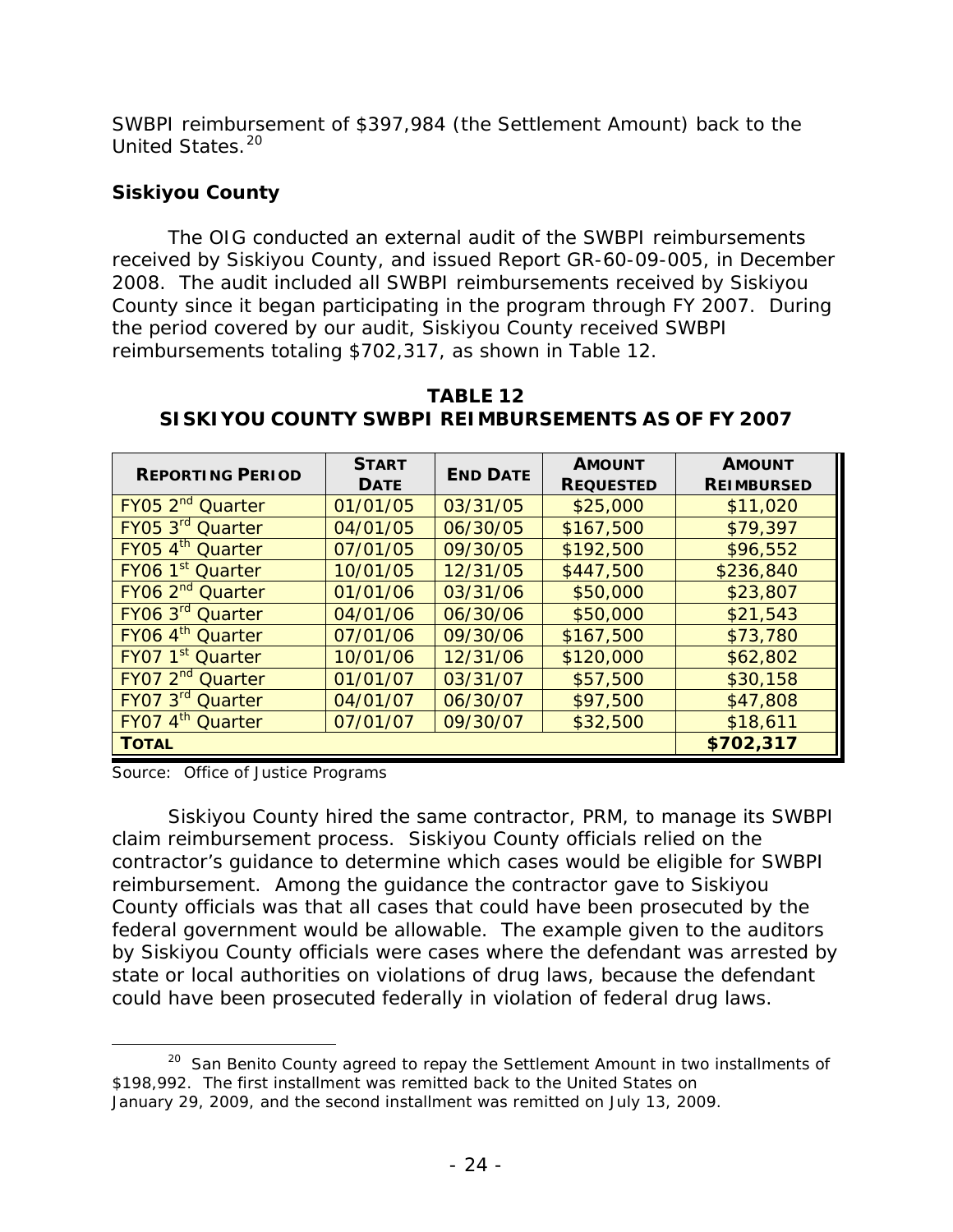criminal law. To put it another way, these are cases that the Feds could get involved with and would have jurisdiction over, if they chose to do so." Specifically, the written guidance given to Siskiyou County by the contractor stated, "What we are looking for are all potential violations of a federal However, the contractor's quidance was incorrect, because federal initiation is a requirement in the SWBPI criteria.

however, they were unable to find any such cases at the time of our audit. We selected and analyzed a sample of 50 cases submitted by Siskiyou County to determine whether the cases were eligible for reimbursement under the requirements of the SWBPI guidelines. We found no evidence of federal initiation during our review of the cases submitted for SWBPI reimbursement. Additionally, Siskiyou County officials were provided the opportunity to identify any cases that might have been federally initiated; As a result, we determined that Siskiyou County received unallowable SWBPI reimbursements totaling \$702,317 for the 259 cases submitted because the cases were not federally initiated.

 County the opportunity to address the questioned costs identified in our audit. Siskiyou County was able to provide documentation supporting \$7,237 of its \$702,317 in SWBPI reimbursements. As a result, the USAO November 3, 2009, through which Siskiyou County has agreed to remit back The USAO for the Eastern District of California provided Siskiyou entered into a Settlement Agreement with Siskiyou County, on to the United States the remaining unallowable SWBPI reimbursement of  $$695,080$  (the Settlement Amount).<sup>21</sup>

# **Mendocino County**

The OIG conducted an external audit of the SWBPI reimbursements received by Mendocino County, and issued Report GR-60-09-007, in December 2008. The audit included all SWBPI reimbursements received by Mendocino County since it began participating in the program through FY 2007. During the period covered by our audit, Mendocino County received SWBPI reimbursements totaling \$1,910,431, as shown in Table 13.

<span id="page-34-0"></span> $\overline{a}$  $21$  Siskiyou County has agreed the repay the Settlement Amount in four installments, with 3 percent annual interest accruing on the balance remaining after December 1, 2009. The first installment of \$200,000 was paid on November 12, 2009, the second installment of \$175,026 shall be paid prior to December 1, 2010, the third installment of \$175,026 shall be paid prior to December 1, 2011, and the fourth installment of \$175,026 shall be paid prior to December 1, 2012.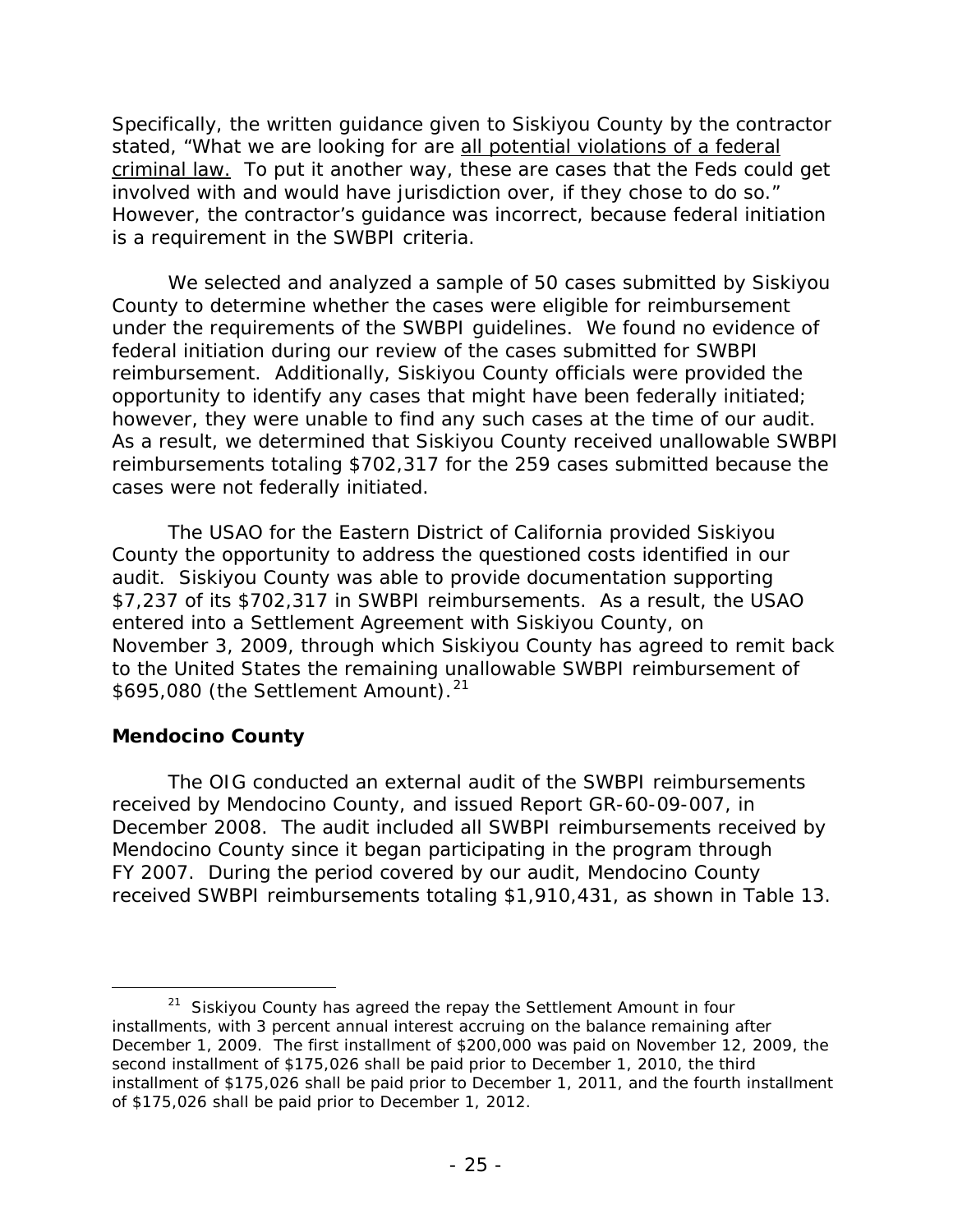FY03 3rd Quarter 04/01/03 06/30/03 \$55,000 \$55,000 FY03 4<sup>th</sup> Quarter  $\sqrt{07/01/03}$   $\sqrt{09/30/03}$  \$71,250 \$71,250 FY04 1<sup>st</sup> Quarter | 10/01/03 | 12/31/03 | \$70,000 | \$70,000 FY04 2nd Quarter 01/01/04 03/31/04 \$70,000 \$70,000 FY04 3rd Quarter 04/01/04 06/30/04 \$53,750 \$43,538  $FYO4 4<sup>th</sup>$  Quarter  $\begin{vmatrix} N/A & N/A & N/A \end{vmatrix}$  N/A N/A FY05 1<sup>st</sup> Quarter  $\begin{array}{|c|c|c|c|c|c|}\n\hline\n10/01/04 & 12/31/04 & 10,000 & 10 & 1,929 \\
\hline\n\end{array}$  FY05 2nd Quarter 01/01/05 03/31/05 \$25,000 \$11,020 FY05 3<sup>rd</sup> Quarter  $\sqrt{04/01/05}$   $\sqrt{06/30/05}$   $\sqrt{0.38,750}$   $\sqrt{0.38,368}$  FY05 4th Quarter 07/01/05 09/30/05 \$37,500 \$18,809 FY06 1<sup>st</sup> Quarter  $\begin{array}{|c|c|c|c|c|c|c|c|}\n\hline\n10/01/05 & 12/31/05 & 1225,000 & 1319,658\n\end{array}$  FY06 2nd Quarter 01/01/06 03/31/06 \$245,000 \$116,655 FY06 4th Quarter 07/01/06 09/30/06 \$235,000 \$103,512 FY07 1<sup>st</sup> Quarter  $\begin{array}{|c|c|c|c|c|c|c|c|}\n\hline\n10/01/06 & 12/31/06 & 15347,500 & 15347,865\n\hline\n\end{array}$  FY07 2nd Quarter 01/01/07 03/31/07 \$350,000 \$183,568 FY07 3rd Quarter 04/01/07 06/30/07 \$305,000 \$149,552 FY07 4th Quarter 07/01/07 09/30/07 \$432,500 \$247,668 **REPORTING PERIOD START DATE END DATE AMOUNT REQUESTED AMOUNT REIMBURSED**  FY02 All Quarters | 10/01/01 | 09/30/02 | \$223,750 | \$223,750 FY03  $1<sup>st</sup>$  and  $2<sup>nd</sup>$ Quarters 10/01/02 03/31/03 \$112,500 \$112,500 FY06 3rd Quarter 04/01/06 06/30/06 \$252,500 \$108,790 **TOTAL \$1,910,431** 

 **MENDOCINO COUNTY SWBPI REIMBURSEMENTS AS OF FY 2007 TABLE 13**

Source: Office of Justice Programs

County did not use PRM to manage its SWBPI reimbursements requests. cases that he believed would be eligible for SWBPI reimbursements. The Unlike the previous six counties included in our audit, Mendocino However, we included Mendocino County in our audit because, like the previous six counties, Mendocino County submitted locally initiated cases based on an incorrect interpretation of the criteria. According the Mendocino County Officials, a former District Attorney created criteria to search for criteria included any case in which the defendant was an undocumented alien, regardless of whether the case was federally initiated. However, the case selection criteria used by Mendocino County was incorrect, since federal initiation is a requirement in the SWBPI criteria.

We selected and analyzed a sample of 107 cases submitted by Mendocino County to determine whether the cases were eligible for reimbursement under the requirements of the SWBPI guidelines. We found no evidence of federal initiation for any of the cases included in our review.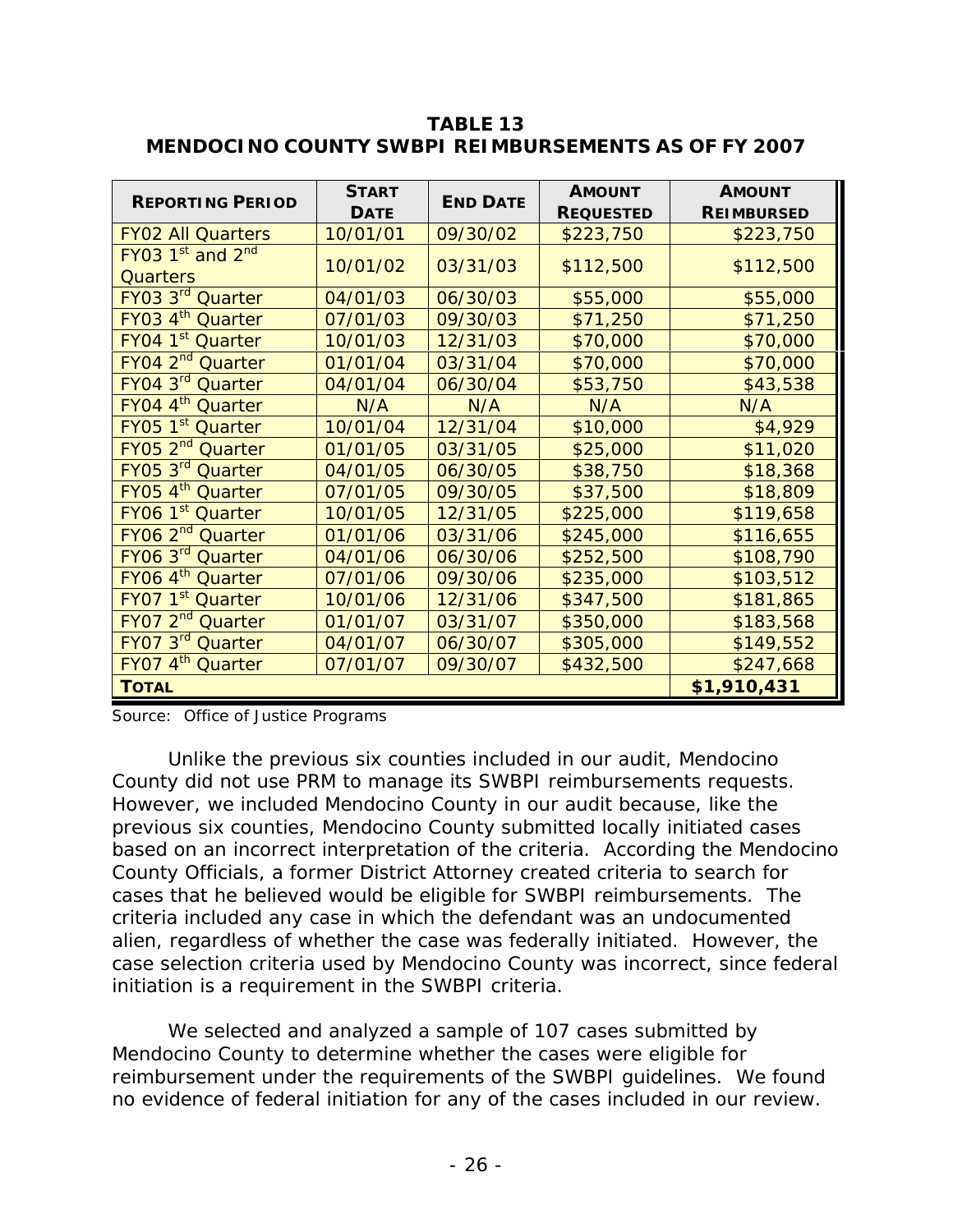As a result, we determined that Mendocino County received unallowable SWBPI reimbursements totaling \$1,910,431 for the 710 cases submitted because the cases were not federally initiated.

 \$117,423 of its \$1,910,431 in SWBPI reimbursements. As a result, the June 24, 2009, through which Mendocino County agreed to remit back to the The USAO for the Eastern District of California provided Mendocino County the opportunity to address the questioned costs identified in our audit. Mendocino County was able to provide documentation supporting USAO entered into a Settlement Agreement with Mendocino County, on United States the remaining unallowable SWBPI reimbursement of \$1,793,045. [22](#page-36-0) 

# **Conclusion**

 $\overline{a}$ 

 *Prosecution Initiative Reimbursement Program* (Report No. 08-22). The prior report found that OJP did not adequately oversee the SWBPI program. prior report found that OJP did not adequately oversee the SWBPI program.<br>The findings specifically related to the results of this audit included that at As noted previously, in March 2008, the Office of the Inspector General (OIG), Audit Division, issued an audit report on the *Southwest Border*  the time:

- reimbursement requests. • OJP did not require applicants to provide documentation supporting
- OJP did not review the applications for accuracy or monitor recipients to determine the eligibility of cases submitted for reimbursement.

 assist in ensuring that: (1) reimbursement requests only include eligible In response to our prior audit, OJP implemented corrective actions to cases; (2) reimbursement amounts are linked to actual costs; and (3) reimbursements do not exceed actual costs and are adjusted to reflect other federal prosecution and detention funding received by SWBPI participants.

 program. These audits identified \$12.23 million in unallowable SWBPI In this audit we examined specifically SWBPI reimbursements awarded to nine California counties and identified additional weaknesses in the SWBPI

<span id="page-36-0"></span> $22$  Mendocino County has agreed the repay the Settlement Amount in four installments, with 3 percent annual interest accruing on the balance remaining after January 2, 2010. The first installment of \$425,360 was paid on January 7, 2010, the second installment of \$469,572 shall be paid prior to January 1, 2011, the third installment of \$483,659 shall be paid prior to January 1, 2012, and the fourth installment of \$498,209 shall be paid prior to January 1, 2013.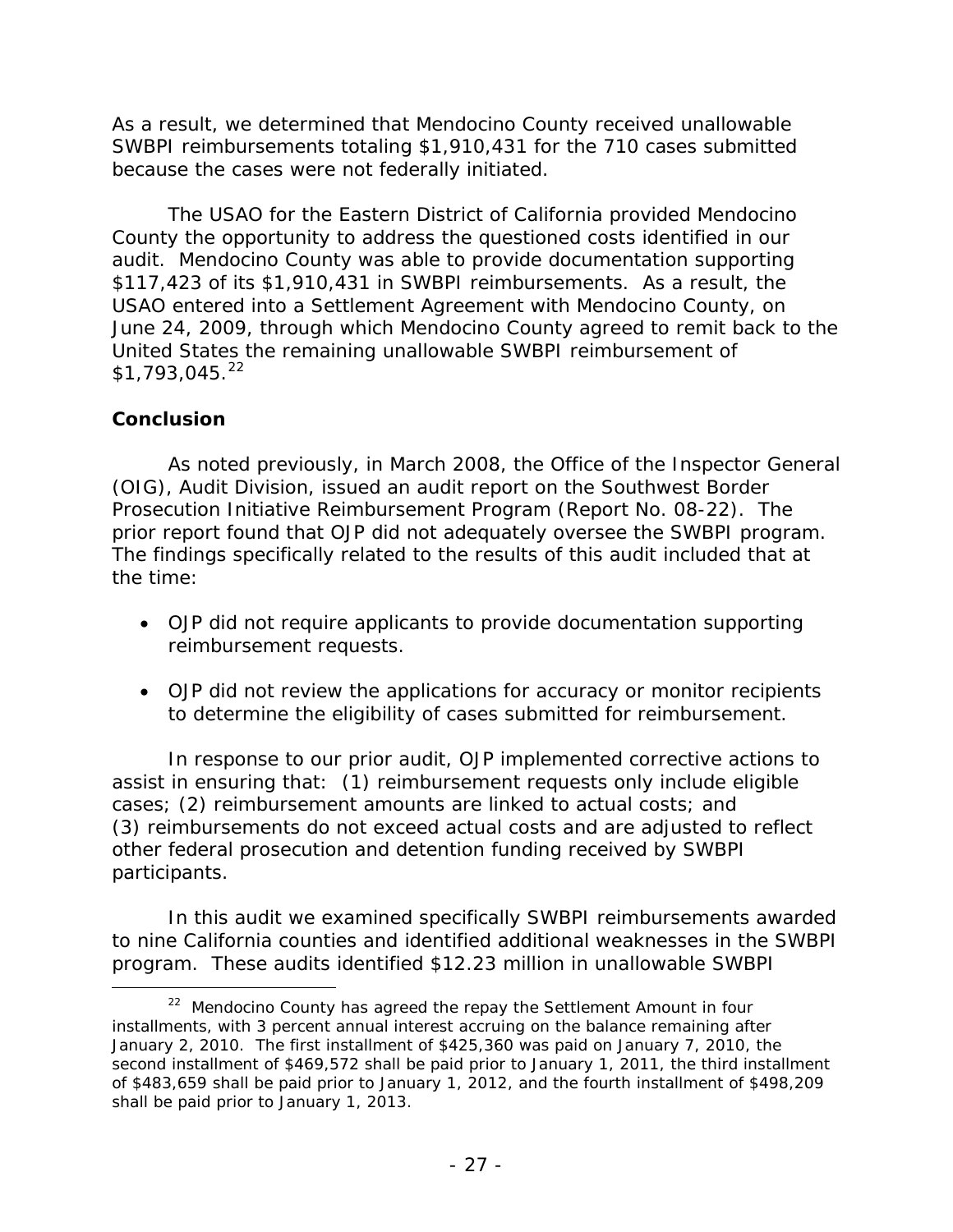by these counties. reimbursements, which represents 85 percent of the total funding received

 County, California, and El Paso County, Texas. This should have been a "red San Francisco County were compliant with SWBPI guidelines. As previously noted, our audit of San Francisco County identified over \$5.7 million in In our judgment, OJP should implement additional procedures to analyze SWBPI reimbursements to timely identify and follow up on anomalies that may indicate errors related to reimbursement requests for specific jurisdictions. For example, we noted that in the last quarter of FY 2006, San Francisco County, despite being located about 500 miles north of the Southwest Border, received the highest reimbursement of any SWBPI participant, including jurisdictions located on the border, such as San Diego flag" issue that OJP identified and followed up on much earlier in the process to make sure that the reimbursements requested by and paid to unallowable reimbursements, representing almost one-half of all questioned costs for the California counties we audited.

 their SWBPI reimbursements and that the guidance provided by the was materially inaccurate. The reimbursements received by the other eight counties and their location in relation to the Southwest Border. Again, these We also found that from FYs 2004 through 2007 San Francisco County and five other California counties used the same contractor, PRM, to manage contractor to the counties for submitting cases for SWBPI reimbursement counties included in this audit also appeared high based on the size of the are anomalies that OJP should have identified and followed up on much earlier in the process.

# **Recommendation**

As a result of our most recent audit work and to further improve the SWBPI program, we recommend that OJP: implement procedures to analyze SWBPI reimbursements to identify anomalies that may indicate unallowable or unsupported payments to specific jurisdictions.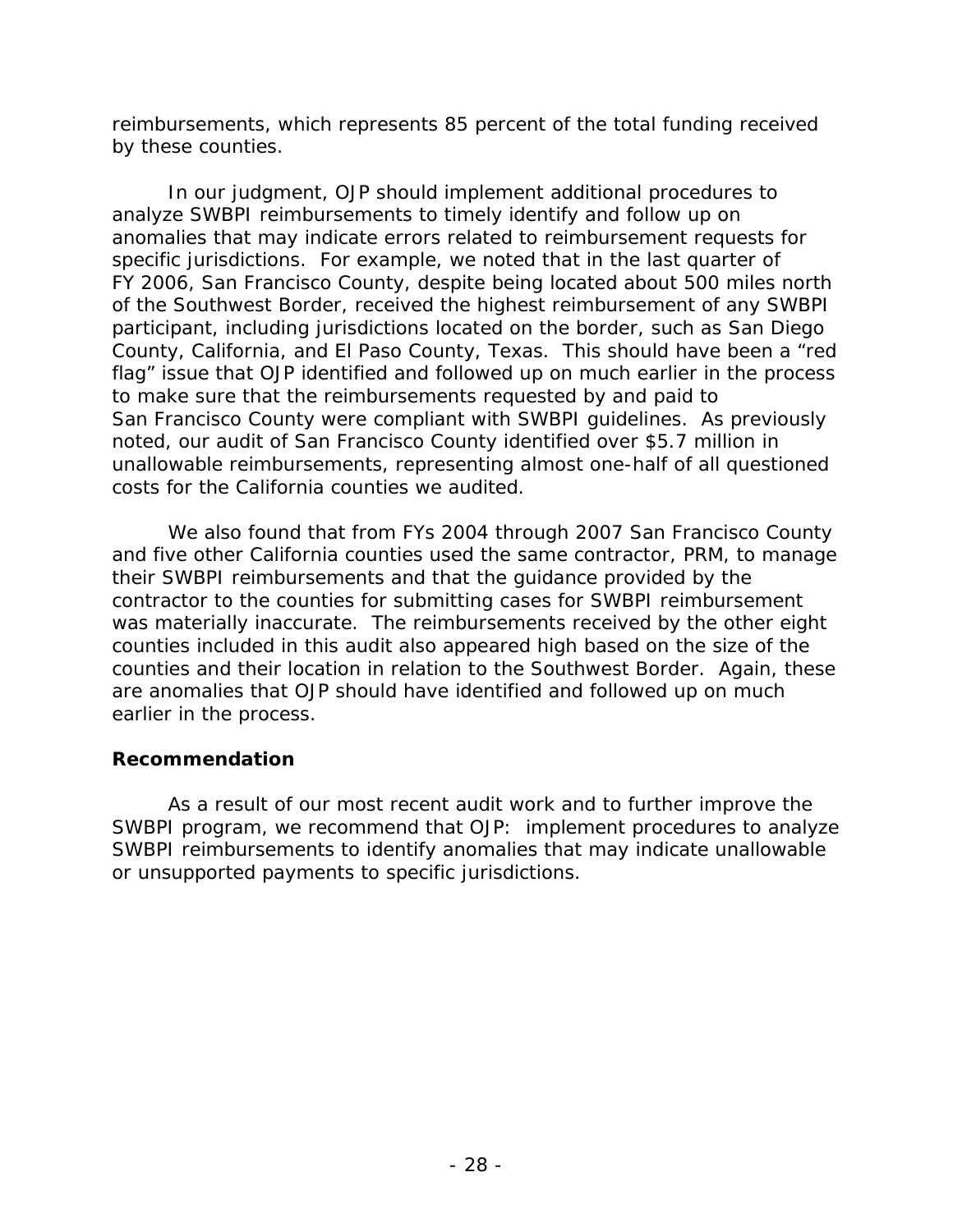# **STATEMENT ON INTERNAL CONTROLS**

 As required by the *Government Auditing Standards* we tested as of laws and regulations. Our evaluation of OJP's internal controls was *not*  appropriate, internal controls significant within the context of our audit objective. A deficiency in an internal control exists when the design or operation of a control does not allow management or employees, in the normal course of performing their assigned functions, to timely prevent or detect: (1) impairments to the effectiveness and efficiency of operations, (2) misstatements in financial or performance information, or (3) violations made for the purpose of providing assurance on its internal control structure as a whole. OJP's management is responsible for the establishment and maintenance of internal controls.

Through our audit testing, we did not identify any deficiencies in OJP's internal controls that are significant within the context of the audit objective and based upon the audit work performed that we believe would affect OJP's ability to effectively and efficiently operate, to correctly state financial and performance information, and to ensure compliance with laws, regulations, and other applicable requirements.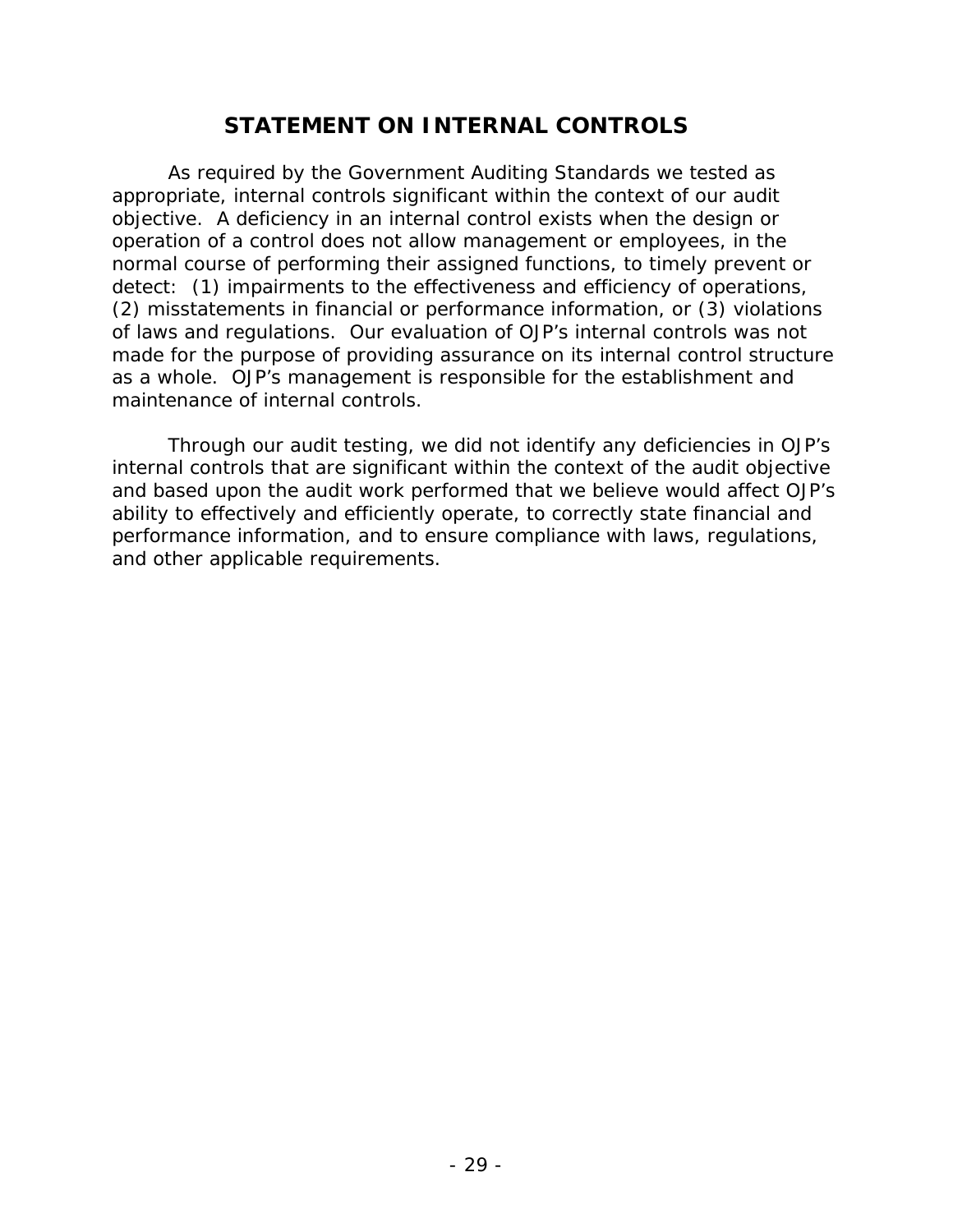# **STATEMENT ON COMPLIANCE WITH LAWS AND REGULATIONS**

 As required by the *Government Auditing Standards* we tested, as program. In planning our audit, we identified the following laws and significant within the context of the audit objective: significant within the context of the audit objective:<br>(1) Pub. L. No. 107- 7 (2001); (2) the Departments of Commerce, Justice, appropriate given our audit scope and objective, selected transactions, records, procedures, and practices, to obtain reasonable assurance that OJP's management complied with federal laws and regulations that, for which noncompliance, in our judgment could have a material effect on the results of our audit. OJP's management is responsible for ensuring compliance with federal laws and regulations applicable to the SWBPI regulations that concerned the operations of the auditee and that were

and State, the Judiciary, and Related Agencies Appropriations Act, 2002; and (3) all subsequent SWBPI appropriations.

OJP's operations, through conducting external audits of SWBPI recipients. OJP's operations, through conducting external audits of SWBPI recipients.<br>Nothing came to our attention that caused us to believe that OJP was not in Our audit included examining, on a test basis, OJP's compliance with the aforementioned laws and regulations that could have a material effect on compliance with the aforementioned laws and regulations.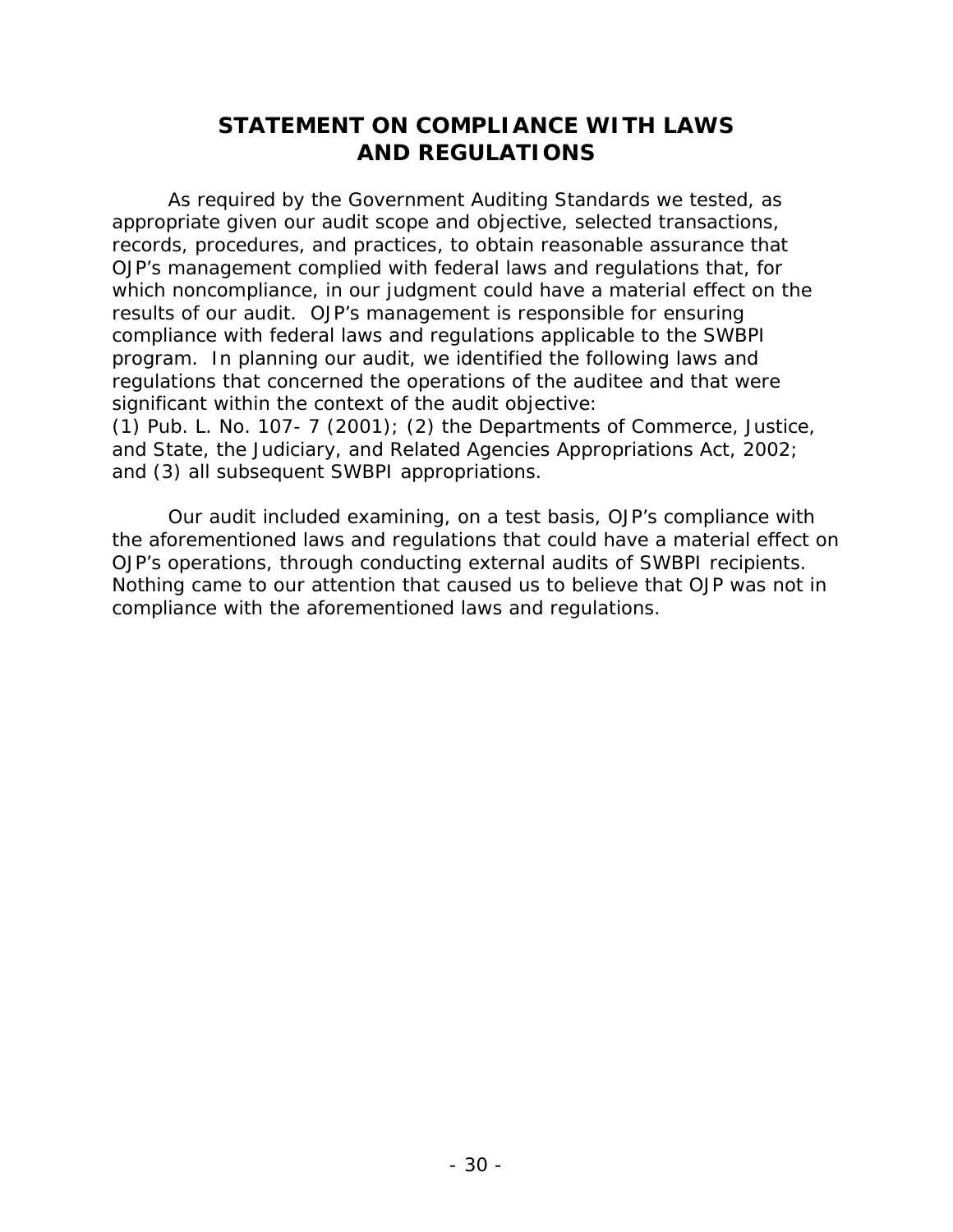# **OBJECTIVE, SCOPE, AND METHODOLOGY**

 reasonable basis for our findings and conclusions based on our audit We conducted this performance audit in accordance with generally accepted government auditing standards. Those standards require that we plan and perform the audit to obtain sufficient, appropriate evidence to provide a reasonable basis for our findings and conclusions based on our audit objective. We believe that the evidence obtained provides a objective.

 The objective of the audit was to summarize the results of our external audits conducted at the request of the USAO for the Northern District of California and the OIG Investigations Division.

 external audits of nine SWBPI recipients to determine if SWBPI The audit generally covered, but is not limited to, SWBPI reimbursements awarded from FYs 2002 through 2007. We conducted reimbursements were allowable, supported, and in accordance with applicable laws, regulations, guidelines, and terms and conditions of the SWBPI program. The external audits were conducted at the following selected SWBPI California County recipients: (1) San Francisco, Reports GR-60-08-001 and GR-60-09-003; (2) San Mateo, Report GR-60-08-010; (3) Humboldt, Report GR-60-08-011; (4) Lake, Report GR-60-09-001; (5) San Benito, Report GR-60-09-002; (6) Siskiyou, Report GR-60-09-005; (7) Mendocino, Report GR-60-09-007; (8) Monterey, Report GR-60-09-008; and (9) Santa Clara, Report GR-60-09-009.

To determine if SWBPI reimbursements were allowable, supported, and in accordance with applicable laws, regulations, guidelines, and terms and conditions of the SWBPI program, we:

- selected a judgmental sample of SWBPI recipients and conducted audits of OJP's administration of the selected recipients, and
- assessed the allowability of cases reimbursed in accordance with applicable laws, regulations, guidelines, and terms and conditions of the program.

Our sample selection methodology was not designed with the intent of projecting our results to the entire universe of SWBPI recipients.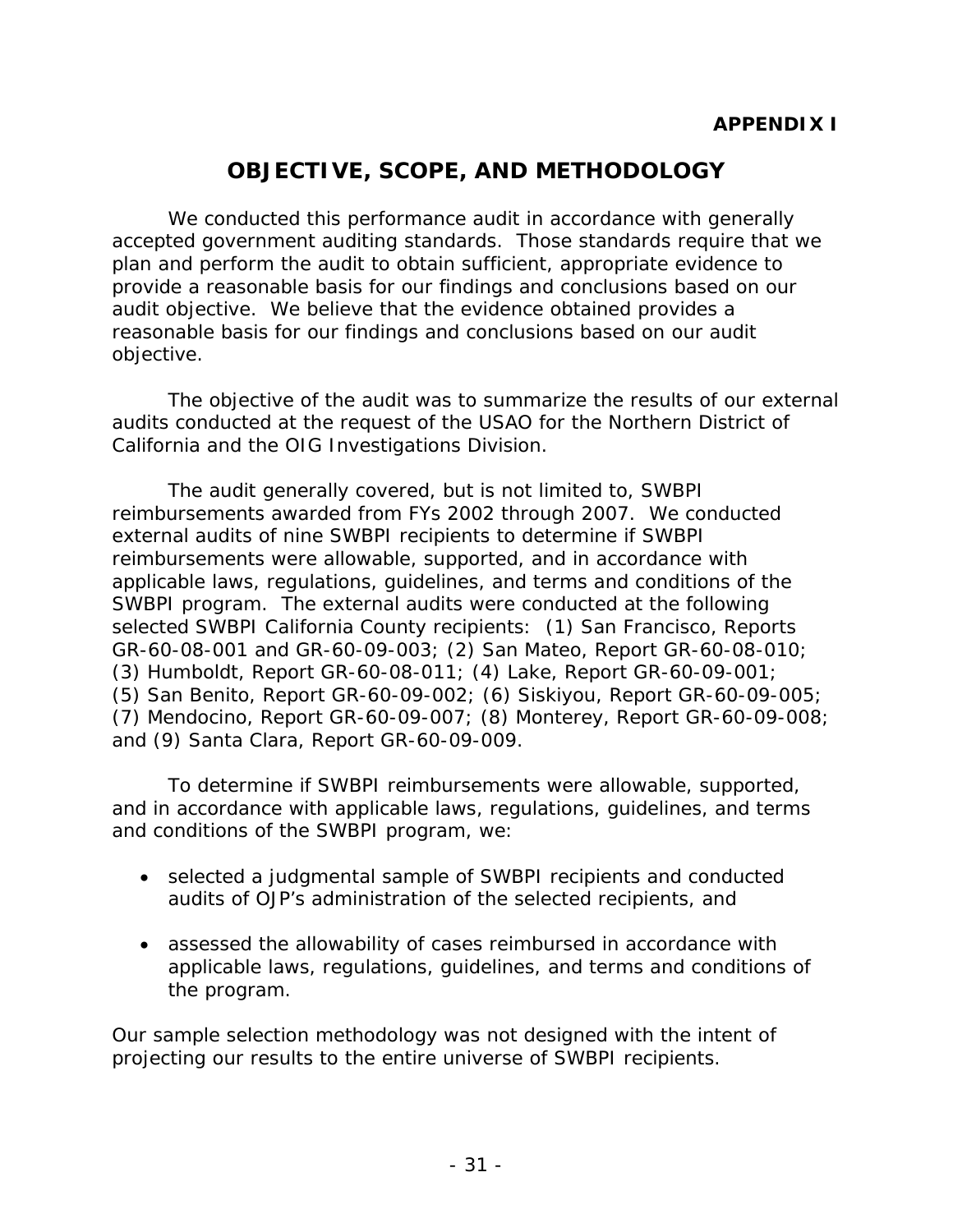We included the work performed in prior OIG SWBPI audits in our assessment of the allowability of cases reimbursed.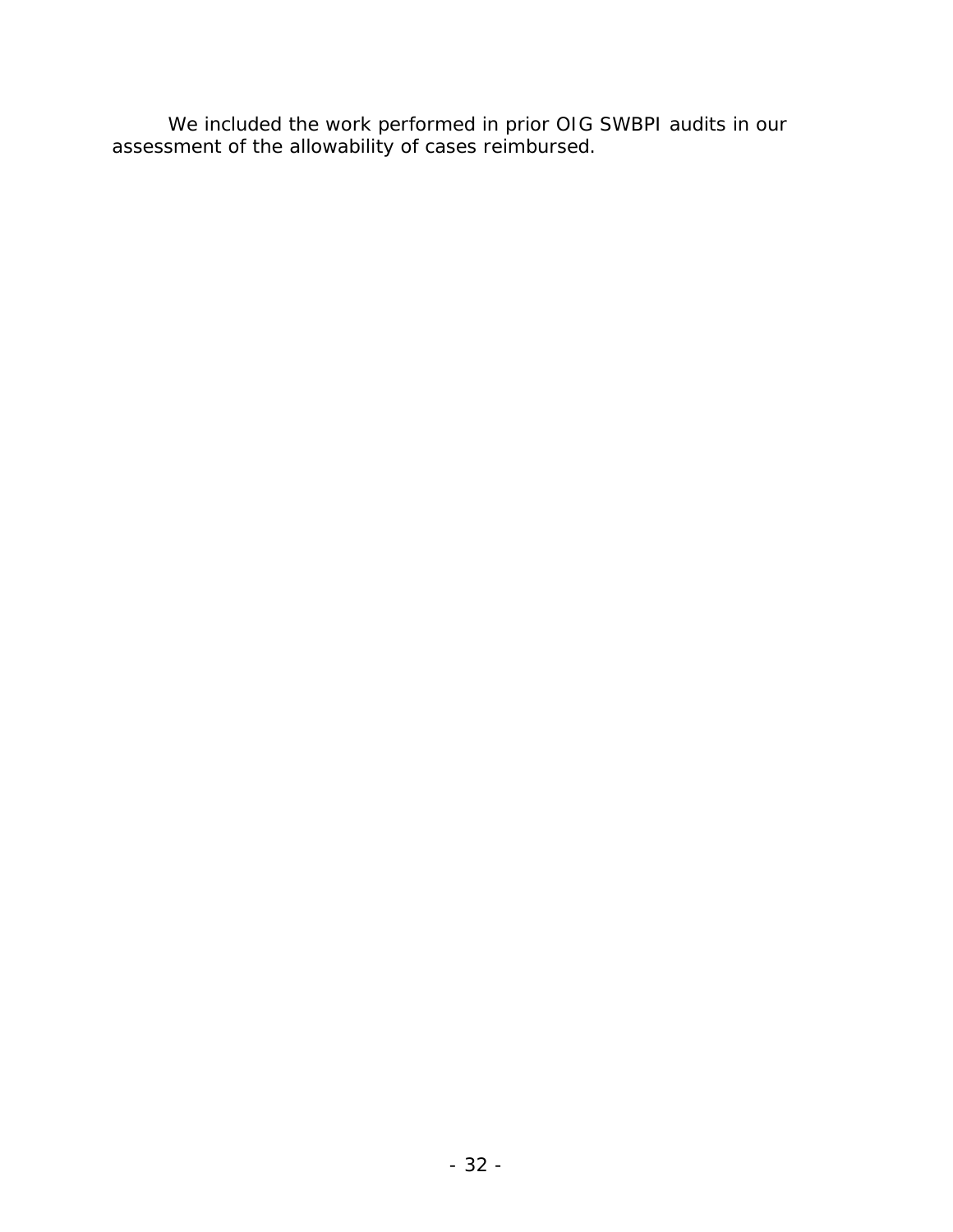#### **APPENDIX II**



u.s. Department of Justice

Office of Justice Programs

*Office of the Assistant Attorney General* 

Washington, D.C. 20531 [FEB 2 4 2010' MEMORANDUM TO: Glenn A. Fine Inspector General United States Department of Justice THROUGH: Raymond J. Beaudet Assistant Inspector General for Audit Office of the Inspector General United States Department of Justice F Justice<br> **A** O. Robinson FROM:  $\mathcal{A}$ ssistant Attorney General $\mathcal{A}$ SUBJECT: Response to Office of the Inspector General's Draft Audit Report, *Southwest Border Prosecution Initiative Reimbursements* 

This memorandum provides a response to the recommendation directed to the Office of Justice Programs (OJP) included in the Office of the Inspector General's (OIG's) draft audit report entitled, *Soulhwest Border Proseculion Iniliative Reimbursements.* 

The draft audit report contains one recommendation and no questioned costs directed to the OJP. For ease of review, the draft audit report recommendation is restated in bold and is followed by OlP's response.

As a result of our most recent audit work and to further improve the SWRPI program, we recommend that OJP: implement procedures to analyze SWBPI reimbursements to identify anomalies that may indicate unallowable or unsupported payments to specific jurisdictions.

The Office of Justice Programs agrees with the recommendation. During fiscal year 2009, the Bureau of Justice Assistance (BJA) implemented changes to thc Southwest Border Prosecution Initiative (SWBPI) system to allow for the collection and analysis of case and cost data submitted by jurisdictions. BJA has already begun analyzing these data to assess payment trends and identify duplicate cases or defendants. By June 30, 2010, BJA anticipates implementing internal guidelines to ensure that SWBPI reimbursements are routinely analyzed and appropriate remedial action is taken to address all payments that are determined to be unallowable or unsupported.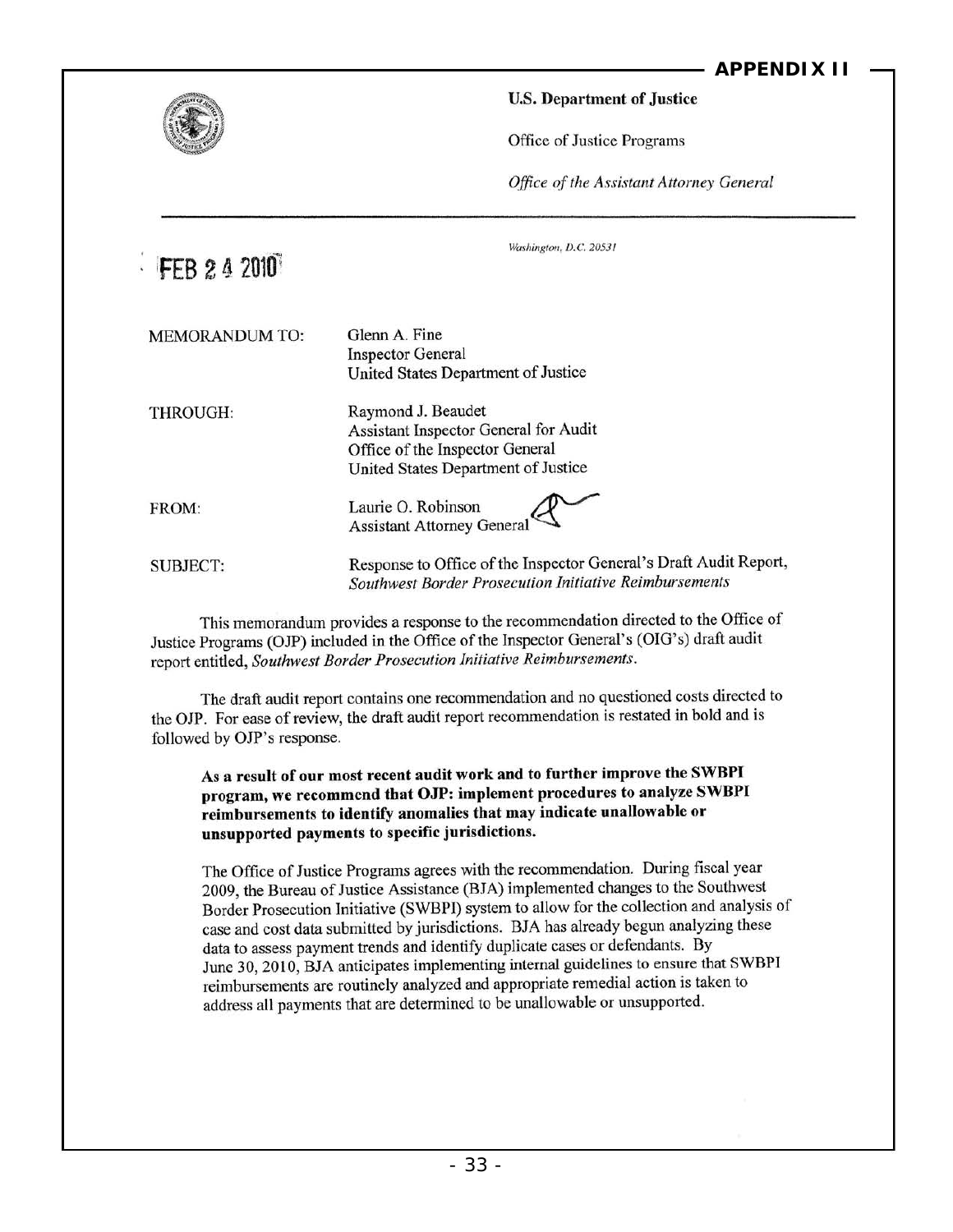Thank you for your continued cooperation. If you have any questions regarding this response, please contact Maureen A. Henneberg, Director of the Office of Audit, Assessment, and Management, on (202) 616-3282.

cc: Beth McGarry Deputy Assistant Attorney General for Operations and Management

> James Burch, II Acting Director Bureau of Justice Assistance

Carol Poole Acting Deputy Director for Programs Bureau of Justice Assistance

Marcia K. Paull Chief Financial Officer

Maureen A. Henneberg Director Office of Audit, Assessment, and Management

Jeffery A. Haley Deputy Director, Audit and Review Division Office of Audit, Assessment, and Management

Richard A. Theis Assistant Director, Audit Liaison Group Justice Management Division